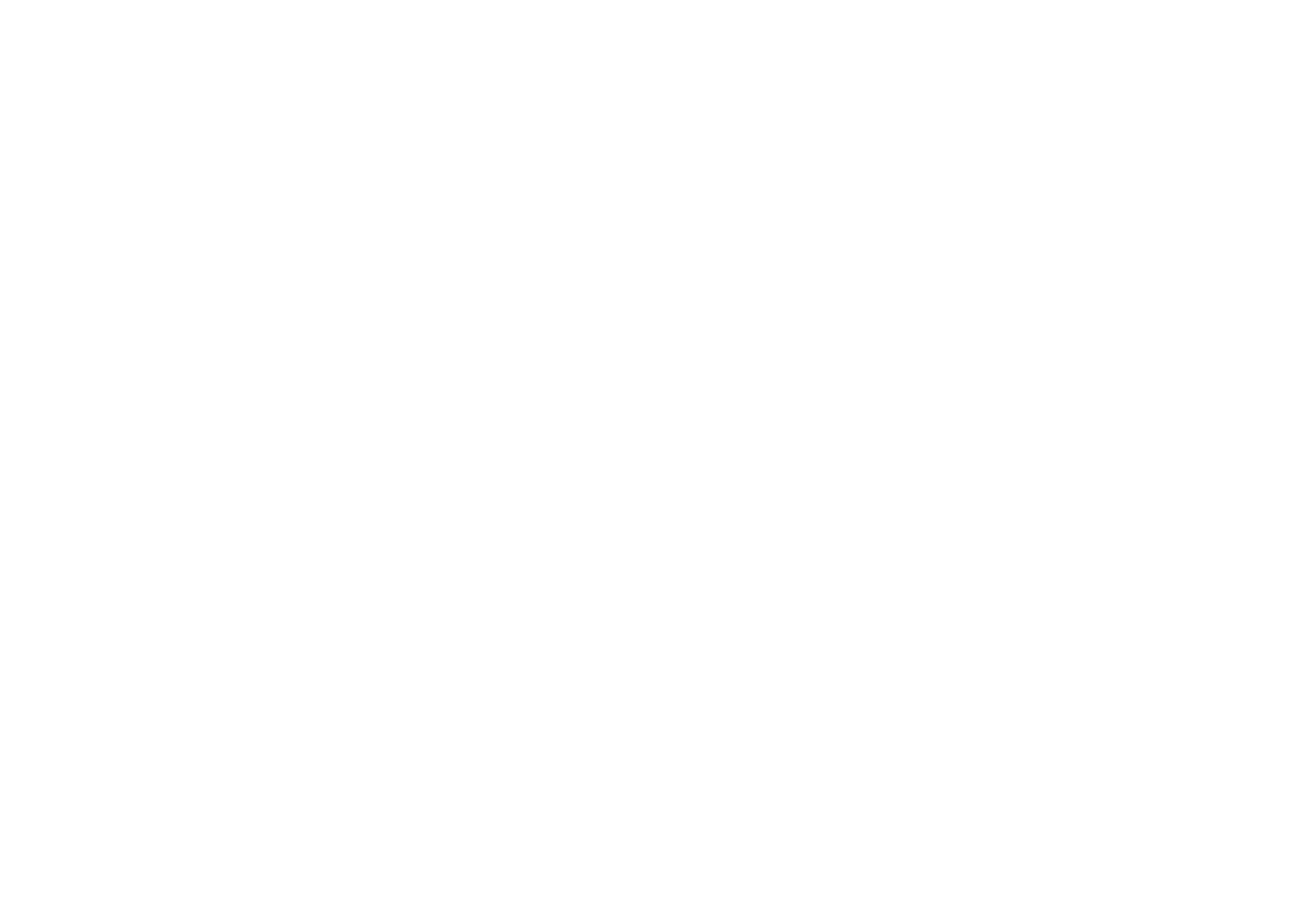## **CONTENTS**

| <b>STATEMENT-A</b>   | Statement of Receipt in the Consolidated Fund of the Government of Arunachal Pradesh                                         | $1 - 10$  |
|----------------------|------------------------------------------------------------------------------------------------------------------------------|-----------|
| <b>STATEMENT - B</b> | Statement of Expenditure from the Consolidated Fund of the Government of Arunachal Pradesh                                   | $11 - 23$ |
| STATEMENT - B(1)     | Statement of Expenditure 'CHARGED' from the Consolidated Fund of the Government of Arunachal Pradesh                         | 24        |
| <b>STATEMENT - C</b> | Financial Statement of Receipt in the Contingency Fund of the Government of Arunachal Pradesh 2022-2023                      | 25        |
| <b>STATEMENT - D</b> | Financial Statement of Disbursement from the Contingency Fund of the Government of Arunachal Pradesh for the year 2022-2023. | 25        |
| <b>STATEMENT - E</b> | Statement of Receipt in the Public Account of the Government of Arunachal Pradesh.                                           | $26 - 35$ |
| <b>STATEMENT - F</b> | Statement of Disbursement from the Public Account of the Government of Arunachal Pradesh.                                    | $36 - 45$ |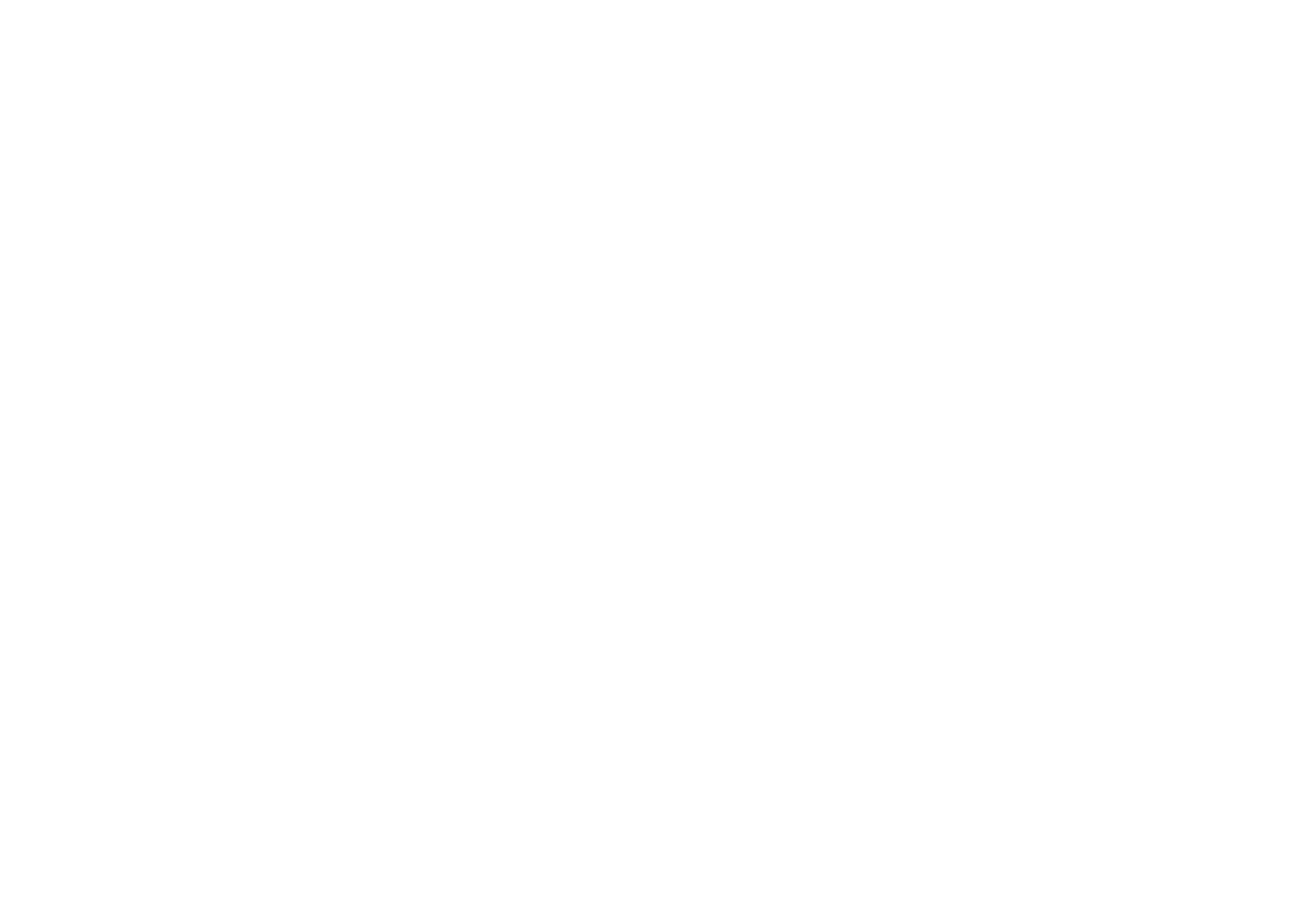**STATEMENT - A STATEMENT OF RECEIPT IN THE CONSOLIDATED FUND OF THE GOVERNMENT OF ARUNACHAL PRADESH**

 $\zeta$  in thousand

|           | 2021-2022 | 2021 - 2022 | <b>Head of Account</b>                                         | <b>Budget Estimate</b><br>2022 - 2023 |
|-----------|-----------|-------------|----------------------------------------------------------------|---------------------------------------|
| 1.        |           | 3           |                                                                | 5                                     |
|           |           |             | CONSOLIDATED FUND OF THE GOVERNMENT OF                         |                                       |
|           |           |             | ARUNACHAL PRADESH                                              |                                       |
|           |           |             | A. TAX REVENUE                                                 |                                       |
|           |           |             | (a). GOODS AND SERVICES TAX                                    |                                       |
| 31521500  | 37783900  | 41109000    | 0005- Central Goods and Services Tax (CGST)                    | 47113600                              |
| 8592946   | 4742800   | 4742800     | 0006- State Goods and Services Tax (SGST)                      | 5217080                               |
|           | 7477000   | 7477000     | 0008- Integrated Goods and Services Tax (IGST)                 | 8224700                               |
| 40114446  | 50003700  | 53328800    | Total (a)                                                      | 60555380                              |
|           |           |             | (b). TAXES ON INCOME AND EXPENDITURE                           |                                       |
| 31303900  | 34023200  | 39508900    | 0020- Corporation Tax                                          | 44801600                              |
| 32055900  | 34574000  | 38011500    | 0021- Taxes on income other than Corporation Taxes             | 43268900                              |
|           |           |             | 0022- Taxes on Agriculture Income                              |                                       |
|           |           |             | 0023- Hotel Receipt Tax.                                       |                                       |
|           |           |             | 0024- Interest Tax.                                            |                                       |
|           |           | 3577500     | 0028- Other Taxes on Income and Expenditure.                   |                                       |
| 63359800  | 68597200  | 81097900    | Total (b)                                                      | 88070500                              |
|           |           |             | (c). TAXES ON PROPERTY & CAPITAL TRANSACTION                   |                                       |
| 75171     | 160000    | 160000      | 0029- Land Revenue.                                            | 176000                                |
| 104692    | 100000    | 100000      | 0030- Stamps and Registration Fees.                            | 110000                                |
|           |           |             | 0031- Estate Duty.                                             |                                       |
|           | $-1500$   | $-1500$     | 0032- Taxes and Wealth.                                        | $-1600$                               |
|           |           |             | 0033- Gift Tax.                                                |                                       |
|           |           |             | 0035- Taxes on immovable property other than Agriculture Land. |                                       |
| 179863    | 258500    | 258500      | Total (c)                                                      | 284400                                |
|           |           |             | (d). TAXES ON COMMODITIES AND SERVICES.                        |                                       |
| 5829000   | 7066000   | 6465600     | 0037- Customs.                                                 | 6221000                               |
| 3559100   | 3421800   | 1882000     | 0038- Union Excise Duties.                                     | 1937800                               |
| 2380206   | 2301200   | 2301200     | 0039- State Excise.                                            | 2531320                               |
| 2830923   | 3949000   | 3949000     | 0040- Taxes on Sales, Trade etc./VAT                           | 4343900                               |
| 327040    | 270000    | 270000      | 0041- Taxes on Vehicles.                                       | 297000                                |
|           |           |             | 0042- Taxes on Goods and Passengers.                           |                                       |
|           |           |             | 0043- Taxes and Duties on Electricity.                         |                                       |
| 395300    | 72000     | 72000       | 0044- Service Taxes                                            | 144100                                |
| 61110     |           |             | 0045- Other Taxes and Duties on Commodities Services.          |                                       |
| 15382679  | 17080000  | 14939800    | Total (d)                                                      | 15475120                              |
| 119036788 | 135939400 | 149625000   | <b>TOTAL A. TAX REVENUE</b>                                    | 164385400                             |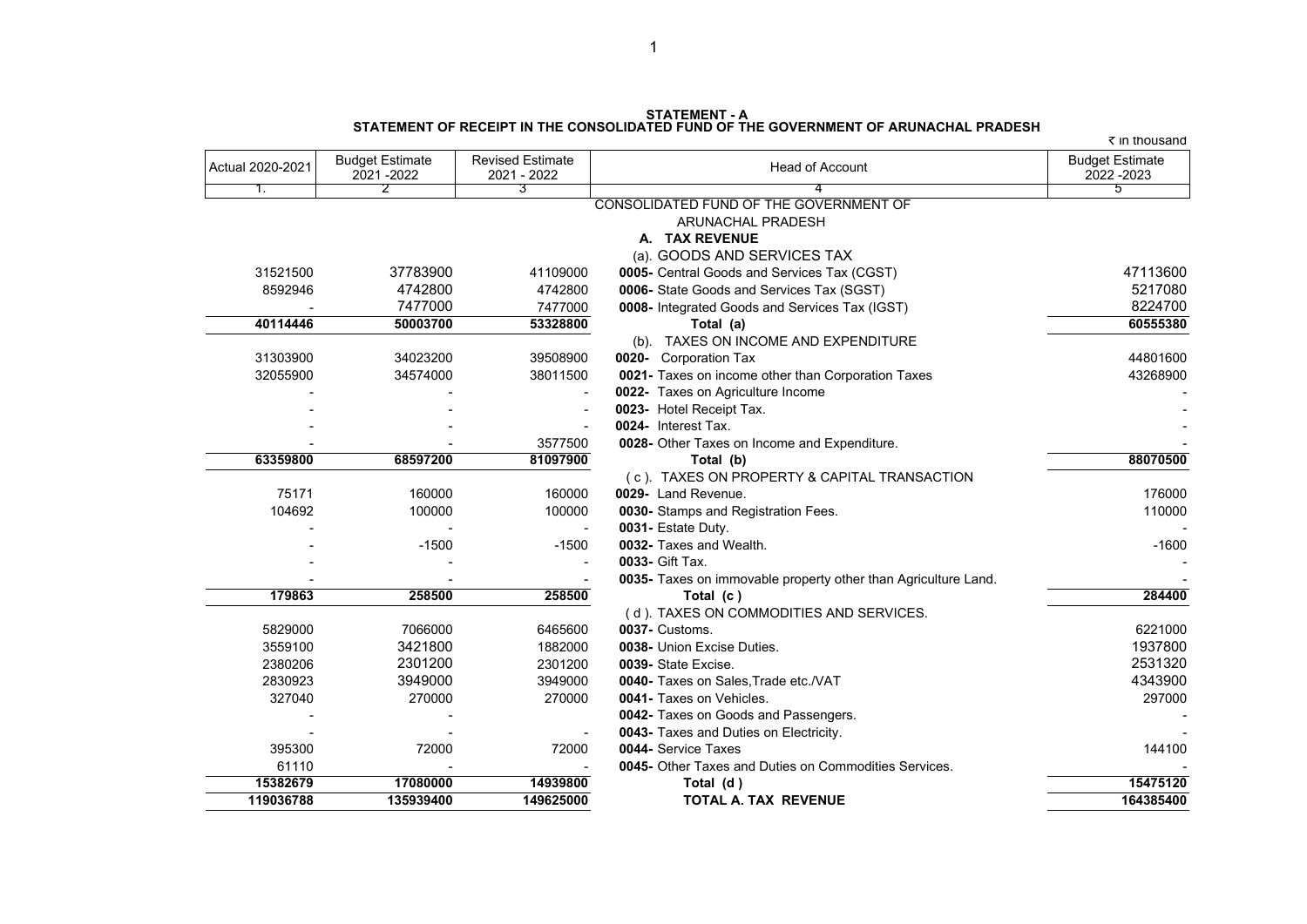| Actual 2020-2021 Actual | <b>Budget Estimate</b><br>$-2022$<br>2021 | <b>Revised Estimate</b><br>2022<br>2021 | Head of<br>∵of Account | <b>Budget Estimate</b><br>2022 - 2023 |
|-------------------------|-------------------------------------------|-----------------------------------------|------------------------|---------------------------------------|
| . .                     |                                           |                                         |                        |                                       |

 $\bar{\tau}$  in thousand

## **B. NON-TAX REVENUE**

|         |        |                          | (a). FISCAL SERVICES                                                                 |        |
|---------|--------|--------------------------|--------------------------------------------------------------------------------------|--------|
|         |        |                          | 0046- Currency, Coinage and Mint.                                                    |        |
|         |        |                          | 0047- Other Fiscal Services.                                                         |        |
| 0       | 0      | 0                        | Total (a)                                                                            |        |
|         |        |                          | (b). INTEREST RECEIPTS DIVIDENDS AND PROFITS                                         |        |
| 341189  |        |                          | 0049 Interest Receipts.                                                              |        |
| 13      |        |                          | 0050- Dividends and Profits.                                                         |        |
| 341202  | 0      | 0                        | Total (b)                                                                            |        |
|         |        |                          | (c) OTHER NON-TAX REVENUE                                                            |        |
|         |        |                          | (i) GENERAL SERVICES                                                                 |        |
| 1783    | 800    | 800                      | 0051- Public Service Commission.                                                     | 880    |
| 39383   | 110000 | 110000                   | 0055- Police.                                                                        | 121000 |
| 200     |        |                          | 0056- Jail.                                                                          |        |
|         |        | $\overline{\phantom{a}}$ | 0057- Supplies and Disposals.                                                        |        |
|         |        |                          | 0058- Stationary and Printings.                                                      |        |
| 173304  | 190000 | 190000                   | 0059- Public Works.                                                                  | 209000 |
| 3672898 | 260700 | 260700                   | 0070- Other Administrative Services.                                                 | 286770 |
| 23261   |        |                          | 0071- Contributions and Recoveries towards Pension and<br>other Retirement Benefits. |        |
| 148     | 210000 | 210000                   | 0075- Miscellaneous General Services.                                                | 231000 |
|         |        | $\overline{\phantom{a}}$ | 0076- Defence Services Army.                                                         |        |
|         |        |                          | 0077- Defence Services Navy.                                                         |        |
|         |        |                          | 0078- Defence Services Air Force.                                                    |        |
|         |        |                          | 0079- Defence Services Ordinance Factories.                                          |        |
| 3910977 | 771500 | 771500                   | Total $(c)$ $(i)$                                                                    | 848650 |
|         |        |                          |                                                                                      |        |

2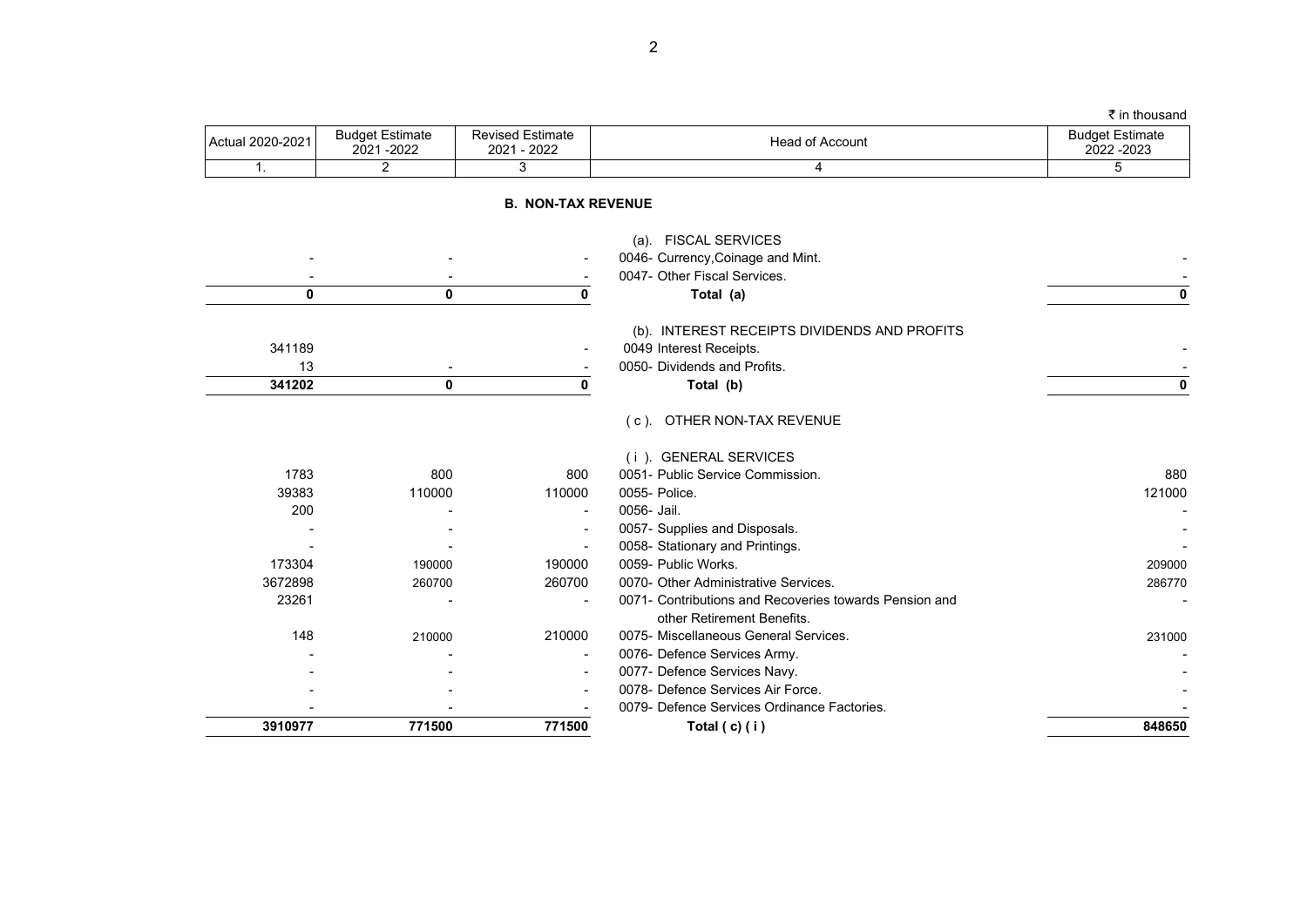| Actual 2020-2021 | <b>Budget Estimate</b><br>2021-2022 | <b>Revised Estimate</b><br>2021 - 2022 | <b>Head of Account</b>                     | <b>Budget Estimate</b><br>2022 - 2023 |
|------------------|-------------------------------------|----------------------------------------|--------------------------------------------|---------------------------------------|
| 1.               | $\overline{2}$                      | 3                                      | 4                                          | 5                                     |
|                  |                                     |                                        | (ii). SOCIAL SERVICES                      |                                       |
| 65457            | 34050                               | 34050                                  | 0202- Education, Sports, Art and Culture.  | 37455                                 |
| 57279            | 68000                               | 68000                                  | 0210- Medical and Public Health.           | 74800                                 |
| 3363             |                                     |                                        | 0211- Family Welfare.                      |                                       |
| 109033           | 290000                              | 290000                                 | 0215- Water Supply and Sanitation.         | 319000                                |
| 112              |                                     | $\overline{\phantom{a}}$               | 0216- Housing.                             |                                       |
| 42417            | 230500                              | 230500                                 | 0217- Urban Development.                   | 253550                                |
| 1089             | 2000                                | 2000                                   | 0220- Information and Publicity.           | 2200                                  |
|                  |                                     |                                        | 0221- Broadcasting.                        |                                       |
| 192996           | 5                                   | 5                                      | 0230- Labour and Employment.               | 6                                     |
| 1506             |                                     |                                        | 0235- Social Security and Welfare.         |                                       |
|                  |                                     |                                        | 0252- Other Social Services.               |                                       |
| 473252           | 624555                              | 624555                                 | Total (c) (ii)                             | 687011                                |
|                  |                                     |                                        | (iii). ECONOMIC SERVICES                   |                                       |
| 43550            | 93000                               | 93000                                  | 0401- Crop Husbandry.                      | 102300                                |
| 21059            | 65000                               | 65000                                  | 0403- Animal Husbandry.                    | 71500                                 |
| 267              |                                     |                                        | 0404- Dairy Development.                   |                                       |
| 3124             | 10000                               | 10000                                  | 0405- Fisheries.                           | 11000                                 |
| 86793            | 450000                              | 450000                                 | 0406- Forestry and Wildlife.               | 495000                                |
|                  |                                     |                                        | 0407- Plantations.                         |                                       |
| 6041             |                                     | $\blacksquare$                         | 0408- Food Storage and Warehousing.        |                                       |
|                  |                                     |                                        | 0415- Agricultural Research and Education. |                                       |
| 12677            | 30005                               | 30005                                  | 0425- Cooperation.                         | 33006                                 |
| 6251             | 500                                 | 500                                    | 0435- Other Agricultural Programme.        | 550                                   |
| 20               |                                     |                                        | 0506- Land Reforms.                        |                                       |
| 526              |                                     |                                        | 0515- Other Rural Development Programme.   |                                       |
|                  |                                     | $\blacksquare$                         | 0551- Hill Areas.                          |                                       |
|                  |                                     |                                        | 0552- North Eastern Areas.                 |                                       |
|                  |                                     |                                        | 0575- Other Special Area Programmes.       |                                       |
|                  |                                     |                                        | 0701- Minor and Medium Irrigation.         |                                       |
| 3683             | 610                                 | 610                                    | 0702- Minor Irrigation.                    | 671                                   |
| 2432757          | 3500000                             | 3500000                                | 0801- Power.                               | 3850000                               |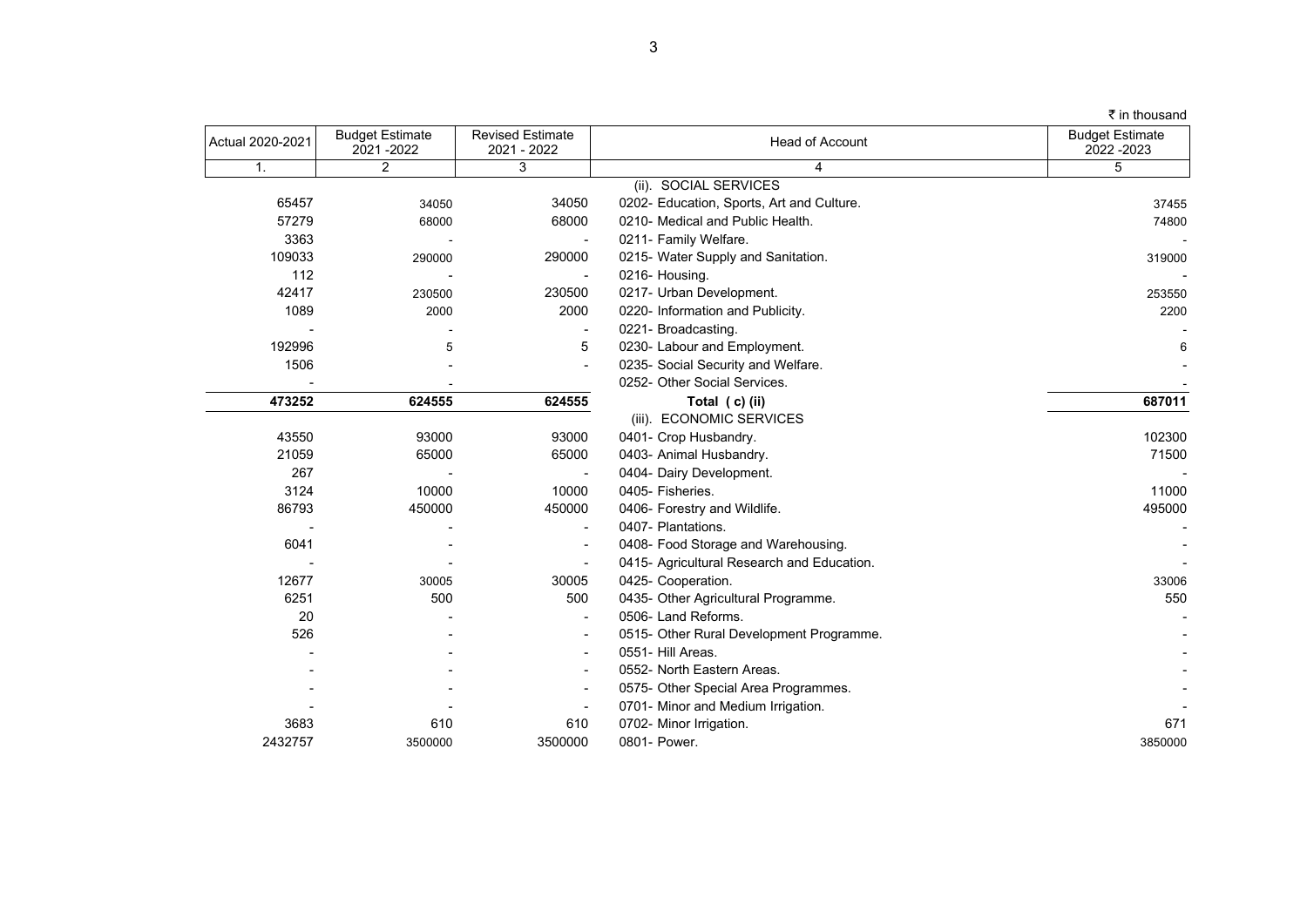| Actual 2020-2021 | <b>Budget Estimate</b><br>2021-2022 | <b>Revised Estimate</b><br>2021 - 2022 | <b>Head of Account</b>                                               | <b>Budget Estimate</b><br>2022 - 2023 |
|------------------|-------------------------------------|----------------------------------------|----------------------------------------------------------------------|---------------------------------------|
| $\mathbf{1}$ .   | $\overline{2}$                      | 3                                      | $\overline{4}$                                                       | 5                                     |
|                  |                                     |                                        | 0802- Petoleum.                                                      |                                       |
|                  |                                     |                                        | 0803- Coal and Lignite.<br>0810- Non-Conventional Sources of Energy. |                                       |
| 21538            | 223000                              | 223000                                 | 0851- Village and Small Industries.                                  | 245300                                |
|                  |                                     |                                        | 0852- Industries.                                                    |                                       |
| 830032           | 1898400                             | 1898400                                | 0853- Non-Ferrous Mining and Metallurgical Industries.               | 2088240                               |
|                  |                                     | $\blacksquare$                         | 0875- Other Industries.                                              |                                       |
|                  |                                     | $\overline{\phantom{a}}$               | 1001- Indian Railways Miscellaneous Recipts.                         |                                       |
|                  |                                     | $\blacksquare$                         | 1002- Indian Railways Commercial Lines Revenue Receipts.             |                                       |
|                  |                                     | $\blacksquare$                         | 1003- Indian Railways Strategid Lines Revenue Receipts.              |                                       |
| 20041            | 230000                              | 230000                                 | 1053- Civil Aviation.                                                | 253000                                |
| 927              |                                     | $\blacksquare$                         | 1054- Roads and Bridges.                                             |                                       |
| 100082           | 490000                              | 490000                                 | 1055- Road Transport.                                                | 539000                                |
|                  |                                     | $\overline{\phantom{a}}$               | 1056- Inland Water Transport                                         |                                       |
|                  |                                     | $\blacksquare$                         | 1225- Telecommunication Receipts.                                    |                                       |
| 27387            |                                     | $\blacksquare$                         | 1275- Other Communication Services.                                  |                                       |
|                  |                                     | $\blacksquare$                         | 1301- Postal Receipts.                                               |                                       |
|                  |                                     |                                        | 1425- Other Scientific Research                                      |                                       |
| 2500             | 21500                               | 21500                                  | 1452- Tourism.                                                       | 23650                                 |
| 5800             | 50000                               | 50000                                  | 1456- Civil Supplies.                                                | 55000                                 |
| 14846            | 41930                               | 41930                                  | 1475- Other General Economic Services.                               | 46123                                 |
| 3639901          | 7103945                             | 7103945                                | Total (c) (iii)                                                      | 7814340                               |
| 8024130          | 8500000                             | 8500000                                | Total (c) (i+ii+iii)                                                 | 9350001                               |
| 8365332          | 8500000                             | 8500000                                | Total `B` Non-Tax Revenue                                            | 9350001                               |
| 127402120        | 144439400                           | 158125000                              | <b>Total Tax + Non-Tax Revenue</b>                                   | 173735401                             |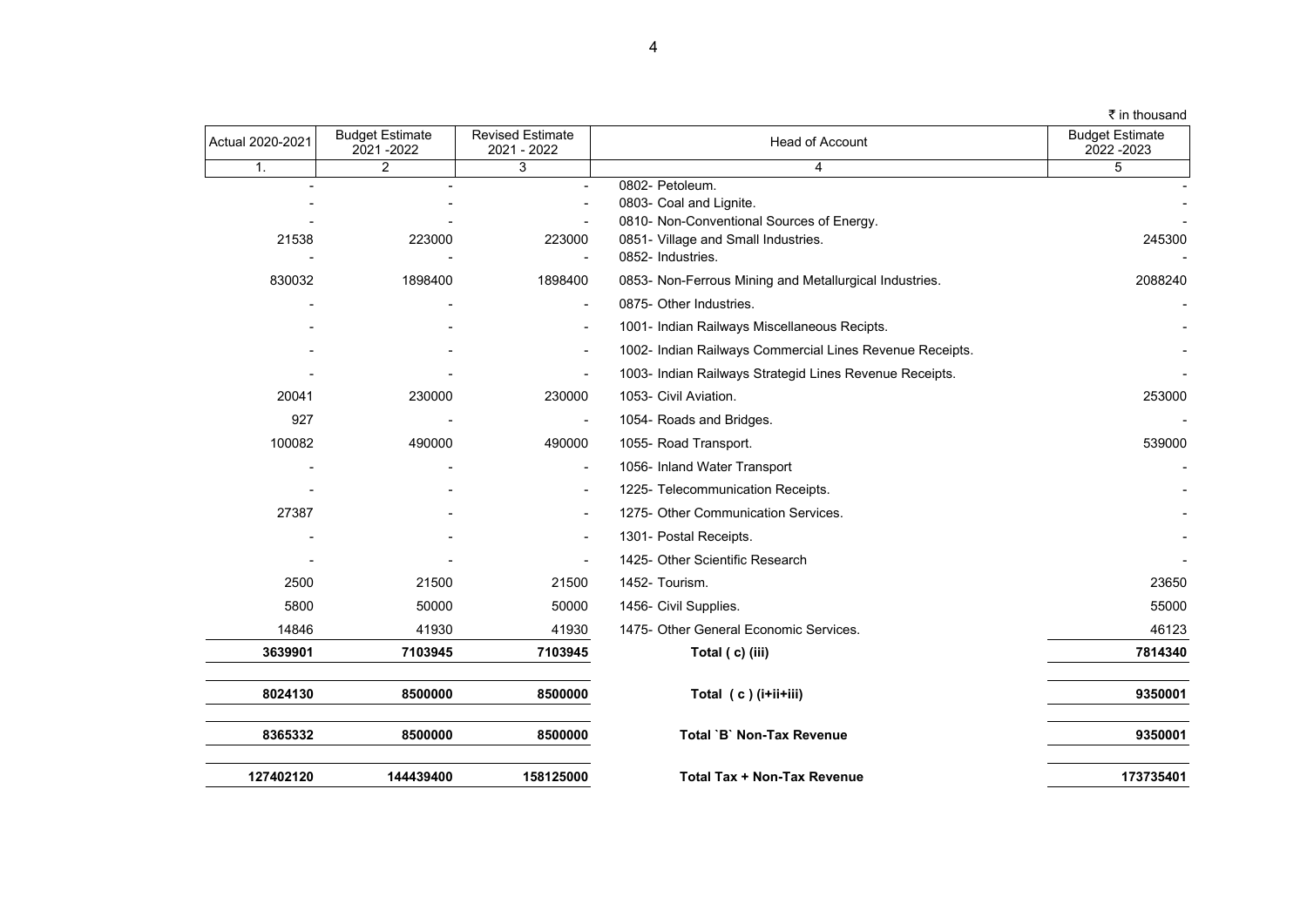|  | ₹ in thousand |
|--|---------------|
|--|---------------|

| Actual<br>2020-2021 | <b>Budget Estimate</b><br>2021-2022 | <b>Revised Estimate</b><br>2021 - 2022 |                        | <b>Head of Account</b>                                       |                |  |
|---------------------|-------------------------------------|----------------------------------------|------------------------|--------------------------------------------------------------|----------------|--|
| 1.                  | $\overline{2}$                      | 3                                      |                        |                                                              | $\overline{5}$ |  |
|                     |                                     |                                        |                        | <b>C - GRANTS-IN-AID AND CONTRIBUTION</b>                    |                |  |
|                     |                                     |                                        | 1601-                  | <b>Grants-in-aid from Central Government</b>                 |                |  |
|                     |                                     |                                        | $C-01-$                | Non-plan Grant/Revenue Grant                                 |                |  |
|                     |                                     |                                        | $- C - 01 - 101$       | Grants under the Constitution(Distribution of Revenue Order) |                |  |
|                     |                                     |                                        | $- C - 01 - 101 - (1)$ | Upgradation grant for Revenue Expenditure                    |                |  |
|                     |                                     |                                        | $-C-01-101-(2)$        | Net Interest liability Grant.                                |                |  |
|                     |                                     |                                        | $-$ C-01-101-(3)       | Margin Money Grant.                                          |                |  |
|                     |                                     |                                        | $-C-01-101-(4)$        | Grant for Maintenance of Plan Schemes.                       |                |  |
| 56872               |                                     |                                        | $-C-01-101-(5)$        | Central Assistance to cover gap in resources.                |                |  |
|                     |                                     |                                        | $-C-01-101-(6)$        | Arrear Grants on account of BMS, NCA etc.                    |                |  |
|                     |                                     |                                        | $-$ C-01-101-(7)       | Grants for Parliamentary Election Expenditure.               |                |  |
|                     |                                     |                                        | $-C-01-104$            | Grants under Article 275 (1) of the Constitution.            |                |  |
|                     |                                     |                                        | $-C-01-800$            | Other Grants.                                                |                |  |
|                     |                                     |                                        | $-$ C-01-800-(1)       | Grants for Natural Calamities other than Margin Money        |                |  |
| 245000              | 705000                              |                                        | $-C-01-800-(2)$        | Grants for Strategic and Border Road including BADP.         |                |  |
|                     |                                     |                                        | $-C-01-800-(3)$        | Other Non-plan Grants                                        |                |  |
|                     |                                     |                                        | $-C-01-800-(4)$        | <b>Grants for Capital Project.</b>                           |                |  |
| 249226              | 93400                               |                                        | $-C-01-800-(5)$        | Modernisation of Police Force.                               |                |  |
|                     | 65600                               |                                        | $- C - 01 - 800 - (6)$ | Grants for Raising IRBN. (Security related expenditure)      |                |  |
| 5320450             | 4250000                             |                                        | 4245000 C-01-800(7)    | Grants for Local Bodies (ULBs/PRIs).                         | 2640000        |  |
| 2500000             | 2500000                             |                                        | 2500000 C-01-109       | Grants towards State Disaster Response Fund (SDRF).          | 2630000        |  |
| 593400              |                                     |                                        | $-C - 01 - 110$        | Grants from National Disaster Response Fund (NDRF)           |                |  |
|                     |                                     |                                        | $-C-01-800(8)$         | Grants for IMR                                               |                |  |
|                     |                                     |                                        | $-$ C-01-800(10)       | <b>Grant for Elementary Education</b>                        |                |  |
|                     |                                     |                                        | $- C - 01 - 800(11)$   | Grant for UIDs                                               |                |  |
|                     |                                     |                                        | $-C-01-800(12)$        | <b>Grant for District Innovation Fund</b>                    |                |  |
|                     |                                     |                                        | $- C - 01 - 800(13)$   | Grant for State Specific grants                              |                |  |
|                     |                                     |                                        | $- C - 01 - 800(14)$   | Maintenance of Roads and Bridges                             |                |  |
| 8964948             | 7614000                             | 6745000                                |                        | <b>Total C-01-Non-Plan Grant/Revenue Grant</b>               | 5270000        |  |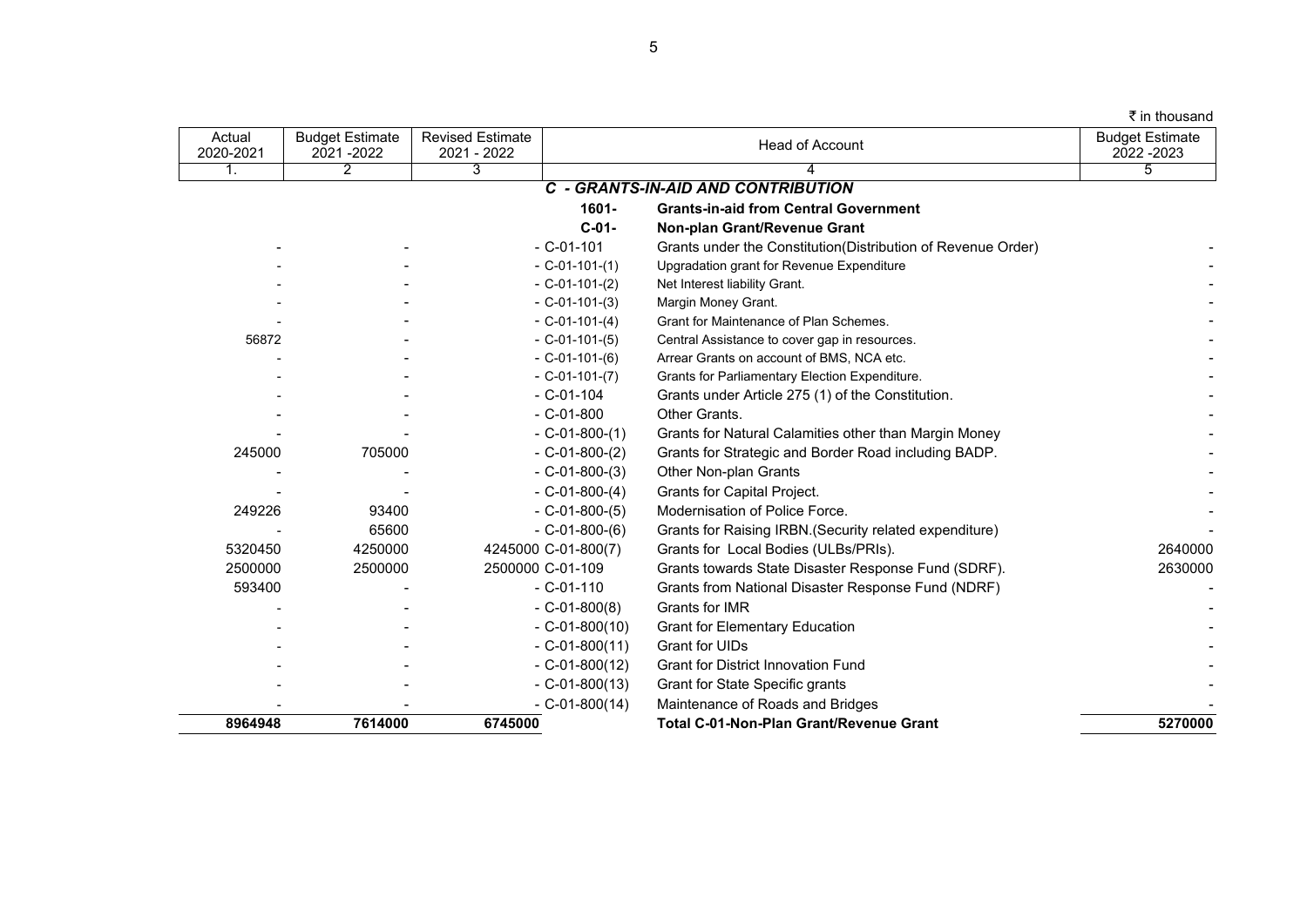| ₹ in thousand |  |  |  |
|---------------|--|--|--|
|---------------|--|--|--|

| Actual<br>2020-2021 | <b>Budget Estimate</b><br>2021-2022 | <b>Revised Estimate</b><br>2021 - 2022 |                     | <b>Head of Account</b>                                             | <b>Budget Estimate</b><br>2022 - 2023 |
|---------------------|-------------------------------------|----------------------------------------|---------------------|--------------------------------------------------------------------|---------------------------------------|
| 1.                  | 2                                   | 3                                      |                     |                                                                    | 5                                     |
|                     |                                     |                                        | $C-02$              | <b>Grants for State Plan Schemes</b>                               |                                       |
|                     |                                     |                                        | $-C-02-101$         | <b>Block Grants.</b>                                               |                                       |
|                     |                                     |                                        | $-C-02-102$         | Grants as advance Plan assistance for relief on account of         |                                       |
|                     |                                     |                                        |                     | Natural Calamities.                                                |                                       |
|                     |                                     |                                        | $-C-02-104$         | Grants under provision to Article 275 (i) of the Constitution (MW) |                                       |
| 420300              | 2500000                             |                                        | 2500000 C-02-105    | Central Road Fund (CRF)                                            | 2000000                               |
| 3533968             |                                     |                                        | $-C-02-800$         | Other Grants.                                                      |                                       |
| 9523100             |                                     |                                        | $-C-02-800-(1)$     | Upgradation Grant for Capital Work(PMGSY).                         |                                       |
|                     |                                     |                                        | $-C-02-800-(2)$     | Grant for Special Problem (for Capital Expenditure).               |                                       |
|                     |                                     |                                        | $-C-02-800-(3)$     | Grant for Externally Aided Projects.                               |                                       |
|                     |                                     |                                        | $-C-02-800-(4)$     | Grant against C.S.S. transferred to State.                         |                                       |
| 2480709             |                                     |                                        | 490000 C-02-800-(5) | Grant for Health and Family Welfare                                | 490000                                |
|                     |                                     |                                        | $-C-02-800-(6)$     | <b>Grant for Social Welfare</b>                                    |                                       |
|                     |                                     |                                        | $-C-02-800-(7)$     | Grant for Industrial Subsidy.                                      |                                       |
|                     |                                     |                                        | $-C-02-800-(8)$     | <b>Forest Grants</b>                                               |                                       |
|                     |                                     |                                        | $-C-02-800-(9)$     | <b>Grant for Local Bodies.</b>                                     |                                       |
|                     |                                     |                                        | $-C-02-800-(10)$    | Other Misc. Grants including grant from MNES/NCDC.                 |                                       |
|                     |                                     |                                        | $-C-02-800-(11)$    | <b>Grant for Elementary Education</b>                              |                                       |
|                     |                                     |                                        | $-C-02-800-(12)$    | Grant for UIDs                                                     |                                       |
|                     |                                     |                                        | $-C-02-800-(13)$    | <b>Grant for District Innovation Fund</b>                          |                                       |
|                     |                                     |                                        | $-C-02-800-(14)$    | Grant for State Specific grants                                    |                                       |
| 15958077            | 2500000                             | 2990000                                |                     | <b>Total C-02-State Plan Grant.</b>                                | 2490000                               |
|                     |                                     |                                        | $C-03$              | <b>Grants for Central Plan Schemes</b>                             |                                       |
|                     |                                     |                                        | $-C-03-103$         | National Rural Employment Programmer.                              |                                       |
|                     |                                     |                                        | $-C-03-104$         | Grants under provision to Article 275 (1) of the Constitution.     |                                       |
|                     |                                     |                                        | $-C-03-800$         | Other Grants.                                                      |                                       |
| 0                   | $\mathbf{0}$                        | 0                                      |                     | <b>Total C-03-Grants for Central Plan Scheme.</b>                  | O                                     |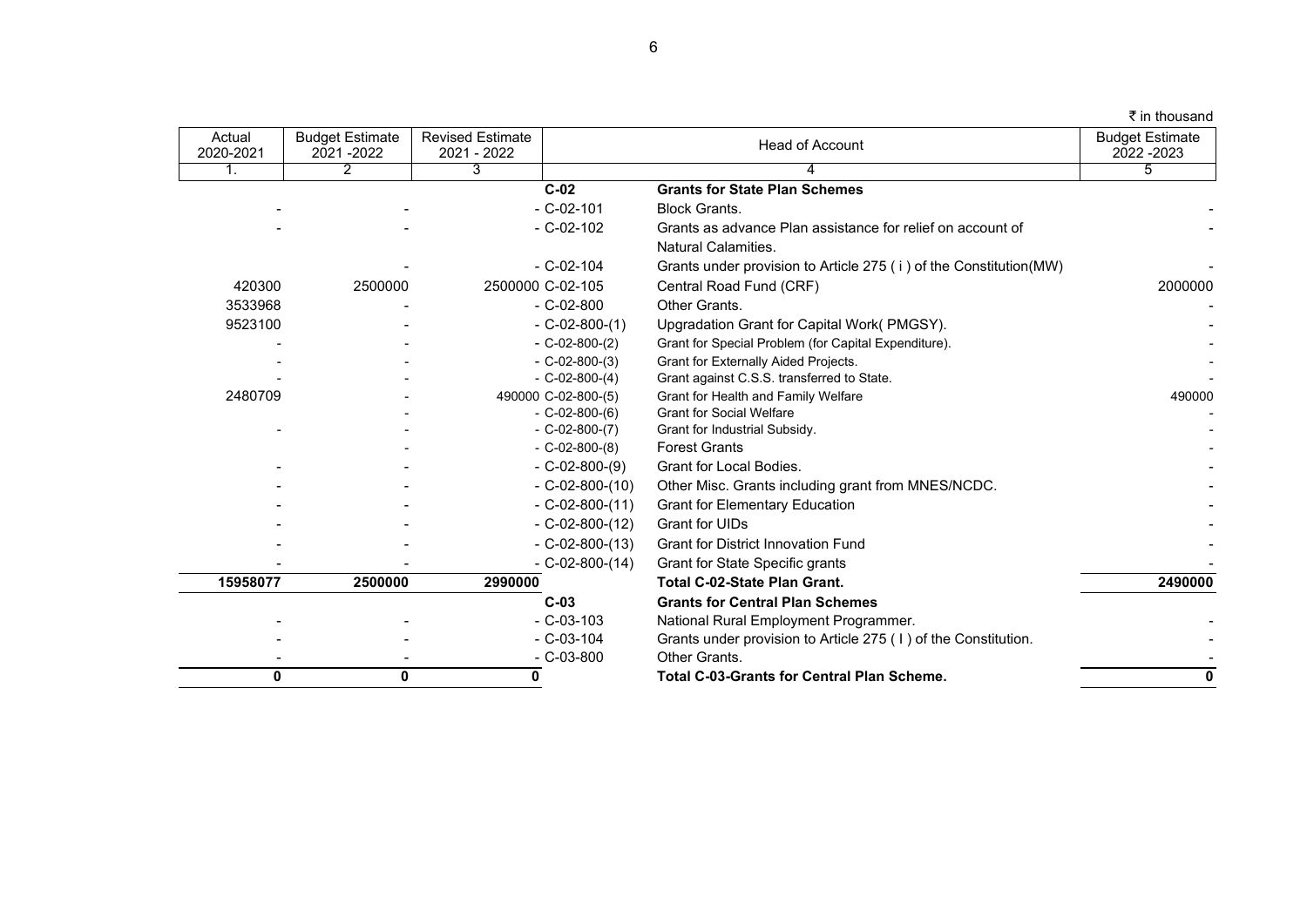|  | ₹ in thousand |  |
|--|---------------|--|
|  |               |  |
|  |               |  |
|  |               |  |

| Actual       | <b>Budget Estimate</b> | <b>Revised Estimate</b> |                       | <b>Head of Account</b>                                          | <b>Budget Estimate</b> |
|--------------|------------------------|-------------------------|-----------------------|-----------------------------------------------------------------|------------------------|
| 2020-2021    | 2021 - 2022            | 2021 - 2022             |                       |                                                                 | 2022 - 2023            |
| 1.           | $\overline{2}$         | $\overline{\mathbf{3}}$ |                       |                                                                 | 5                      |
|              |                        |                         | $\overline{C - 04}$   | <b>Grants for Centrally Sponsored Plan Schemes.</b>             |                        |
| 601400       |                        |                         | $- C - 04 - 104$      | Grants under provision to Article 275 (1) of the Constitution.  |                        |
|              | 2000000                |                         | 4000000 C-04-800      | Other Grants.                                                   | 4000000                |
|              |                        |                         | $-C-04-800-(1)$       | Grant for Kutir Jyoti Programme.                                |                        |
| 329741       | 2500000                |                         | $-C-04-800-(2)$       | Non Lapsable Central resources.                                 |                        |
| 15984639     | 49355300               |                         | 64710100 C-04-800-(3) | Grant against C.S.S. transferred to State.                      | 47890000               |
|              |                        |                         | $-C-04-800-(4)$       | Grant for ICDS schemes                                          |                        |
| 291787       |                        |                         | $-C-04-800-(5)$       | Grant for Mid Day Meal/RUSA schemes                             |                        |
| 17207567     | 53855300               | 68710100                |                       | <b>Total C-04- Grants for CS Plan Schemes.</b>                  | 51890000               |
|              |                        |                         | $C - 05$              | <b>Grants for Special Plan Schemes.</b>                         |                        |
| 1702344      | 2500000                |                         | 6500000 C-05-101      | Schemes of North Eastern Council.                               | 5000000                |
| 1702344      | 2500000                | 6500000                 |                       | <b>Total C-05-Grants for Special Plan Schemes.</b>              | 5000000                |
| 43832936     | 66469300               | 84945100                |                       | Total: Major Head - 1601 (Gross)                                | 64650000               |
|              |                        |                         | C-04-800              | Other Grants.                                                   |                        |
|              |                        |                         |                       | 1. Ministry of Agri. And Cooperation against CSS Integrated     |                        |
|              |                        |                         |                       | Dairy Development programme ETC.                                |                        |
|              |                        |                         |                       | 2. Ministry of Industries CSS Census of Small Scale Industries. |                        |
|              |                        |                         |                       | 3. Ministry of Planning and programme Implementation Deptt      |                        |
|              |                        |                         |                       | of Statistics, Govt. of India, New Delhi.                       |                        |
| 0            | $\mathbf 0$            | 0                       |                       | Total: Major Head - 1601 (Net)                                  | $\mathbf 0$            |
|              |                        |                         | 1603-                 | <b>State's share of Union Excise Duties.</b>                    |                        |
|              |                        |                         | $- C - 101$           | State's share of Basic Union Excise Duties including            |                        |
|              |                        |                         |                       | grant in lieu of Taxes on Railway Passenger Fares.              |                        |
|              |                        |                         | $-C-102$              | State's share of Special Union Excise Duties.                   |                        |
|              |                        |                         | $- C - 103$           | State's share of additional Excise Duties.                      |                        |
|              |                        |                         |                       | Deduct adjustment against excess transfer to State Govt.        |                        |
|              |                        |                         | $- C - 101$           | <b>Basic Union Excise Duties.</b>                               |                        |
|              |                        |                         | $- C - 103$           | <b>Additional Excise Duties.</b>                                |                        |
| $\mathbf{0}$ |                        | 0                       |                       | Total : Major Head-1603- Share of Union Excise Duties.          |                        |
| 43832936     | 66469300               | 84945100                |                       | Total: C -Grants-in-aid and Contribution.                       | 64650000               |
| 171235056    | 210908700              | 243070100               |                       | <b>TOTAL: REVENUE RECEIPT.</b>                                  | 238385401              |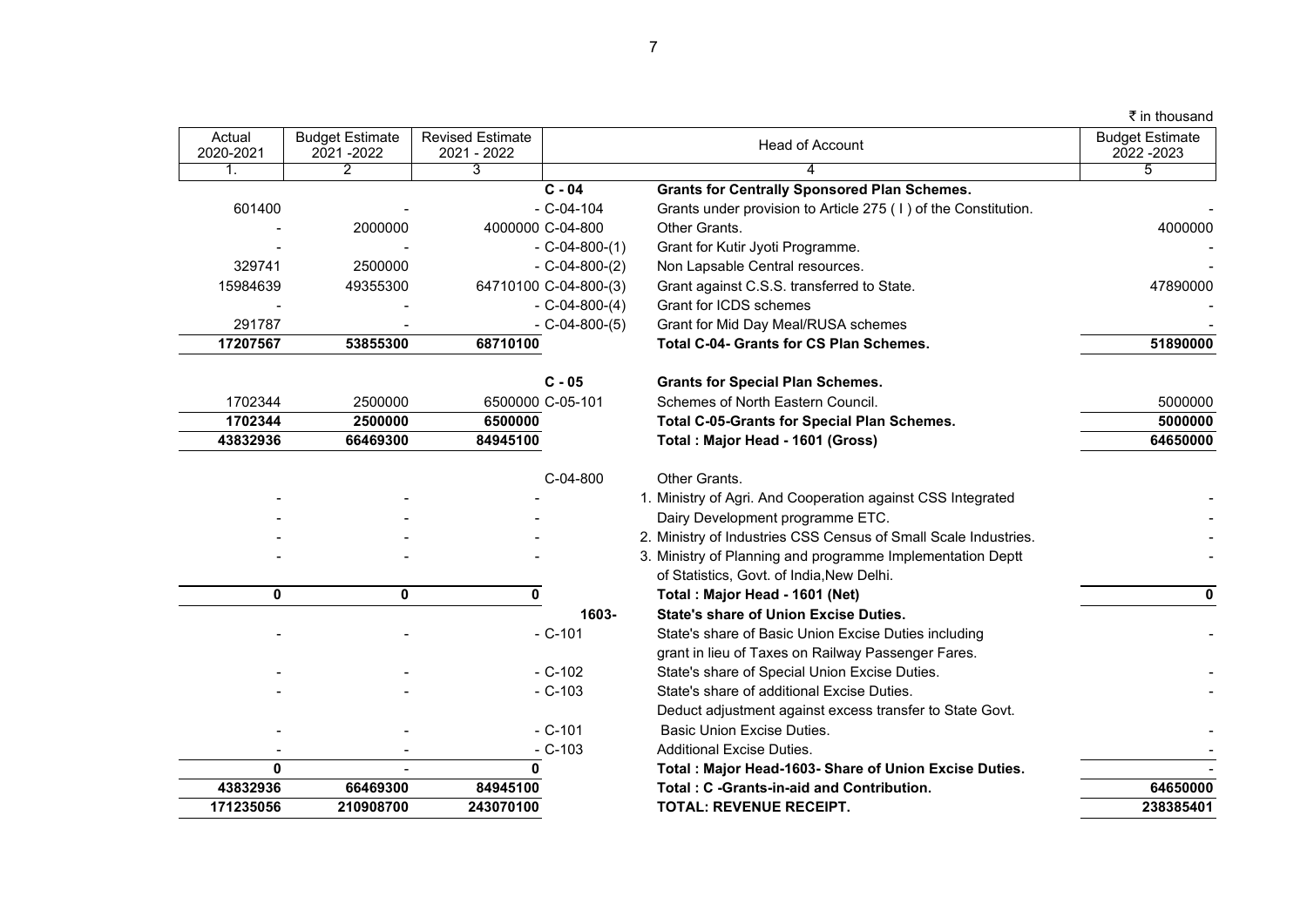|  |  | ₹ in thousand |
|--|--|---------------|
|--|--|---------------|

| Actual<br>2020-2021 | Estimate<br><b>Budget F</b><br>$-2022$<br>2021 | <b>Revised Estimate</b><br>2022<br>2021 | I of Account_<br>Head | <b>Budget Estimate</b><br>2022 - 2023 |
|---------------------|------------------------------------------------|-----------------------------------------|-----------------------|---------------------------------------|
| . .                 |                                                |                                         |                       |                                       |

## **E. PUBLIC DEBT**

|          |                          | $6003 -$              | Internal Debt of the State Government.          |          |
|----------|--------------------------|-----------------------|-------------------------------------------------|----------|
|          |                          | $-E-101$              | Market Loan.                                    |          |
|          |                          | $-E-101-(a)$          | Market Loan bearing interest.                   |          |
| 7678106  | 7014200                  | 7594700 E-101-(b)(1)  | Open Market Borrowing.                          | 10760900 |
|          |                          | $- E-101-(c)$         | Market Loan not bearing interest.               |          |
|          |                          | $-E-103$              | Loan from LIC.                                  |          |
|          |                          | $-E-104$              | Loan from GIC.                                  |          |
| 2517100  | 2567100                  | 4250000 E-105         | Loan from NBARD.                                | 4500000  |
|          | 100000                   | 100000 E-108          | Loan from NCDC                                  | 100000   |
|          | 3120000                  | 3120000 E-110         | Ways and Means advances from the RBI.           | 3120000  |
| 2635700  | 2000000                  | 3020200 E-111         | Loans from NSSF                                 |          |
|          |                          | $-E-800$              | Other Loans.                                    |          |
|          |                          | $-E-800-(1)$          | Loan from PFC.                                  |          |
|          |                          | $E-800-(2)$           | Loan from REC                                   |          |
|          |                          | 50000 E-800-(4)       | Loan from HUDCO.                                | 150000   |
| 12830906 | 14801300                 | 18134900              | Total: Major Head: 6003                         | 18630900 |
|          |                          | $6004 -$              | Loans and advances from the Central Government. |          |
|          |                          | $E-01$                | Non-Plan Loans.                                 |          |
|          |                          | $-E-01-101$           | Loans to cover gap in resources.                |          |
|          |                          | $-E-01-102$           | Share of Small Savings Collection.              |          |
|          |                          | $- E - 01 - 201$      | House Building Advance.                         |          |
|          |                          | $-E-01-800$           | Other Loans.                                    |          |
|          |                          | $-E-01-80-(1)$        | Modernisation of Police Force.                  |          |
|          | $\overline{\phantom{a}}$ | $- E - 01 - 80 - (2)$ | Loans for raising IRBN.                         |          |
| 0        | 0                        | 0                     | Total E-01                                      |          |
|          |                          |                       |                                                 |          |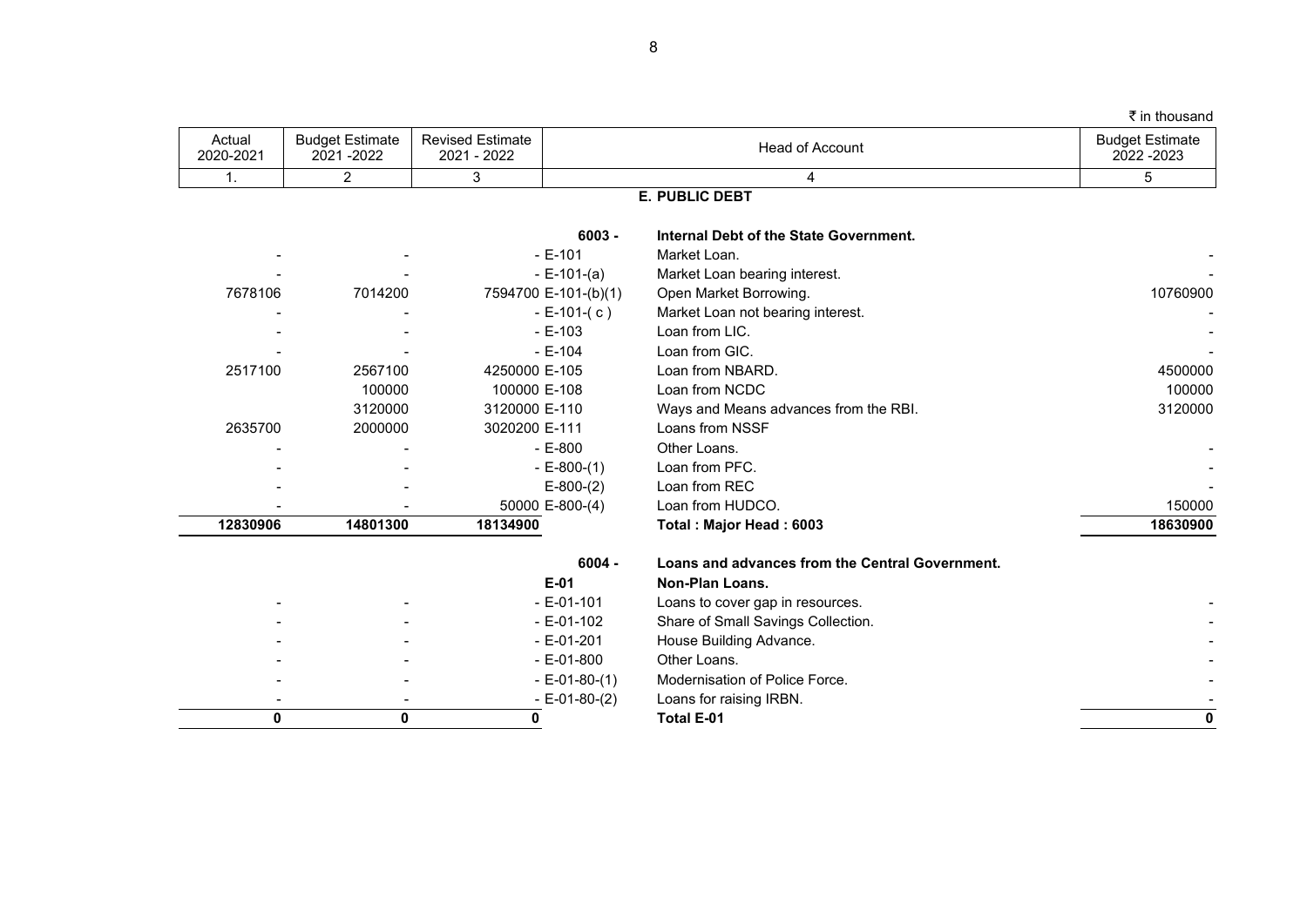|  |  | ₹ in thousand |
|--|--|---------------|
|--|--|---------------|

| Actual<br>2020-2021 | <b>Budget Estimate</b><br>2021-2022 | <b>Revised Estimate</b><br>2021 - 2022 |                        | Head of Account                                             | <b>Budget Estimate</b><br>2022 - 2023 |
|---------------------|-------------------------------------|----------------------------------------|------------------------|-------------------------------------------------------------|---------------------------------------|
| $\mathbf{1}$ .      | $\overline{2}$                      | 3                                      |                        | 4                                                           | 5                                     |
|                     |                                     |                                        | $E-02$                 | <b>Loans for State Plan Scheme.</b>                         |                                       |
| 2329700             |                                     |                                        | $- E - 02 - 101$       | Block Loans.                                                |                                       |
|                     |                                     |                                        | $-E-02-102$            | Loans and advances plan assistance for relief on account of |                                       |
|                     |                                     |                                        |                        | Natural Calamities (Flood Relief).                          |                                       |
|                     |                                     |                                        | $- E - 02 - 103$       | Loans for Externally Aided Projects.                        |                                       |
|                     |                                     |                                        | $E-02-104$             | Loans against CSS transferred to State.                     |                                       |
|                     |                                     |                                        | $-E-02-108$            | State plan loan consolidated in term of recommendation of   |                                       |
|                     |                                     |                                        |                        | 9th Finance Commission.                                     |                                       |
|                     |                                     |                                        | $- E-02-800$           | Other Loans                                                 |                                       |
| 2329700             | $\pmb{0}$                           | $\mathbf 0$                            |                        | <b>Total E-02</b>                                           |                                       |
|                     |                                     |                                        | $E-03$                 | <b>Loans for Central Plan Scheme.</b>                       |                                       |
|                     |                                     |                                        | $-E-03-321$            | Village and Small Industries.                               |                                       |
|                     |                                     |                                        | $- E - 03 - 800 -$     | Other Loans                                                 |                                       |
|                     |                                     |                                        | $- E - 03 - 800 - (1)$ | Short-term loan for Agriculture inputs.                     |                                       |
|                     |                                     |                                        | $- E - 03 - 800 - (2)$ | Loan for State Land Use Board.                              |                                       |
|                     |                                     |                                        | $- E - 03 - 800 - (3)$ | Loan for Construction of Godown for PDS from MoF&CS.        |                                       |
|                     |                                     |                                        | $- E - 03 - 800 - (A)$ | Ministry of Urban Development.                              |                                       |
| 0                   | $\pmb{0}$                           | $\mathbf 0$                            |                        | Total E-03                                                  | $\mathbf 0$                           |
|                     |                                     |                                        | $E-04$                 | Loans for Centrally Sponsored Plan Scheme.                  |                                       |
|                     |                                     |                                        | $- E - 04 - 800$       | Other Loans.                                                |                                       |
| 0                   | $\mathbf{0}$                        | $\mathbf 0$                            |                        | <b>Total E-04</b>                                           |                                       |
|                     |                                     |                                        | $E-05$                 | <b>North Eastern Council</b>                                |                                       |
|                     |                                     |                                        | $-E-05-101$            | Schemes of North Eastern Council.                           |                                       |
| 0                   | $\pmb{0}$                           | $\mathbf 0$                            |                        | Total E-05                                                  |                                       |
|                     |                                     |                                        | $E-06$                 | <b>Ways and Means Advances</b>                              |                                       |
|                     | 0                                   |                                        | $- E - 06 - 800$       | Ways and Means Advances                                     |                                       |
| $\mathbf{0}$        | $\pmb{0}$                           | $\mathbf{0}$                           |                        | Total E-06                                                  |                                       |
| 2329700             | $\pmb{0}$                           | 0                                      |                        | Total: Major Head: 6004                                     |                                       |
| 15160606            | 14801300                            | 18134900                               |                        | TOTAL E-PUBLIC DEBT.                                        | 18630900                              |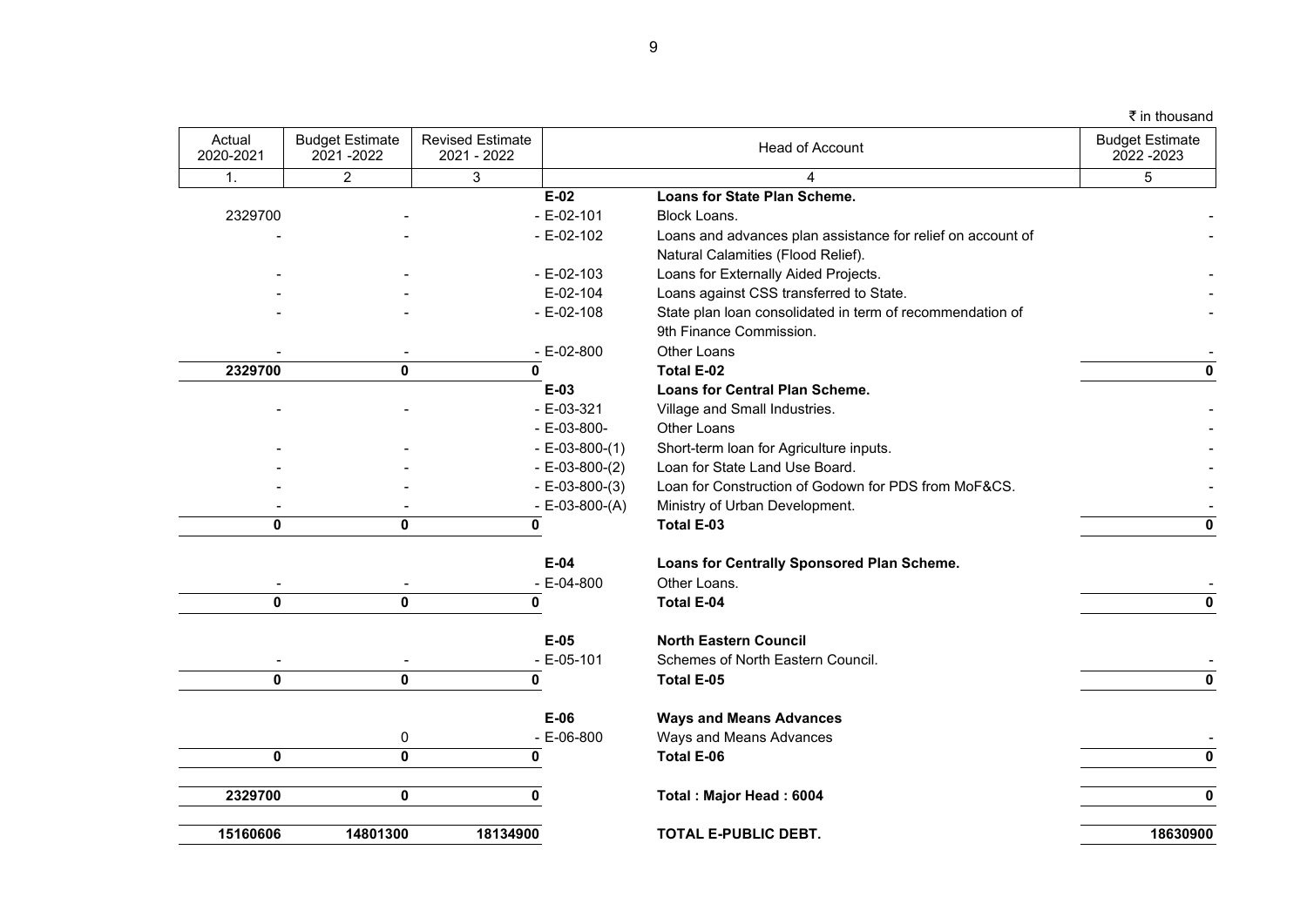| Actual<br>2020-2021 | <b>Budget Estimate</b><br>2021-2022 | <b>Revised Estimate</b><br>2021 - 2022 | <b>Head of Account</b> |                                                                           | <b>Budget Estimate</b><br>2022 - 2023 |
|---------------------|-------------------------------------|----------------------------------------|------------------------|---------------------------------------------------------------------------|---------------------------------------|
|                     | 2                                   | 3                                      |                        | 4                                                                         | 5                                     |
|                     |                                     |                                        | 6217                   | <b>F. LOANS AND ADVANCES (Recoveries)</b><br>Loans for Urban Development. |                                       |
|                     | 399                                 |                                        | 6401                   | Loans for Crop Husbandry.                                                 |                                       |
| 28211               | 69601                               |                                        | 6425                   | Loans for Co-operative.                                                   |                                       |
|                     |                                     |                                        | 6435                   | Loan for other Agriculture Programmer.                                    |                                       |
|                     |                                     |                                        | 6851                   | Village and Small Industries.                                             |                                       |
| 31200               | 30000                               | 100000                                 | 7610                   | Government Servants.                                                      | 100000                                |
| 59411               | 100000                              | 100000                                 |                        | TOTAL F.                                                                  | 100000                                |
|                     |                                     |                                        |                        | G. Inter State Settlement.                                                |                                       |
|                     |                                     |                                        | 7810                   | Inter State Settlement.                                                   |                                       |
| 15220017            | 14901300                            | 18234900                               |                        | TOTAL: CAPITAL RECEIPT.                                                   | 18730900                              |
| 186455073           | 225810000                           | 261305000                              |                        | <b>GRAND TOTAL</b> ; Consolidated Fund(Receipt)                           | 257116301                             |

10

## ₹ in thousand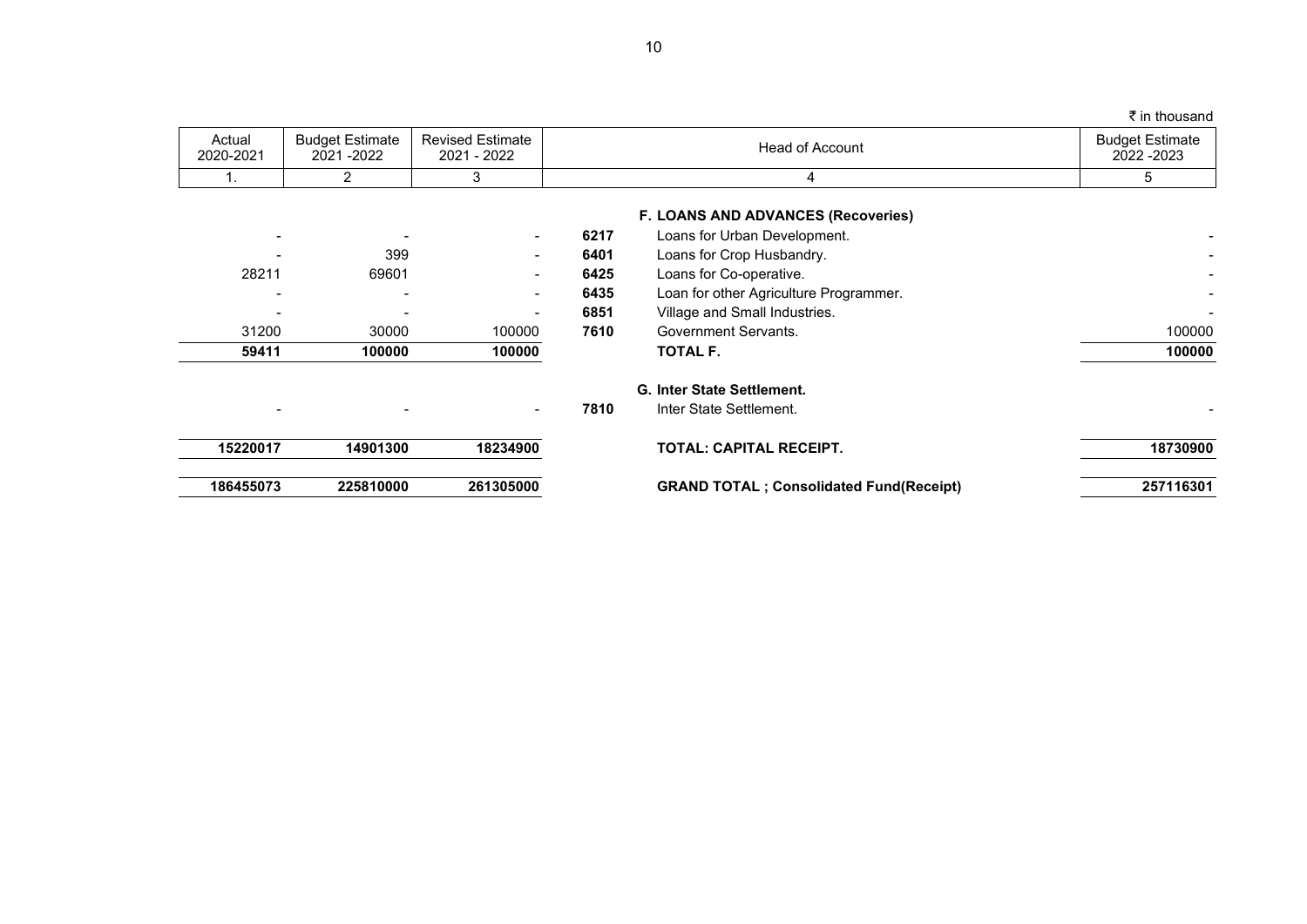#### **STATEMENT OF EXPENDITURE FROM THE CONSOLIDATED FUND OF THE GOVERNMENT OF ARUNACHAL PRADESH**

|  | ( ₹ in thousand) |  |
|--|------------------|--|
|  |                  |  |

| Actual<br>2020 - 2021 |         | <b>Budget Estimate</b><br>- 2022<br>2021 |         | <b>Revised Estimate</b><br>$-2022$<br>2021 |         | Head of Account | Budget Estimate 2022 - 2023 |         |      |
|-----------------------|---------|------------------------------------------|---------|--------------------------------------------|---------|-----------------|-----------------------------|---------|------|
| Revenue               | Capital | Revenue                                  | Capital | Revenue                                    | Capital |                 | Revenue                     | Capital | Tota |
|                       |         |                                          |         |                                            |         |                 |                             |         | 10   |

|                |                          |                |                          |         |                                      | <b>1 CONSOLIDATED FUND OF THE GOVERNMENT</b>                      |         |                |                |         |
|----------------|--------------------------|----------------|--------------------------|---------|--------------------------------------|-------------------------------------------------------------------|---------|----------------|----------------|---------|
|                |                          |                |                          |         | A-                                   | OF ARUNACHAL PRADESH REVENUE ACCOUNT.<br><b>GENERAL SERVICES.</b> |         |                |                |         |
|                |                          |                |                          |         | (a)                                  | <b>Organs of State.</b>                                           |         |                |                |         |
| 1140861        |                          | 868469         |                          | 1043360 |                                      | Parliament/State/Union Territory                                  | Voted   | 964150         |                | 964150  |
| 4251           |                          | 7662           |                          | 7024    | 2011                                 |                                                                   | Charged | 8724           |                | 8724    |
|                |                          |                |                          |         |                                      | 02 State Legislature.                                             |         |                |                |         |
|                |                          |                |                          |         | $\overline{\phantom{a}}$             | Governor                                                          | Voted   |                |                |         |
| 70755          | $\overline{\phantom{a}}$ | 86522          |                          | 102711  | 2012                                 |                                                                   | Charged | 121991         |                | 121991  |
| 189706         | $\blacksquare$           | 236760         |                          | 263246  | 2013                                 | Council of Ministers.                                             |         | 247052         |                | 247052  |
| 232714         | $\blacksquare$           | 272589         |                          | 309956  |                                      | Administration of Justice.                                        | Voted   | 289446         |                | 289446  |
| 73047          | $\overline{a}$           | 104041         |                          | 87348   | 2014                                 |                                                                   | Charged | 98329          |                | 98329   |
| 546782         | $\blacksquare$           | 293499         | $\overline{\phantom{a}}$ | 314471  | 2015<br>$\overline{\phantom{a}}$     | Elections                                                         |         | 313734         |                | 313734  |
| 2110063        | 0                        | 1671317        | 0                        | 1931033 | $\mathbf 0$                          |                                                                   | Voted   | 1814382        | 0              | 1814382 |
| 148053         | 0                        | 198225         | 0                        | 197083  | Total : (a)                          |                                                                   | Charged | 229044         | 0              | 229044  |
|                |                          |                |                          |         |                                      | (b) Fiscal Services                                               |         |                |                |         |
|                |                          |                |                          |         |                                      | (i) Collection of Taxes on Income and Expenditure.                |         |                |                |         |
|                | $\overline{a}$           |                |                          | $\sim$  |                                      |                                                                   |         |                |                |         |
| $\overline{a}$ |                          | $\blacksquare$ | $\blacksquare$           |         | - Total: $(i)$                       |                                                                   |         | $\blacksquare$ | $\blacksquare$ |         |
|                |                          |                |                          |         | (ii)                                 | Collection of Taxes on Property and Capital Transaction.          |         |                |                |         |
| 664575         | $\blacksquare$           | 733870         | $\overline{\phantom{a}}$ | 423534  | 2029                                 | Land Records.                                                     |         | 558305         |                | 558305  |
| 1480           | $\overline{\phantom{a}}$ | 14050          | $\overline{\phantom{a}}$ | 16377   | 2030                                 | Stamps and Registration.                                          |         | 2185           |                | 2185    |
| 666055         | 0                        | 747920         | 0                        | 439911  | $\overline{\mathbf{0}}$ Total : (ii) |                                                                   |         | 560490         | 0              | 560490  |
|                |                          |                |                          |         | (iii)                                | Collection of Taxes on Commodities and Services.                  |         |                |                |         |
| 262425         |                          | 271029         |                          | 321840  | 2039<br>$\overline{\phantom{a}}$     | State Excise.                                                     |         | 322963         |                | 322963  |
|                |                          |                |                          |         | 2040<br>$\overline{\phantom{a}}$     | Taxes on Sales, Trade etc.                                        |         |                |                |         |
|                |                          |                |                          |         | $2045 - 1$<br>$\blacksquare$         | Other Taxes and Duties on Commodities & Services.                 |         |                |                |         |
|                |                          |                |                          |         | 3041                                 | Taxes on Vehicles.                                                |         |                |                |         |
|                |                          |                |                          |         | 2045<br>$\blacksquare$               | Other Taxes and Duties on Commodities & Services-II               |         |                |                |         |
|                |                          |                |                          |         |                                      | Inspectorate of Electricity.                                      |         |                |                |         |
| 262425         | 0                        | 271029         | 0                        | 321840  | $0$ Total : (iii)                    |                                                                   |         | 322963         | 0              | 322963  |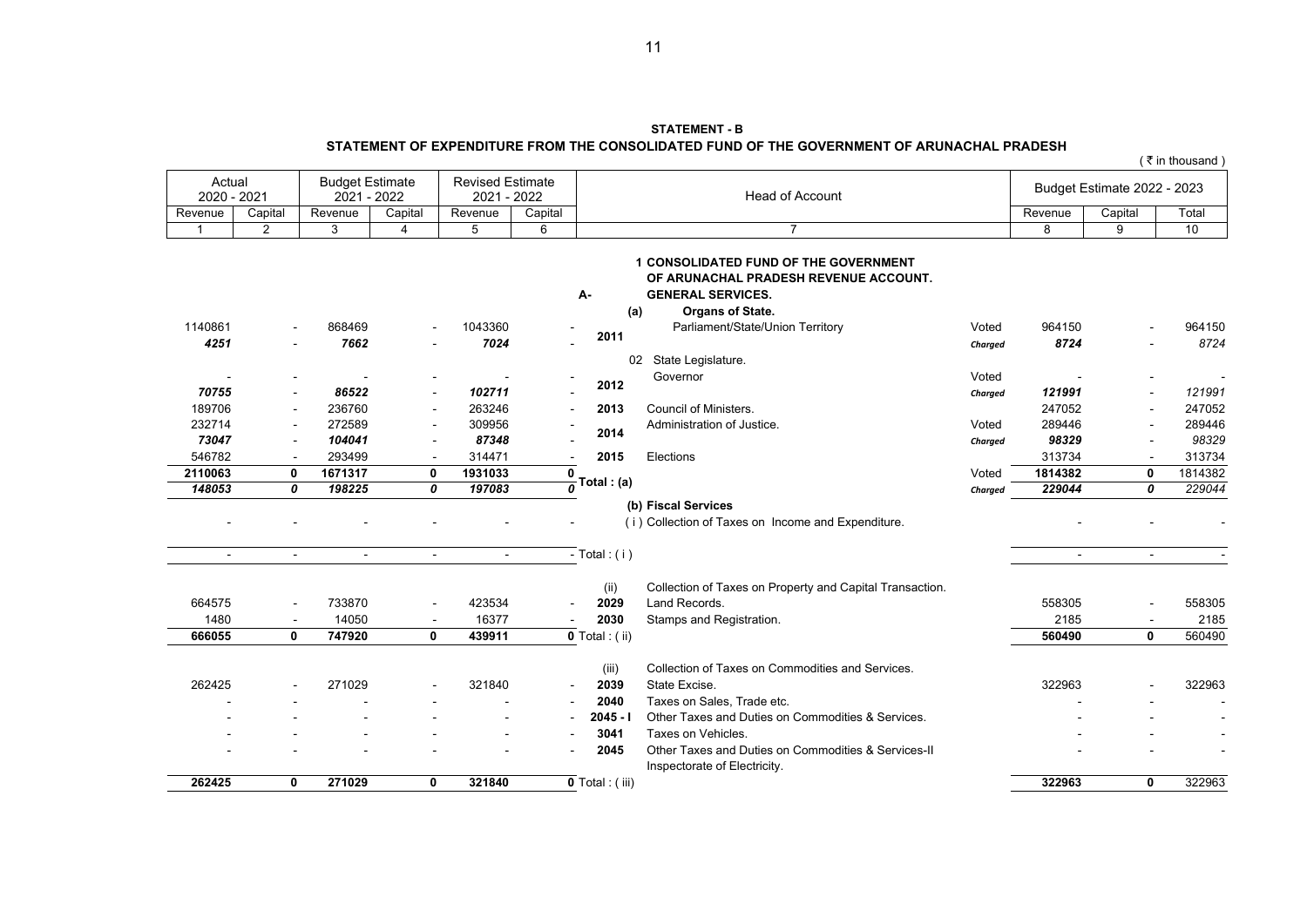|                       |                          |                                       |                          |                                        |                          |                           |                                                                  |         |                |                             | (₹in thousand) |
|-----------------------|--------------------------|---------------------------------------|--------------------------|----------------------------------------|--------------------------|---------------------------|------------------------------------------------------------------|---------|----------------|-----------------------------|----------------|
| Actual<br>2020 - 2021 |                          | <b>Budget Estimate</b><br>2021 - 2022 |                          | <b>Revised Estimate</b><br>2021 - 2022 |                          |                           | <b>Head of Account</b>                                           |         |                | Budget Estimate 2022 - 2023 |                |
| Revenue               | Capital                  | Revenue                               | Capital                  | Revenue                                | Capital                  |                           |                                                                  |         | Revenue        | Capital                     | Total          |
| 1                     | $\overline{2}$           | $\overline{3}$                        | $\Delta$                 | 5                                      | 6                        |                           | $\overline{7}$                                                   |         | $\overline{8}$ | $\overline{9}$              | 10             |
|                       |                          |                                       |                          |                                        |                          |                           |                                                                  |         |                |                             |                |
|                       |                          |                                       |                          |                                        |                          |                           | (iv) Other Fiscal Services.                                      |         |                |                             |                |
| 16545                 | $\sim$                   | 67873                                 |                          | 26326                                  |                          | 2047                      | Other Fiscal Services-promotion of Small Savings.                |         | 27406          | $\mathbf{0}$                | 27406          |
| 16545                 | 0                        | 67873                                 | 0                        | 26326                                  |                          | $0$ Total : (iv)          |                                                                  |         | 27406          |                             | 27406          |
| 945025                | 0                        | 1086822                               | 0                        | 788077                                 |                          | $0$ Total : (b)           |                                                                  |         | 910859         | $\mathbf 0$                 | 910859         |
|                       |                          |                                       |                          |                                        |                          |                           |                                                                  |         |                |                             |                |
|                       |                          |                                       |                          |                                        |                          |                           | (c) Interest Payments and Servicing of Debt.                     |         |                |                             |                |
| 2405000               | $\overline{a}$           | 2405000                               | $\blacksquare$           | 2405000                                | ÷,                       | 2048                      | Appropriation of reduction or avoidance of debt (Ch)             | Charged | 710800         | ÷                           | 710800         |
| 7511848               |                          | 8119100                               |                          | 7867245                                |                          | 2049                      | Interest Payment (Ch)                                            | Charged | 8515253        |                             | 8515253        |
| 11572                 | $\sim$                   | 143570                                | $\blacksquare$           | 6000                                   |                          |                           |                                                                  |         | 10000          |                             | 10000          |
| 11572                 | $\mathbf 0$              | 143570                                | 0                        | 6000                                   | 0                        | Total : $(c)$             |                                                                  | Voted   | 10000          | $\mathbf 0$                 | 10000          |
| 9916848               | 0                        | 10524100                              | 0                        | 10272245                               |                          |                           |                                                                  | Charged | 9226053        | 0                           | 9226053        |
|                       |                          |                                       |                          |                                        |                          |                           | (d) Administrative Services -                                    |         |                |                             |                |
|                       | $\blacksquare$           | 50000                                 | $\blacksquare$           | 140000                                 |                          |                           |                                                                  | Voted   | 142000         |                             | 142000         |
| 104895                | $\sim$                   | 152308                                | $\blacksquare$           | 138030                                 |                          | 2051                      | Public service Commission                                        |         | 140567         |                             | 140567         |
| 1609664               |                          | 1543594                               | $\overline{\phantom{a}}$ | 2062314                                | $\overline{\phantom{a}}$ | 2052                      | Secretariat Services-I Civil Departments                         | Charged | 2281318        | $\blacksquare$              | 2281318        |
|                       |                          |                                       |                          |                                        | $\overline{\phantom{a}}$ | 2052                      | Secretariat Services-II Public works Departments                 |         |                |                             |                |
| 3212563               | $\overline{\phantom{a}}$ | 4072960                               | $\blacksquare$           | 4099444                                | $\overline{\phantom{a}}$ | 2053                      | District Administration.                                         |         | 4696652        |                             | 4696652        |
| 306115                | $\overline{\phantom{a}}$ | 416494                                | $\blacksquare$           | 387908                                 | $\overline{\phantom{a}}$ | 2054                      | Treasury and Accounts Administration.                            |         | 451834         |                             | 451834         |
| 9404204               | $\overline{\phantom{a}}$ | 10349580                              | $\overline{\phantom{a}}$ | 11903173                               | $\blacksquare$           | 2055                      | Police.                                                          |         | 12296717       | $\blacksquare$              | 12296717       |
| 134164                |                          | 152932                                |                          | 181181                                 | $\overline{\phantom{a}}$ | 2056                      | Jails                                                            |         | 207754         |                             | 207754         |
| 108678                | $\overline{\phantom{a}}$ | 124212                                | $\blacksquare$           | 119301                                 | $\overline{a}$           | 2058                      | Stationary and Printing.                                         |         | 141263         |                             | 141263         |
| 2810526               |                          | 4414344                               | $\blacksquare$           | 3730179                                | $\blacksquare$           | 2059                      | Public Works.                                                    |         | 4549777        | $\overline{\phantom{a}}$    | 4549777        |
| 472571                |                          | 513399                                | $\overline{\phantom{a}}$ | 740008                                 | $\overline{\phantom{a}}$ | 2070                      | Other Administrative Services-105-Civil Defence, 107-Home Guards |         | 782158         | $\blacksquare$              | 782158         |
|                       |                          |                                       |                          |                                        | $\overline{\phantom{a}}$ | 2070                      | Other Administrative Services-108-Fire Protection and Control    |         |                |                             |                |
|                       |                          |                                       |                          |                                        | $\overline{\phantom{a}}$ | 2070                      | <b>Other Administrative Services</b>                             |         |                |                             |                |
|                       |                          |                                       |                          |                                        | $\sim$                   | 2070                      | IV-Guest House, Hostel etc.                                      |         |                |                             |                |
|                       |                          |                                       |                          |                                        | $\overline{\phantom{a}}$ | 2070                      | V-Training, Vigilance, Administration of Citizen Act.            |         |                |                             |                |
|                       |                          |                                       |                          |                                        |                          | 2070                      | VI-Establishment of State Lotteries.                             |         |                |                             |                |
|                       |                          |                                       |                          |                                        |                          | 2070-800                  | Other Expenditure.                                               |         |                |                             |                |
|                       |                          |                                       | $\overline{\phantom{a}}$ |                                        |                          | 2202                      | General Education (P.W.D.)                                       |         |                |                             |                |
| 18058485              | 0                        | 21637515                              | 0                        | 23363508                               | 0                        |                           |                                                                  | Voted   | 25549473       | 0                           | 25549473       |
| 104895                | 0                        | 152308                                | 0                        | 138030                                 |                          | $\frac{1}{0}$ Total : (d) |                                                                  | Charged | 140567         | 0                           | 140567         |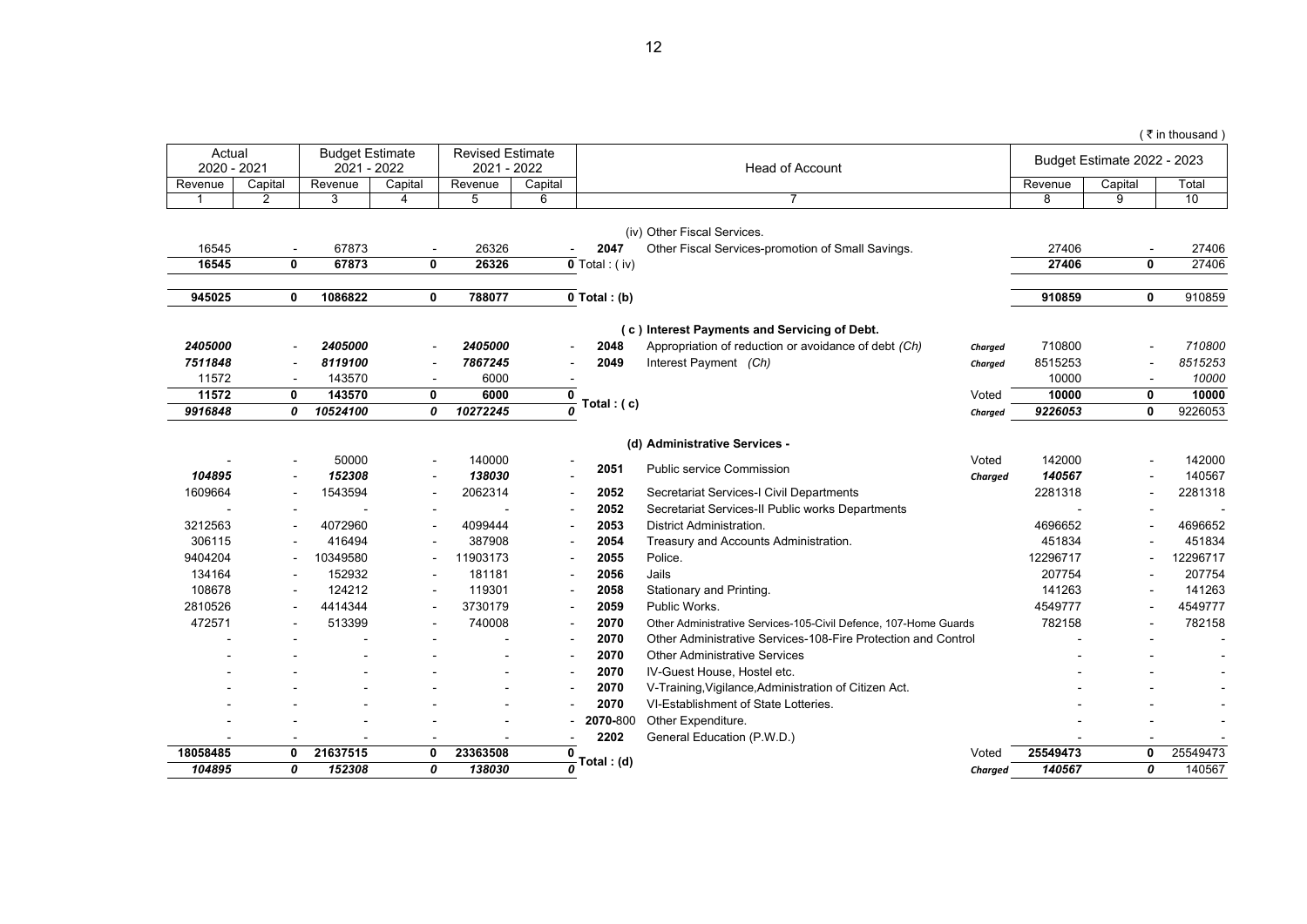|                       |                          |                                       |                          |                                        |                          |                                |                                                     |         |          |                             | (₹in thousand |
|-----------------------|--------------------------|---------------------------------------|--------------------------|----------------------------------------|--------------------------|--------------------------------|-----------------------------------------------------|---------|----------|-----------------------------|---------------|
| Actual<br>2020 - 2021 |                          | <b>Budget Estimate</b><br>2021 - 2022 |                          | <b>Revised Estimate</b><br>2021 - 2022 |                          |                                | <b>Head of Account</b>                              |         |          | Budget Estimate 2022 - 2023 |               |
| Revenue               | Capital                  | Revenue                               | Capital                  | Revenue                                | Capital                  |                                |                                                     |         | Revenue  | Capital                     | Total         |
| $\overline{1}$        | $\overline{2}$           | 3                                     | $\overline{4}$           | 5                                      | 6                        |                                | $\overline{7}$                                      |         | 8        | 9                           | 10            |
|                       |                          |                                       |                          |                                        |                          |                                |                                                     |         |          |                             |               |
|                       |                          |                                       |                          |                                        |                          |                                | (e) Pension and Miscellaneous Services.             |         |          |                             |               |
| 10855648              |                          | 15908785                              |                          | 15103776                               |                          | 2071                           | Pension and Other Retirement Benefits.              |         | 18490000 |                             | 18490000      |
| 14999                 |                          | 13046                                 |                          | 14775                                  |                          | 2075                           | Miscellaneous General Services-pension and          |         | 15288    |                             | 15288         |
|                       |                          |                                       |                          |                                        |                          |                                | Awards in Consideration for distinguished Services. |         |          |                             |               |
| 10870647              | $\mathbf{0}$             | 15921831                              | 0                        | 15118551                               |                          | $0$ Total : (e)                |                                                     |         | 18505288 | 0                           | 18505288      |
|                       |                          |                                       |                          |                                        |                          |                                |                                                     |         |          |                             |               |
| 31995792              | 0                        | 40461055                              | 0                        | 41207169                               | 0                        |                                |                                                     | Voted   | 46790002 | 0                           | 46790002      |
| 10169796              | 0                        | 10874633                              | 0                        | 10607358                               |                          | $\frac{1}{\theta}$ Total : (A) |                                                     | Charged | 9595664  | 0                           | 9595664       |
|                       |                          |                                       |                          |                                        |                          |                                |                                                     |         |          |                             |               |
|                       |                          |                                       |                          |                                        |                          |                                | В.<br><b>SOCIAL SERVICES</b>                        |         |          |                             |               |
|                       |                          |                                       |                          |                                        |                          |                                | (a) Education, Sports, Art and Culture.             |         |          |                             |               |
| 14859246              |                          | 18760698                              |                          | 22355450                               | $\blacksquare$           | 2202                           | General Education.                                  |         | 21358745 |                             | 21358745      |
| 142921                | $\overline{a}$           | 183656                                |                          | 196338                                 |                          | 2203                           | <b>Technical Education.</b>                         |         | 216535   |                             | 216535        |
| 458098                | $\overline{\phantom{a}}$ | 679492                                | $\overline{\phantom{a}}$ | 668439                                 |                          | 2204                           | Sports and Youth Services.                          |         | 667240   | $\overline{\phantom{a}}$    | 667240        |
| 385794                | $\blacksquare$           | 779364                                | $\overline{a}$           | 692331                                 | $\blacksquare$           | 2205                           | Art and Culture.                                    |         | 787038   | $\blacksquare$              | 787038        |
| 15846059              | 0                        | 20403210                              | $\mathbf{0}$             | 23912558                               |                          | $0$ Total : (a)                |                                                     |         | 23029558 | 0                           | 23029558      |
|                       |                          |                                       |                          |                                        |                          |                                |                                                     |         |          |                             |               |
| 9141200               |                          | 10968091                              |                          | 13441190                               |                          | 2210                           | Medical and Public Health.                          |         | 11639666 |                             | 11639666      |
| 148295                | $\blacksquare$           | 160311                                | $\overline{\phantom{a}}$ | 326537                                 | $\overline{\phantom{a}}$ | 2211                           | Family Welfare.                                     |         | 142500   |                             | 142500        |
| 9289495               | $\mathbf{0}$             | 11128402                              | 0                        | 13767727                               |                          | $0$ Total : (b)                |                                                     |         | 11782166 | 0                           | 11782166      |
|                       |                          |                                       |                          |                                        |                          |                                |                                                     |         |          |                             |               |
|                       |                          |                                       |                          |                                        |                          |                                | (c) Water Supply, Sanitation Housing and Urban      |         |          |                             |               |
|                       |                          |                                       |                          |                                        |                          |                                | Development.                                        |         |          |                             |               |
| 8853476               |                          | 7274574                               |                          | 11222336                               | $\overline{\phantom{a}}$ | 2215                           | Water Supply and Sanitation.                        |         | 6128294  |                             | 6128294       |
|                       |                          |                                       |                          |                                        | $\overline{\phantom{a}}$ | 2216                           | Housing-01-Government Residential Building.         |         |          |                             |               |
| 539723                | $\overline{a}$           | 567384                                |                          | 505142                                 | $\overline{a}$           | 2216                           | Housing-A General and B-Housing Scheme.             |         | 486527   |                             | 486527        |
|                       |                          |                                       |                          |                                        | $\overline{\phantom{a}}$ | 2216                           | Housing Residential Buildings (RWD).                |         |          |                             |               |
|                       |                          |                                       |                          |                                        |                          | 2216                           | Housing-01-C-Government Residential Buildings, PWD  |         |          |                             |               |
| 2226510               |                          | 3683792                               |                          | 4346755                                |                          | 2217                           | Urban Development-80-General.                       |         | 2469103  |                             | 2469103       |
|                       |                          |                                       |                          |                                        |                          | 2217                           | Urban Development-II-Town and Regional Planning.    |         |          |                             |               |
| 11619709              | 0                        | 11525750                              | 0                        | 16074233                               |                          | $\overline{0}$ Total : (c)     |                                                     |         | 9083924  | 0                           | 9083924       |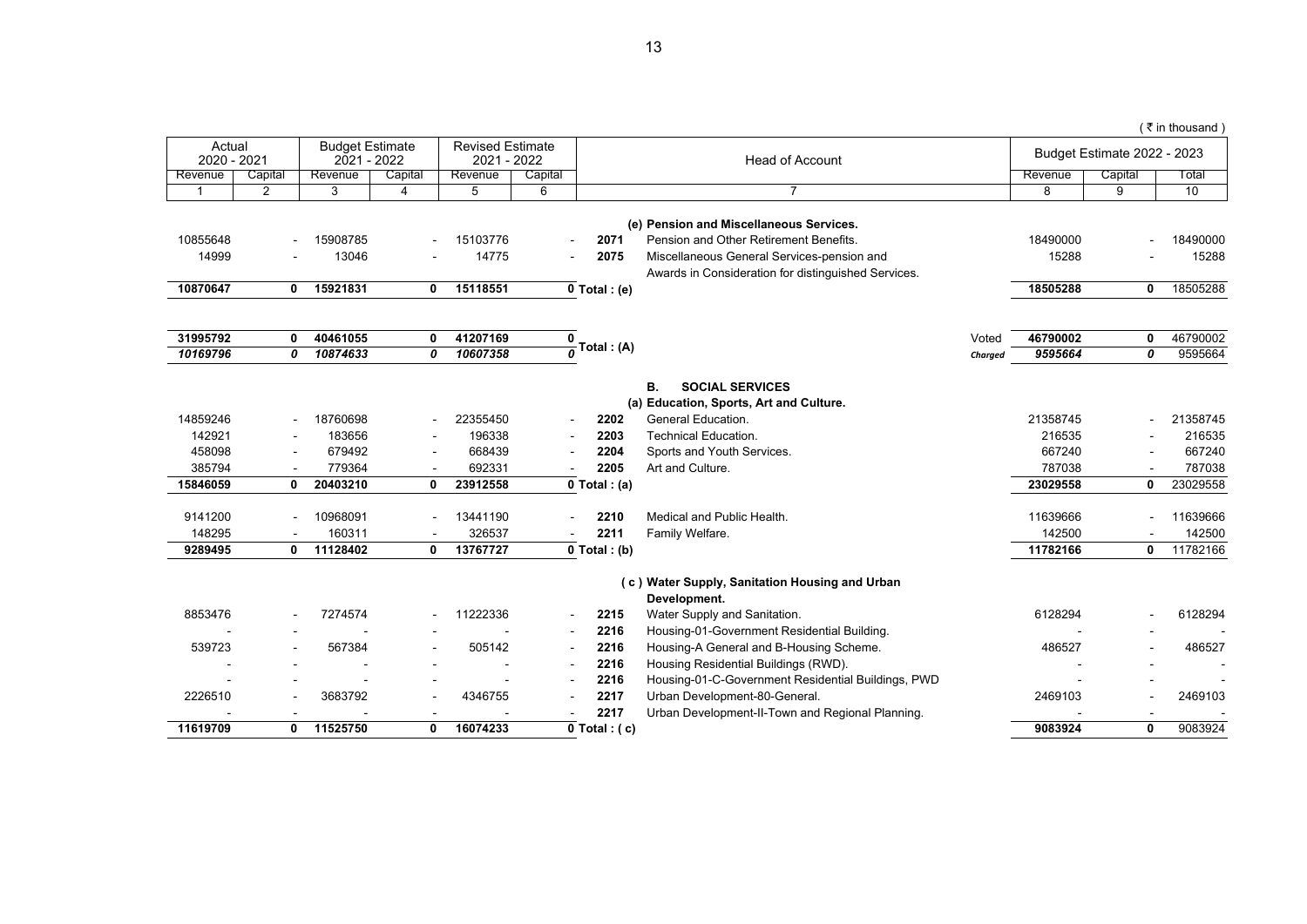|                       |                               |                                       |                                  |                                        |                          |                           |                                                                                                                     |         |          |                               | (₹in thousand |
|-----------------------|-------------------------------|---------------------------------------|----------------------------------|----------------------------------------|--------------------------|---------------------------|---------------------------------------------------------------------------------------------------------------------|---------|----------|-------------------------------|---------------|
| Actual<br>2020 - 2021 |                               | <b>Budget Estimate</b><br>2021 - 2022 |                                  | <b>Revised Estimate</b><br>2021 - 2022 |                          |                           | <b>Head of Account</b>                                                                                              |         |          | Budget Estimate 2022 - 2023   |               |
| Revenue               | Capital                       | Revenue                               | Capital                          | Revenue                                | Capital                  |                           |                                                                                                                     |         | Revenue  | Capital                       | Total         |
| $\mathbf{1}$          | $\overline{2}$                | 3                                     | 4                                | 5                                      | 6                        |                           | $\overline{7}$                                                                                                      |         | 8        | 9                             | 10            |
| 398323                |                               | 526951                                |                                  | 444388                                 |                          | 2220                      | (d) Information and Broadcasting.<br>Information and Publicity.                                                     |         | 450894   |                               | 450894        |
| 398323                | 0                             | 526951                                | 0                                | 444388                                 |                          | $\overline{0}$ Total: (d) |                                                                                                                     |         | 450894   | $\mathbf{0}$                  | 450894        |
|                       |                               |                                       |                                  |                                        |                          | $-$ Total: (e)            | (e) Welfare of Scheduled Castes/Tribes and O.B.C.                                                                   |         |          |                               |               |
|                       |                               |                                       |                                  |                                        |                          |                           |                                                                                                                     |         |          |                               |               |
|                       |                               |                                       |                                  |                                        | -                        | 2230                      | (f) Labour and Labour Welfare.<br>Labour and Employment-01-Labour Inspectorate<br>of Factories and Boilers.         |         |          |                               |               |
| 274133                |                               | 408419                                |                                  | 628556                                 |                          | 2230                      | Labour and Employment-02-Employment and<br>03-Training.                                                             |         | 701785   |                               | 701785        |
| 274133                | $\mathbf 0$                   | 408419                                | $\mathbf 0$                      | 628556                                 |                          | $0$ Total: (f)            |                                                                                                                     |         | 701785   | $\mathbf 0$                   | 701785        |
| 2142279               |                               | 3350094                               |                                  | 3325745                                | $\overline{\phantom{a}}$ | 2235<br>2235              | (g) Social Welfare and Nutrition.<br>Social Security and Welfare-01 Rehabilitation.<br>Social Security and Welfare. |         | 5362235  |                               | 5362235       |
| 21467                 |                               | 81112                                 | $\blacksquare$<br>$\blacksquare$ | 32000                                  | $\blacksquare$           | 2235<br>2235<br>2236      | Social Security and Welfare-60-Other<br>Social Security and Welfare programme (ch)<br><b>Nutrition</b>              | Charged | 35000    |                               | 35000         |
| 439983<br>3254421     |                               | 415826<br>2890000                     |                                  | 546933<br>2935600                      |                          | 2236<br>2245              | Nutrition (Education).<br>Relief on Account of Natural Calamities.                                                  |         | 2760000  |                               | 2760000       |
| 5836683               | $\overline{\phantom{a}}$<br>0 | 6655920                               | $\overline{\phantom{a}}$<br>0    | 6808278                                | 0                        |                           |                                                                                                                     | Voted   | 8122235  | $\overline{\phantom{a}}$<br>0 | 8122235       |
| 21467                 | 0                             | 81112                                 | 0                                | 32000                                  |                          | Total (g)                 |                                                                                                                     | Charged | 35000    | 0                             | 35000         |
|                       |                               |                                       |                                  |                                        |                          |                           | (h) Others                                                                                                          |         |          |                               |               |
| 686                   |                               | 700                                   |                                  | 400                                    |                          | 2250                      | Other Social Services (Revenue).                                                                                    |         |          |                               |               |
|                       |                               |                                       |                                  |                                        |                          | 2250                      | Other Social Services (Agriculture).                                                                                |         |          |                               |               |
| 307992                | $\blacksquare$                | 257630                                | $\blacksquare$                   | 423643                                 | $\blacksquare$           | 2251                      | Secretariat Social Services-1-Civil Department.                                                                     |         | 322350   | $\blacksquare$                | 322350        |
| 308678                | $\mathbf 0$                   | 258330                                | 0                                | 424043                                 |                          | $\overline{0}$ Total (h)  |                                                                                                                     |         | 322350   | $\mathbf{0}$                  | 322350        |
| 43573080              | 0                             | 50906982                              | 0                                | 62059783                               | 0                        |                           |                                                                                                                     | Voted   | 53492912 | 0                             | 53492912      |
| 21467                 | 0                             | 81112                                 | 0                                | 32000                                  | 0                        |                           | <b>Total B</b>                                                                                                      | Charged | 35000    | 0                             | 35000         |
|                       |                               |                                       |                                  |                                        |                          |                           |                                                                                                                     |         |          |                               |               |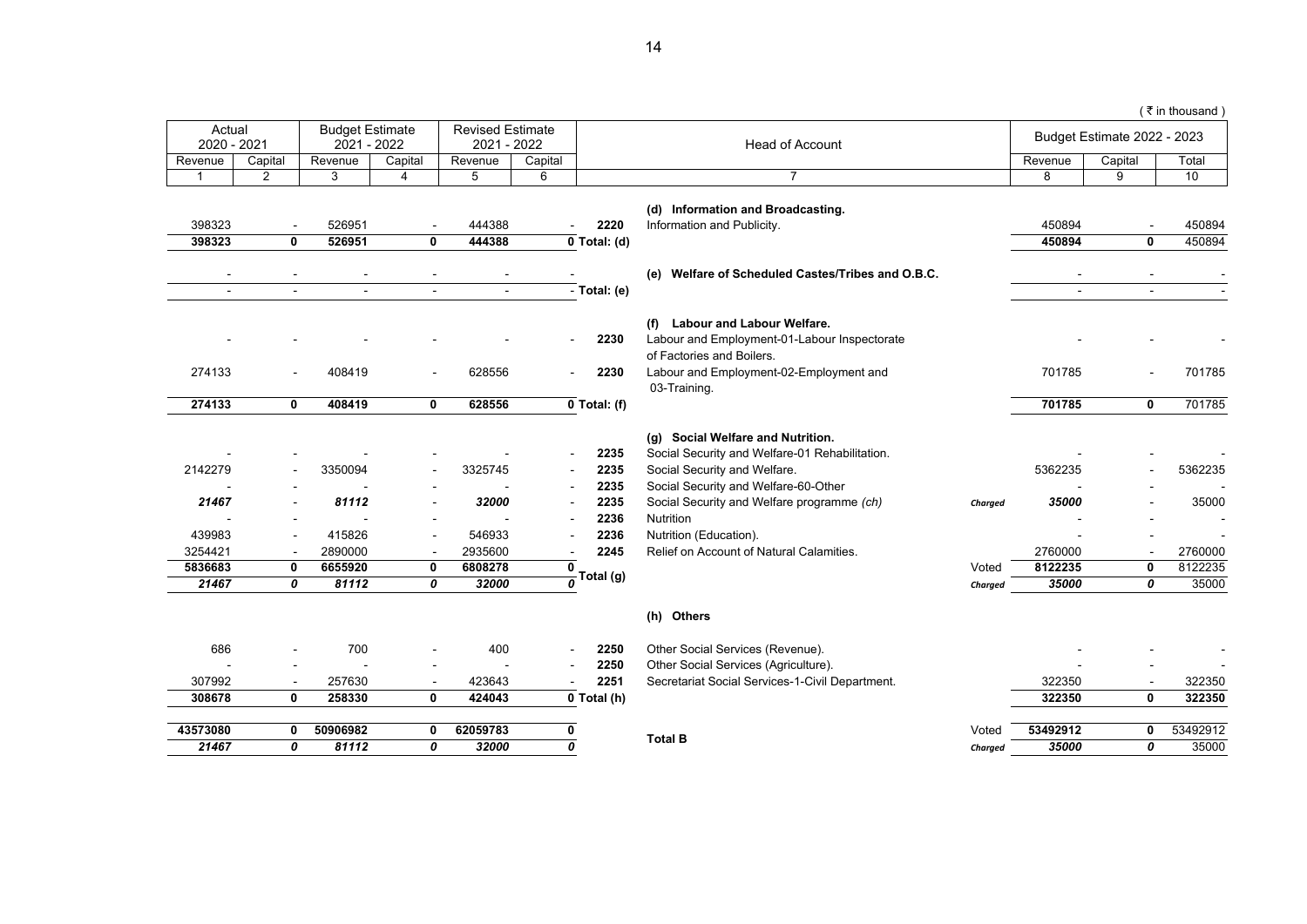|                       |                |                                       |         |                                        |                          |            |                                                           |                |                             | (₹in thousand |
|-----------------------|----------------|---------------------------------------|---------|----------------------------------------|--------------------------|------------|-----------------------------------------------------------|----------------|-----------------------------|---------------|
| Actual<br>2020 - 2021 |                | <b>Budget Estimate</b><br>2021 - 2022 |         | <b>Revised Estimate</b><br>2021 - 2022 |                          |            | <b>Head of Account</b>                                    |                | Budget Estimate 2022 - 2023 |               |
| Revenue               | Capital        | Revenue                               | Capital | Revenue                                | Capital                  |            |                                                           | Revenue        | Capital                     | Total         |
| -1                    | $\overline{2}$ | 3                                     | 4       | 5                                      | 6                        |            | $\overline{7}$                                            | 8              | 9                           | 10            |
|                       |                |                                       |         |                                        |                          |            | <b>C. ECONOMIC SERVICES</b>                               |                |                             |               |
|                       |                |                                       |         |                                        |                          |            | (a). Agriculture and Allied Activities.                   |                |                             |               |
| 2889031               | $\overline{a}$ | 3848717                               |         | 4365140                                | $\blacksquare$           | 2401       | Crop Husbandry.                                           | 5702033        |                             | 5702033       |
| 722750                | $\blacksquare$ | 1011306                               |         | 938739                                 | $\blacksquare$           | 2402       | Soil and Water Conservation.                              | 1530800        | $\overline{a}$              | 1530800       |
| 1472761               |                | 1443400                               |         | 2001407                                | $\blacksquare$           | 2403       | Animal Husbandry.                                         | 1947197        |                             | 1947197       |
| 27324                 |                | 223365                                |         | 36028                                  | $\blacksquare$           | 2404       | Diary Development.                                        | 39965          |                             | 39965         |
| 273711                |                | 311736                                |         | 350600                                 | $\overline{\phantom{a}}$ | 2405       | Fisheries.                                                | 395061         |                             | 395061        |
| 2429345               | $\blacksquare$ | 7445253                               |         | 7115454                                | $\overline{a}$           | 2406       | Forestry and Wildlife.                                    | 7876311        | $\blacksquare$              | 7876311       |
|                       |                |                                       |         |                                        | $\overline{\phantom{a}}$ | 2407       | Plantation.                                               |                |                             |               |
| 49040                 |                | 712910                                |         | 1235329                                | $\overline{\phantom{a}}$ | 2408       | Food Storage anf Warehousing.                             | 752778         |                             | 752778        |
|                       |                |                                       |         |                                        |                          | 2408       | Food Storage anf Warehousing.(Supply).                    |                |                             |               |
|                       |                |                                       |         |                                        |                          | 2410       | Agricultural Research and Education-03 Animal Husbandry.  |                |                             |               |
| 283029                |                | 72568                                 |         | 368350                                 | $\blacksquare$           | 2415       | Agricultural Research and Education-01-crop Husbandry.    | 126461         |                             | 126461        |
|                       |                |                                       |         |                                        | $\overline{\phantom{a}}$ | 2415       | Agri Research and Education-02-Soil & Water Conservation. |                |                             |               |
|                       |                |                                       |         |                                        | $\overline{a}$           | 2415       | Agricultural Research and Education-40-Diary Development. |                |                             |               |
|                       |                |                                       |         |                                        |                          | 2415       | Agricultural Research and Education-05-Fisheries.         |                |                             |               |
|                       |                |                                       |         |                                        |                          | 2415       | Agricultural Research and Education-06-Forestry.          |                |                             |               |
|                       |                |                                       |         |                                        |                          | 2416       | Agricultural Financial Institution.                       |                |                             |               |
|                       |                |                                       |         |                                        | $\overline{a}$           | 2416       | Housing-01- Government Residential Buildings.             |                |                             |               |
|                       |                |                                       |         |                                        |                          | 2416       | Housing-01- Government Residential Buildings.             |                |                             |               |
|                       |                |                                       |         |                                        | $\overline{a}$           | 2416       | Housing-01- Government Residential Buildings.             |                |                             |               |
| 164241                |                | 179978                                |         | 178098                                 |                          | 2425       | Co-operation.                                             | 197070         |                             | 197070        |
| 7844                  | $\blacksquare$ | 24988                                 |         | 31398                                  |                          | 2435       | Other Agricultural Programmes.                            | 50296          | $\blacksquare$              | 50296         |
| 8319076               | 0              | 15274221                              | 0       | 16620543                               | $\mathbf 0$              |            |                                                           | 18617972       | 0                           | 18617972      |
| $\blacksquare$        | $\sim$         | $\overline{a}$                        | $\sim$  | $\blacksquare$                         |                          | Total: (a) |                                                           | $\blacksquare$ | $\overline{a}$              | $\sim$        |
|                       |                |                                       |         |                                        |                          |            | (b)<br>- Rural Development.                               |                |                             |               |
| 1501801               | $\overline{a}$ | 450000                                |         | 838488                                 | $\blacksquare$           | 2501       | Special Programme for Rural Development(Area Deve.)       | 2855556        |                             | 2855556       |
| 2245042               |                | 800000                                |         | 1887385                                |                          | 2505       | Rural Employment.                                         | 1255555        |                             | 1255555       |
| 7182                  |                | 40070                                 |         | 7552                                   | $\overline{\phantom{a}}$ | 2506       | Land Reforms.                                             | 31622          |                             | 31622         |
| 7485267               |                | 5070908                               |         | 4783270                                | $\blacksquare$           | 2515       | Other Rural Development Programme.                        | 5767556        |                             | 5767556       |
|                       |                |                                       |         |                                        | $\overline{\phantom{a}}$ | 2216       | Housing-01- Government Residential Buildings.             |                |                             |               |
|                       |                |                                       |         |                                        |                          | 2236       | Nutrition.                                                |                |                             |               |
| 11239292              | 0              | 6360978                               | 0       | 7516695                                | $\mathbf 0$              |            | Total: $(b)$                                              | 9910289        | 0                           | 9910289       |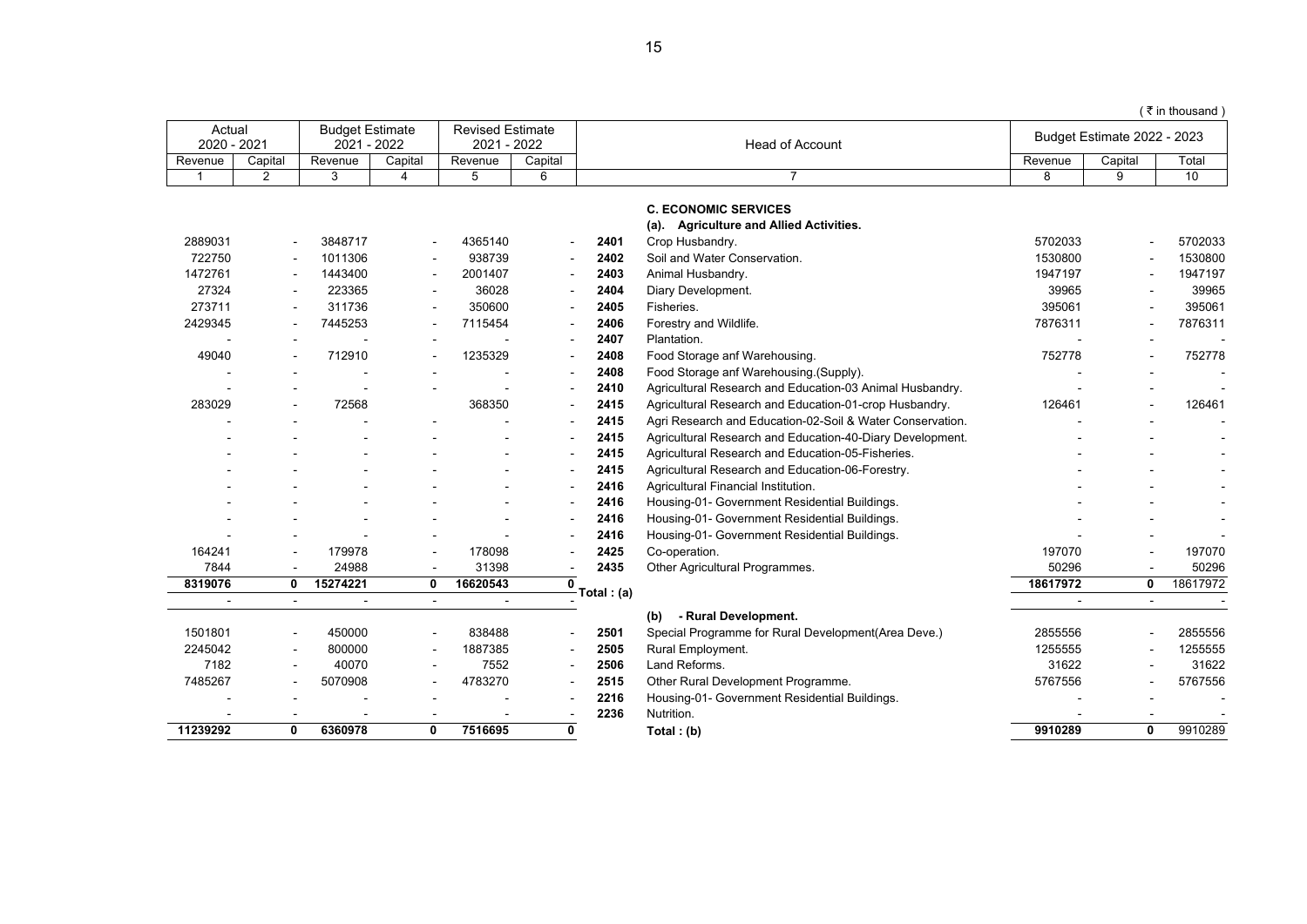|                       |                          |                                       |                          |                                        |                          |      |                                                                   |          |                             | (₹in thousand |
|-----------------------|--------------------------|---------------------------------------|--------------------------|----------------------------------------|--------------------------|------|-------------------------------------------------------------------|----------|-----------------------------|---------------|
| Actual<br>2020 - 2021 |                          | <b>Budget Estimate</b><br>2021 - 2022 |                          | <b>Revised Estimate</b><br>2021 - 2022 |                          |      | <b>Head of Account</b>                                            |          | Budget Estimate 2022 - 2023 |               |
| Revenue               | Capital                  | Revenue                               | Capital                  | Revenue                                | Capital                  |      |                                                                   | Revenue  | Capital                     | Total         |
| $\mathbf 1$           | 2                        | 3                                     | 4                        | 5                                      | 6                        |      | $\overline{7}$                                                    | 8        | 9                           | 10            |
|                       |                          |                                       |                          |                                        |                          |      | -Special Areas Programmes.<br>(c)                                 |          |                             |               |
| 816                   |                          |                                       |                          | 903                                    |                          | 2551 | <b>Hill Areas</b>                                                 | 1143     |                             | 1143          |
| 138118                |                          | 74500                                 |                          | 58214                                  |                          | 2552 | North Eastern Areas.                                              | 50000    |                             | 50000         |
| 9808                  |                          | 14240                                 |                          | 9035                                   |                          | 2575 | Other Special Area Programmes.                                    | 11053    |                             | 11053         |
| 148742                | $\mathbf{0}$             | 88740                                 | 0                        | 68152                                  | 0                        |      | Total: $(c)$                                                      | 62196    | $\mathbf{0}$                | 62196         |
|                       |                          |                                       |                          |                                        |                          |      |                                                                   |          |                             |               |
|                       |                          |                                       |                          |                                        |                          |      | (d) - Irrigation and Flood Control                                |          |                             |               |
|                       |                          |                                       |                          |                                        |                          | 2701 | Major and Medium Irrigation                                       |          |                             |               |
| 3374436               |                          | 3691626                               |                          | 4292296                                |                          | 2702 | Minor Irrigation.                                                 | 4673450  |                             | 4673450       |
|                       |                          |                                       |                          |                                        |                          | 2705 | Command Area Development.                                         |          |                             |               |
| 300000                |                          | 100000                                | $\overline{\phantom{a}}$ | 417606                                 |                          | 2711 | Flood Control.                                                    | 50000    |                             | 50000         |
| 3674436               | 0                        | 3791626                               | 0                        | 4709902                                | 0                        |      | Total: $(d)$                                                      | 4723450  | 0                           | 4723450       |
|                       |                          |                                       |                          |                                        |                          |      | (e) - Energy                                                      |          |                             |               |
| 10441717              |                          | 11650571                              |                          | 15389922                               |                          | 2801 | Power                                                             | 14862468 |                             | 14862468      |
|                       |                          |                                       |                          |                                        | $\blacksquare$           | 2501 | Spl Programme for Rural Development (IREP/Rural Energy programme) |          |                             |               |
| 226881                |                          | 331457                                |                          | 407942                                 | $\overline{\phantom{a}}$ | 2810 | Non-Conventional Source of Energy(NRSE)                           | 252885   |                             | 252885        |
| 10668598              | 0                        | 11982028                              | 0                        | 15797864                               | 0                        |      | Total: (e)                                                        | 15115353 | 0                           | 15115353      |
|                       |                          |                                       |                          |                                        |                          |      |                                                                   |          |                             |               |
|                       |                          |                                       |                          |                                        |                          |      | - Industry and Minerals<br>(f)                                    |          |                             |               |
| 698775                |                          | 838197                                |                          | 909181                                 | $\overline{\phantom{a}}$ | 2851 | Village and Small Industries (Sericulture & Weaving)              | 1022979  |                             | 1022979       |
|                       |                          |                                       |                          |                                        | $\overline{\phantom{a}}$ | 2851 | Village and Small Industries Cottage-II Industries.               |          |                             |               |
| 51755                 | $\blacksquare$           | 205500                                |                          | 123297                                 |                          | 2852 | Industries.                                                       | 3700     |                             | 3700          |
| 173588                | $\blacksquare$           | 214746                                | $\blacksquare$           | 241257                                 |                          | 2853 | Non-ferrous Mining Metallurgical Industries (Mines Mineral        | 239979   |                             | 239979        |
| 40877                 |                          | 69552                                 | $\overline{\phantom{a}}$ | 71035                                  |                          | 2875 | Industries.                                                       | 80379    |                             | 80379         |
|                       |                          |                                       |                          |                                        |                          | 2885 | Other Outlays on Industries and Minerals.                         |          |                             |               |
| 964995                | $\mathbf{0}$             | 1327995                               | $\mathbf{0}$             | 1344770                                | 0                        |      | Total: $(f)$                                                      | 1347037  | $\mathbf{0}$                | 1347037       |
|                       |                          |                                       |                          |                                        |                          |      | (g) - Transport                                                   |          |                             |               |
| 40267                 |                          | 61237                                 |                          | 75550                                  | $\overline{\phantom{a}}$ | 3053 | <b>Civil Aviation</b>                                             | 75125    |                             | 75125         |
| 6523303               | $\overline{a}$           | 7550114                               |                          | 11102066                               | $\blacksquare$           | 3054 | Roads and Bridges                                                 | 11586547 |                             | 11586547      |
| 1152874               | $\overline{\phantom{a}}$ | 1199106                               |                          | 1642805                                | $\overline{\phantom{a}}$ | 3055 | Road Transport                                                    | 1675153  |                             | 1675153       |
| 1457                  |                          | 2712                                  |                          | 1620                                   | $\blacksquare$           | 3056 | Inland water Transport                                            | 2070     |                             | 2070          |
| 7717901               | 0                        | 8813169                               | 0                        | 12822041                               | $\mathbf{0}$             |      | Total: (g)                                                        | 13338895 | 0                           | 13338895      |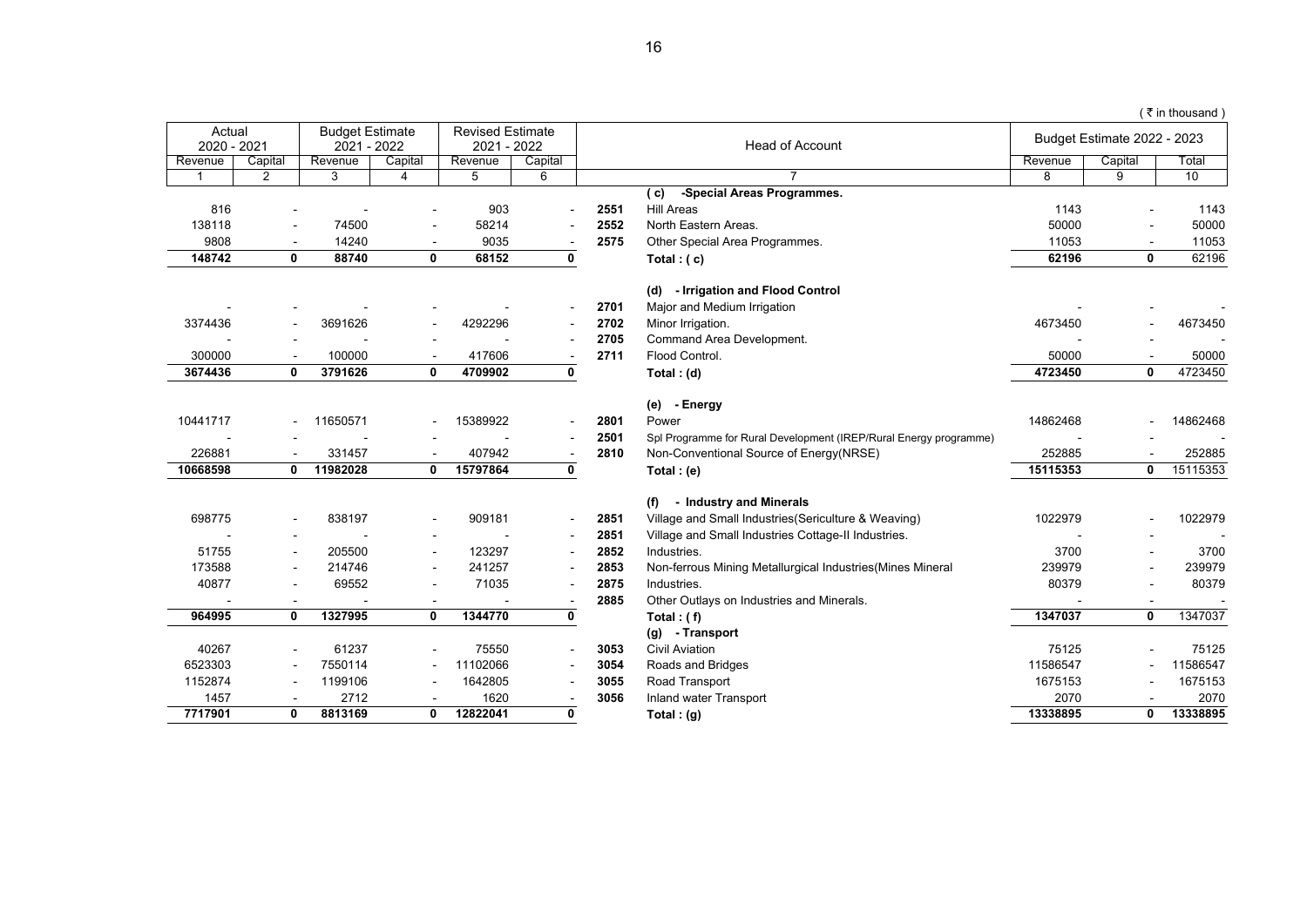|  | ( ₹ in thousand) |  |
|--|------------------|--|

| Actual         |                          | <b>Budget Estimate</b> |                          | <b>Revised Estimate</b> |             |                  |                                                                 |         |              | Budget Estimate 2022 - 2023 |             |
|----------------|--------------------------|------------------------|--------------------------|-------------------------|-------------|------------------|-----------------------------------------------------------------|---------|--------------|-----------------------------|-------------|
| 2020 - 2021    |                          | 2021 - 2022            |                          | 2021 - 2022             |             |                  | <b>Head of Account</b>                                          |         |              |                             |             |
| Revenue        | Capital<br>2             | Revenue                | Capital                  | Revenue                 | Capital     |                  |                                                                 |         | Revenue<br>я | Capital<br>q                | Total<br>10 |
|                |                          | 3                      |                          | 5                       | 6           |                  | - Communications                                                |         |              |                             |             |
| 174653         |                          | 389406                 |                          | 512172                  |             | 3275             | (h)<br>Other Communication Services.                            |         | 435328       |                             | 435328      |
| 174653         | 0                        | 389406                 | 0                        | 512172                  | $\mathbf 0$ |                  |                                                                 |         | 435328       | 0                           | 435328      |
|                |                          |                        |                          |                         |             |                  | Total: (h)<br><b>Science, Technology and Environment</b><br>(i) |         |              |                             |             |
| 386886         | $\overline{a}$           | 714539                 | $\overline{a}$           | 790851                  |             | 3425             | <b>Other Scientific Research</b>                                |         | 915397       | $\overline{a}$              | 915397      |
| 16599          |                          | 69255                  |                          | 35097                   |             | 3435             | <b>Ecology and Environment</b>                                  |         | 107112       |                             | 107112      |
| 403485         | 0                        | 783794                 | 0                        | 825948                  |             | $0$ Total: $(i)$ |                                                                 |         | 1022509      | 0                           | 1022509     |
|                |                          |                        |                          |                         |             |                  | (j) - General Economic Services                                 |         |              |                             |             |
| 595215         | $\sim$                   | 817312                 |                          | 1099876                 |             | 3451             | Secretariat Economic Services-I Civil Departments and           |         | 5658254      |                             | 5658254     |
|                |                          |                        |                          |                         |             |                  | Secretariat Economic Services-II, Planning Board etc.           |         |              |                             |             |
| 179299         |                          | 320139                 |                          | 489161                  |             | 3452             | Tourism                                                         |         | 405146       |                             | 405146      |
| 267380         | $\overline{\phantom{a}}$ | 288227                 |                          | 270183                  |             | 3454             | Census, Surveys and Statistics                                  |         | 284794       |                             | 284794      |
|                |                          |                        |                          |                         |             | 3454             | Census, Surveys and Statistics(Education)                       |         |              |                             |             |
| 655941         |                          | 759792                 |                          | 853166                  |             | 3456             | <b>Civil Supplies</b>                                           |         | 1047294      |                             | 1047294     |
| 105847         |                          | 122019                 |                          | 122108                  |             | 3475             | Other General Economic Services-01 Weights & Measures.          |         | 133377       |                             | 133377      |
|                |                          |                        |                          |                         |             | 3475             | Other General Economic Services-10I-Land Ceilings               |         |              |                             |             |
|                |                          |                        |                          |                         |             |                  | (Other than Agricultural land).                                 |         |              |                             |             |
|                |                          |                        |                          |                         |             | 2216             | Housing-01- Government Residential Buildings.                   |         |              |                             |             |
| 1803682        | 0                        | 2307489                | 0                        | 2834494                 | 0           |                  | Total: $(i)$                                                    |         | 7528865      | 0                           | 7528865     |
|                |                          |                        |                          |                         |             |                  |                                                                 |         |              |                             |             |
| 45114860       | 0                        | 51119446               | 0                        | 63052581                | 0           |                  |                                                                 |         | 72101894     | 0                           | 72101894    |
|                | $\blacksquare$           |                        | $\overline{\phantom{a}}$ |                         |             | <b>Total</b> : C |                                                                 |         |              | $\blacksquare$              |             |
|                |                          |                        |                          |                         |             |                  | <b>D. - GRANTS-IN-AID AND CONTRIBUTION</b>                      |         |              |                             |             |
|                |                          |                        |                          |                         |             | 3604             | <b>Compensation and Assignments</b>                             |         |              |                             |             |
|                |                          |                        |                          |                         |             | 3606             | Aid Materials and Equipments                                    |         |              |                             |             |
| $\blacksquare$ | $\blacksquare$           |                        | $\blacksquare$           |                         |             | - Total: D       |                                                                 |         |              | $\sim$                      |             |
| 120683732      |                          | 0 142487483            | 0                        | 166319533               | 0           |                  | TOTAL EXPENDITURE REVENUE ACCOUNT(GR0SS)                        | Voted   | 172384808    |                             | 0 172384808 |
| 10191263       | 0                        | 10955745               | 0                        | 10639358                | 0           |                  |                                                                 | Charged | 9630664      | 0                           | 9630664     |
| 130874995      |                          | 0 153443228            |                          | 0 176958891             | $\mathbf 0$ |                  | TOTAL EXPENDITURE REVENUE ACCOUNT(GR0SS)                        |         | 182015472    |                             | 0 182015472 |
|                |                          |                        |                          |                         |             |                  |                                                                 |         |              |                             |             |
|                |                          |                        |                          |                         |             |                  | <b>DEDUCT RECOVERIES</b>                                        |         |              |                             |             |
|                |                          |                        |                          |                         |             | 2408             | Food Storage and Warehousing                                    |         |              |                             |             |
| 0              | 0                        | 0                      | 0                        | 0                       | 0           |                  | <b>Total Recoveries</b>                                         |         | 0            | 0                           | 0           |
|                |                          |                        |                          |                         |             |                  |                                                                 |         |              |                             |             |
| 130874995      |                          | 0 153443228            |                          | 0 176958891             | 0           |                  | TOTAL EXPENDITURE REVENUE ACCOUNT(NET)                          |         | 182015472    |                             | 0 182015472 |
|                |                          |                        |                          |                         |             |                  |                                                                 |         |              |                             |             |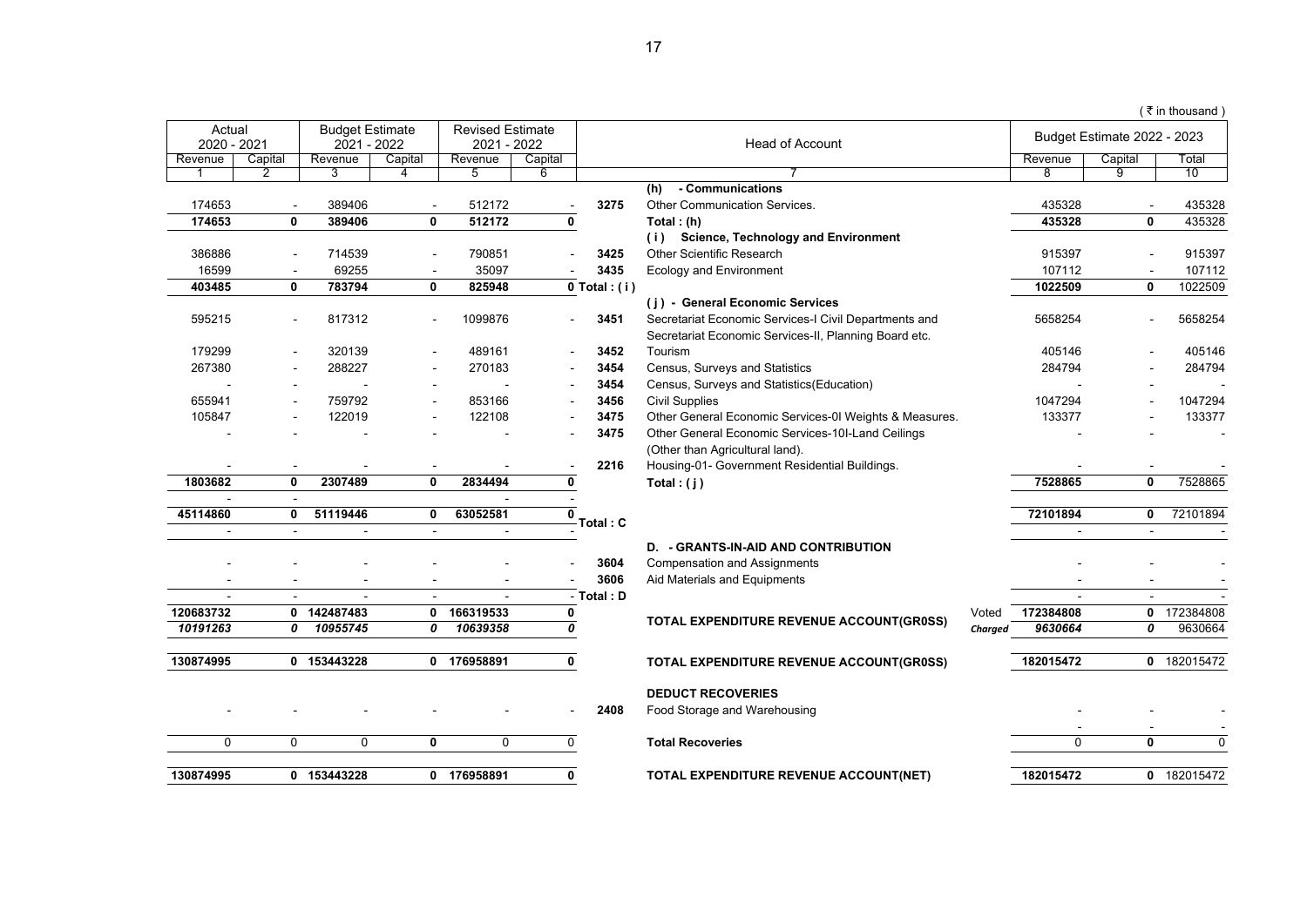$($  ₹ in thousand )

| Actual<br>2020 - 2021 |         | <b>Budget Estimate</b><br>2022<br>2021 |         | <b>Revised Estimate</b><br>2022<br>2021 |         | Head of Account | 2023<br>Estimate 2022 |         |      |  |
|-----------------------|---------|----------------------------------------|---------|-----------------------------------------|---------|-----------------|-----------------------|---------|------|--|
| Revenue               | اapital | Revenue                                | Capital | Revenue                                 | Capital |                 | Revenue               | Capital | Гоtа |  |
|                       |         |                                        |         |                                         |         |                 |                       |         | 10   |  |

### **CAPITAL EXPENDITURE OUTSIDE THE REVENUE ACCOUNTS**

## **A. CAPITAL ACCOUNT GENERAL SERVICES**

| 0 | 7439880 | 0                        | 29744131 | 0                        | 17329589 |
|---|---------|--------------------------|----------|--------------------------|----------|
|   | 4456363 | $\overline{\phantom{a}}$ | 27465445 | $\overline{\phantom{0}}$ | 10664615 |
|   |         |                          |          |                          |          |
|   |         |                          |          |                          |          |
|   |         |                          |          |                          |          |
|   |         |                          |          |                          |          |
|   |         |                          |          |                          |          |
|   |         |                          |          |                          |          |
|   | 2341937 |                          | 1009946  | -                        | 4673113  |
|   | 1115    |                          | 5000     |                          | 5000     |
|   |         |                          |          |                          |          |
|   | 640465  |                          | 1263740  |                          | 1986861  |
|   |         |                          |          |                          |          |

| 7439880 | 0  | 29744131                 | 17329589    |      | Total : A                                                    | 0 | 30574567 | 30574567 |
|---------|----|--------------------------|-------------|------|--------------------------------------------------------------|---|----------|----------|
| 4456363 | -  | 27465445                 | $-10664615$ | 4070 | Capital Out lay on Other Administrative Services             |   | 28214480 | 28214480 |
|         |    |                          |             | 4059 | Capital Out lay on Public Works (GAD)                        |   |          |          |
|         |    |                          |             | 4059 | Capital Out lay on Public Works (Home Guard & Civil Defence. |   |          |          |
|         |    |                          |             | 4059 | Capital Out lay on Public Works (Social Welfare)             |   |          |          |
|         |    |                          |             | 4059 | Capital Out lay on Public Works                              |   |          |          |
|         |    |                          |             | 4059 | Capital Out lay on Public Works (Police)                     |   |          |          |
|         |    |                          |             | 4059 | Capital Out lay on Public Works (Jails)                      |   |          |          |
| 2341937 |    | 1009946                  | 4673113     | 4059 | Capital Out lay on Public Works                              |   | 669955   | 669955   |
| 1115    | -  | 5000                     | 5000        | 4058 | Capital Out lay on Printing and Stationary                   |   | 4300     | 4300     |
|         | ۰. | $\overline{\phantom{a}}$ |             | 4056 | Capital Out lay on Jail                                      |   |          |          |
| 640465  | ۰  | 1263740                  | 1986861     | 4055 | Capital Out lay on Police                                    |   | 1685832  | 1685832  |
|         |    |                          |             | 4047 | Capital Out lay on Other Fiscal Services                     |   |          |          |
|         |    |                          |             |      |                                                              |   |          |          |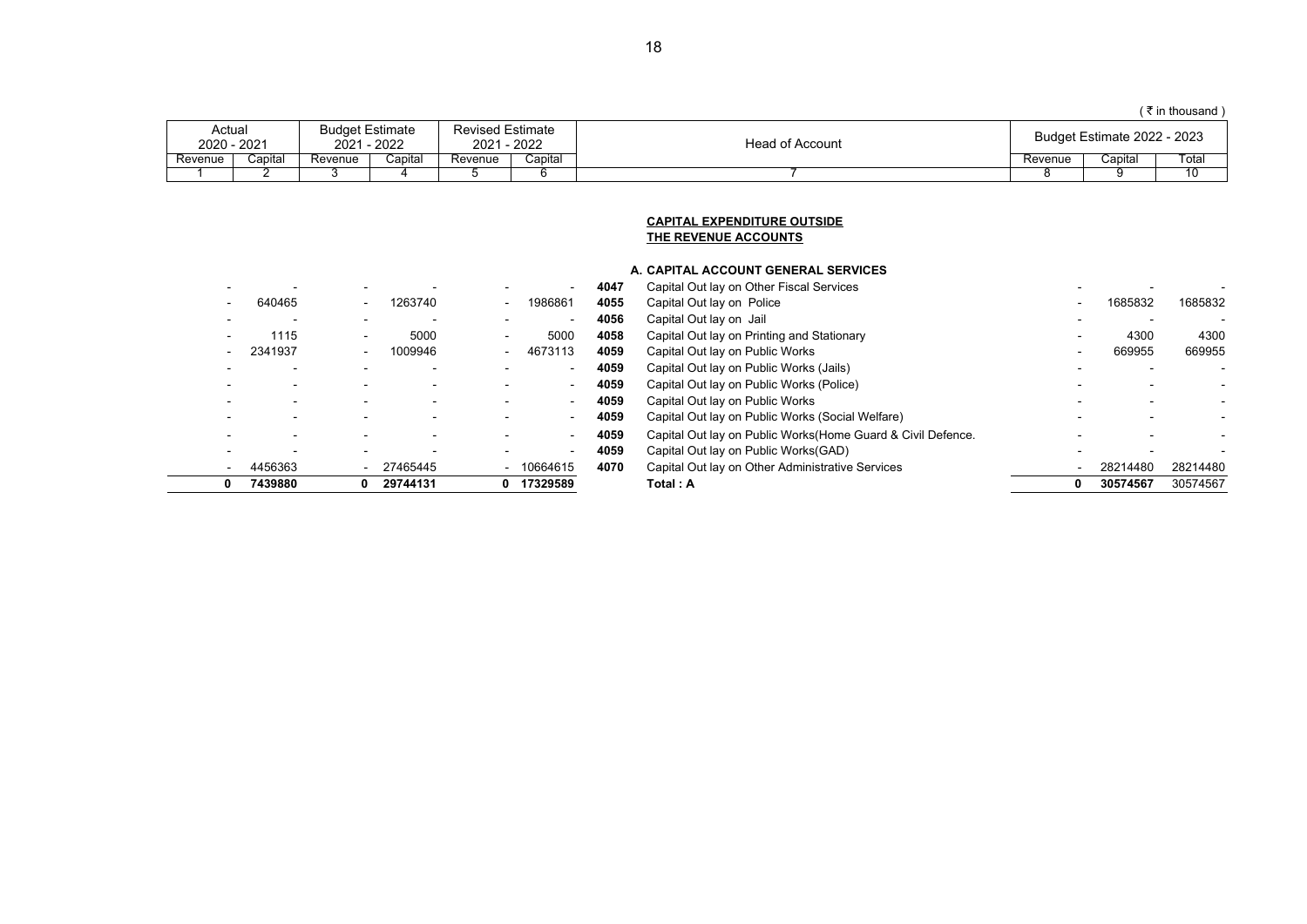| ₹ in fhousand ` |  |
|-----------------|--|
|                 |  |

| Actual<br>2020 - 2021 |         | <b>Budget Estimate</b><br>1 - 2022<br>2021 |         | Revised Estimate<br>$-2022$<br>2021 |         | Head of Account | <b>Budget Estimate 2022 - 2023</b> |         |       |  |
|-----------------------|---------|--------------------------------------------|---------|-------------------------------------|---------|-----------------|------------------------------------|---------|-------|--|
| Revenue               | Capital | Revenue                                    | Capital | Revenue                             | Capital | Revenue         |                                    | Capital | Total |  |
|                       |         |                                            |         |                                     |         |                 |                                    |         | ιu    |  |

|                |              |                |         |                          | В.                       |      | <b>CAPITAL ACCOUNT ON SOCIAL SERVICES</b>                            |   |         |         |
|----------------|--------------|----------------|---------|--------------------------|--------------------------|------|----------------------------------------------------------------------|---|---------|---------|
|                | 651084       |                | 1554002 | $\sim$                   | 3437873                  | 4202 | Capital Outlay on Education etc. (Education)                         |   | 2248081 | 2248081 |
|                |              |                |         | $\blacksquare$           | $\overline{\phantom{a}}$ | 4202 | Capital Outlay on Education (PWD)                                    |   |         |         |
|                |              | $\blacksquare$ | 5000    | $\sim$                   | 21916                    | 4205 | Capital Outlay on Education, Sports & Arts and Culture               |   |         |         |
| $\blacksquare$ | 106068       | Ξ.             | 121560  | $\overline{\phantom{a}}$ | 303610                   | 4210 | Capital Outlay on Medical etc.                                       |   | 1089326 | 1089326 |
|                |              |                |         |                          | $\blacksquare$           | 4210 | Capital Outlay on Medical and Public Health                          |   |         |         |
|                |              |                |         | -                        | $\overline{\phantom{0}}$ | 4211 | Capital Outlay on Family Welfare (Health)                            |   |         |         |
|                |              |                |         |                          | $\overline{\phantom{a}}$ | 4211 | Capital Outlay on Family Welfare (PWD)                               |   |         |         |
|                | 2245534      | $\blacksquare$ | 2500000 | $\blacksquare$           | 4287963                  | 4215 | Capital Outlay on Water Supply and Sanitation                        |   | 2974890 | 2974890 |
|                | 208111       | $\blacksquare$ | 42396   | $\blacksquare$           | 394832                   | 4216 | Capital Outlay on Housing (PWD)                                      |   | 100000  | 100000  |
|                |              |                |         |                          | $\blacksquare$           | 4216 | Capital Outlay on Housing (Fisheries)                                |   |         |         |
|                |              |                |         | $\overline{\phantom{a}}$ | $\blacksquare$           | 4216 | Capital Outlay on Housing (C D Department)                           |   |         |         |
|                |              |                |         | -                        | $\blacksquare$           | 4216 | Capital Outlay on Housing (Agriculture)                              |   |         |         |
|                |              |                |         | $\blacksquare$           | ٠                        | 4216 | Capital Outlay on Housing-01-Govt. Residential Building (Police)     |   |         |         |
|                |              |                |         |                          | $\overline{\phantom{a}}$ | 4216 | Capital Outlay on Housing-01-Govt. Residential Building (Industries) |   |         |         |
|                | 1049408      | $\blacksquare$ | 656063  | $\blacksquare$           | 3793971                  | 4217 | Capital Outlay on Urban Development                                  |   | 1254615 | 1254615 |
|                | 21164        | $\blacksquare$ | 40000   | $\overline{\phantom{a}}$ | 78450                    | 4220 | Capital Outlay on Information and Publicity                          |   | 50224   | 50224   |
|                | 192922<br>21 |                | 2084300 | $\blacksquare$           | 3257136                  | 4235 | Capital Outlay on Social Security and Welfare                        |   | 1801175 | 1801175 |
|                |              |                |         | $\blacksquare$           | 60500                    | 4250 | Capital Outlay on Other Social Service                               |   | 21001   | 21001   |
| 0              | 6474291      | 0              | 7003321 | 0                        | 15636251                 |      | Total: B                                                             | 0 | 9539312 | 9539312 |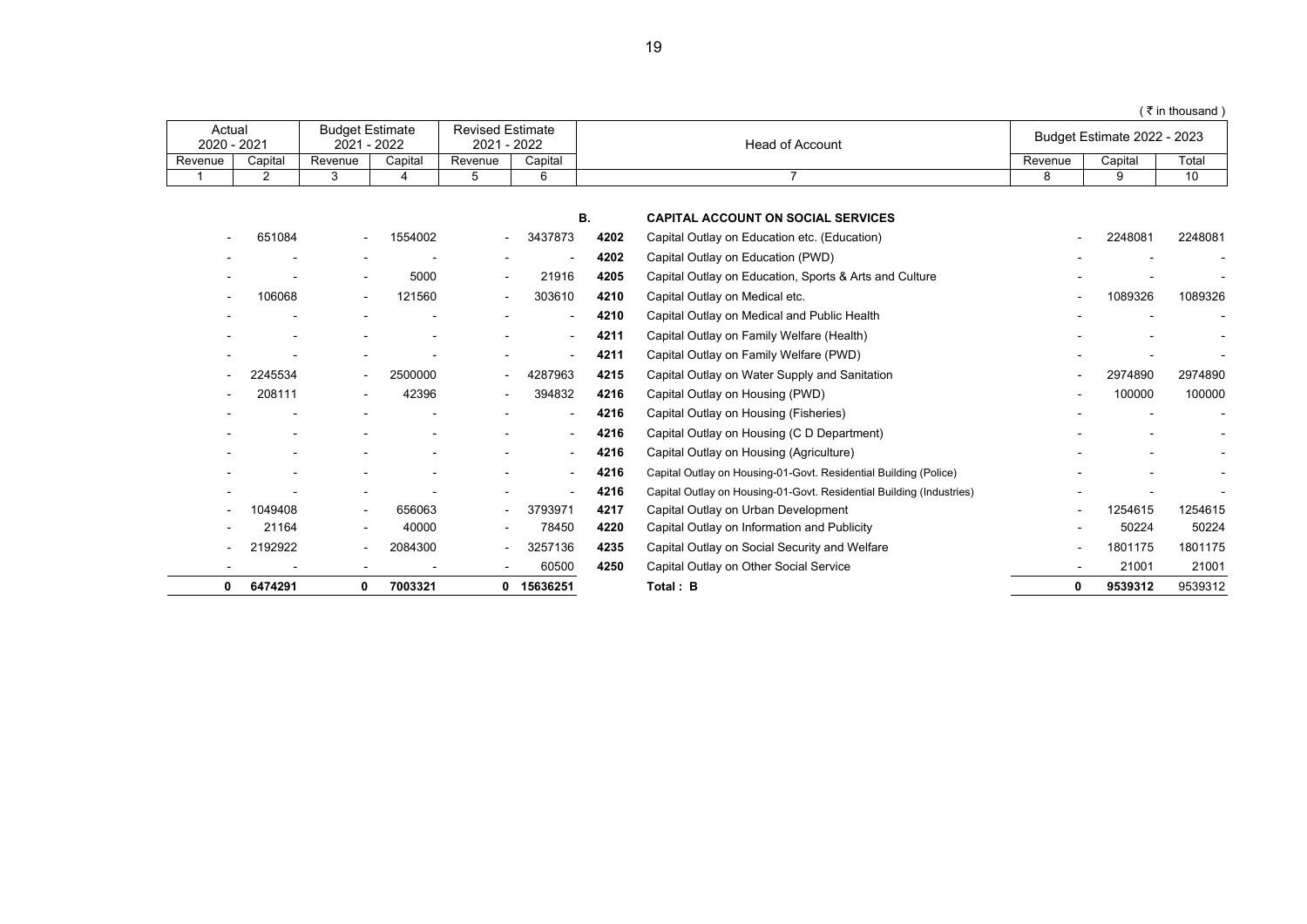|                       |                |                                       |         |                                        |                |              |                                                                                                                                                                                                     |         |                             | (₹in thousand ) |
|-----------------------|----------------|---------------------------------------|---------|----------------------------------------|----------------|--------------|-----------------------------------------------------------------------------------------------------------------------------------------------------------------------------------------------------|---------|-----------------------------|-----------------|
| Actual<br>2020 - 2021 |                | <b>Budget Estimate</b><br>2021 - 2022 |         | <b>Revised Estimate</b><br>2021 - 2022 |                |              | <b>Head of Account</b>                                                                                                                                                                              |         | Budget Estimate 2022 - 2023 |                 |
| Revenue               | Capital        | Revenue                               | Capital | Revenue                                | Capital        |              |                                                                                                                                                                                                     | Revenue | Capital                     | Total           |
| $\mathbf 1$           | $\overline{2}$ | 3                                     | 4       | 5                                      | 6              |              | $\overline{7}$                                                                                                                                                                                      | 8       | 9                           | 10              |
|                       | 47223          |                                       | 800000  |                                        | $\blacksquare$ | 4401<br>4402 | C.<br><b>CAPITAL ACCOUNT ON ECONOMIC SERVICES</b><br>(a) Capital Account on Agriculture and allied Activities<br>Capital Account on Crop Husbandry<br>Capital Outlay on Soil and Water Conservation |         | 743125                      | 743125          |
|                       | 98209          |                                       | 85850   |                                        | 2500           | 4403         | Capital Outlay on Animal Husbandry                                                                                                                                                                  |         | 120000                      | 120000          |
|                       |                |                                       | 75000   |                                        |                | 4404         | Capital Outlay on Dairy Development                                                                                                                                                                 |         |                             |                 |
|                       | 7981           |                                       | 127000  |                                        | 191593         | 4405         | Capital Outlay on Fisheries                                                                                                                                                                         |         | 334101                      | 334101          |
|                       |                |                                       | 120000  |                                        | 46000          | 4406         | Capital Outlay on Forestry and Wildlife                                                                                                                                                             |         | 27500                       | 27500           |
|                       |                |                                       |         |                                        |                | 4407         | Capital Outlay on Plantation                                                                                                                                                                        |         |                             |                 |
|                       | $-36$          |                                       |         |                                        |                | 4408         | Capital Account on Food, Storage and Warehousing (Supply)                                                                                                                                           |         | 32300                       | 32300           |
|                       | 557            |                                       |         |                                        |                | 4415         | Capital Account on Agricultural Research & Education.                                                                                                                                               |         |                             |                 |
|                       |                |                                       |         |                                        | 2000           | 4416         | Capital Account on Investment in Agricultural Financial Institution                                                                                                                                 |         |                             |                 |
|                       | 2951           |                                       | 10114   |                                        | 60114          | 4425         | Capital Outlay on Co-operation.                                                                                                                                                                     |         | 449000                      | 449000          |
|                       | 47481          |                                       | 36500   |                                        | 257600         | 4435         | Capital Account on Other Agricultural Programme(Co-op.)                                                                                                                                             |         |                             |                 |
| 0                     | 204366         | 0                                     | 1254464 | 0                                      | 559807         |              | Total: $(a)$                                                                                                                                                                                        | 0       | 1706026                     | 1706026         |
|                       |                |                                       |         |                                        |                |              | (b) Capital Accounts on Rural Development                                                                                                                                                           |         |                             |                 |
|                       | 345900         |                                       | 10000   |                                        | 373039         | 4515         | Capital Accounts on Rural Development Programmes.                                                                                                                                                   |         | 214405                      | 214405          |
|                       |                |                                       |         |                                        |                | 4435         | Capital Account on Other Agricultural Programme                                                                                                                                                     |         |                             |                 |
| 0                     | 345900         | $\mathbf{0}$                          | 10000   | 0                                      | 373039         |              | Total: (b)                                                                                                                                                                                          | 0       | 214405                      | 214405          |
|                       |                |                                       |         |                                        |                |              | (c) Capital Account on Special Areas Programmes                                                                                                                                                     |         |                             |                 |
|                       | 1218060        |                                       | 663000  |                                        | 631749         | 4552         | Capital Outlay on North Eastern Areas                                                                                                                                                               |         | 950000                      | 950000          |
|                       | 253748         |                                       | 500000  |                                        | 500000         | 4575         | Capital Outlay on Other special Areas Programme                                                                                                                                                     |         | 500000                      | 500000          |
| 0                     | 1471808        | $\mathbf{0}$                          | 1163000 | 0                                      | 1131749        |              | Total: $(c)$                                                                                                                                                                                        | 0       | 1450000                     | 1450000         |
|                       |                |                                       |         |                                        |                |              | (d) Capital Account on Irrigation and Flood Control                                                                                                                                                 |         |                             |                 |
|                       |                |                                       |         |                                        |                | 4701         | Capital Outlay on Medium Irrigation                                                                                                                                                                 |         |                             |                 |
|                       | 34262          |                                       | 25926   |                                        | 193183         | 4702         | Capital Outlay on Minor Irrigation                                                                                                                                                                  |         |                             |                 |
|                       | 1679111        |                                       | 294875  |                                        | 1407827        | 4711         | Capital Outlay on Flood Control                                                                                                                                                                     |         | 207247                      | 207247          |
| 0                     | 1713373        | 0                                     | 320801  | 0                                      | 1601010        |              | Total: (d)                                                                                                                                                                                          | 0       | 207247                      | 207247          |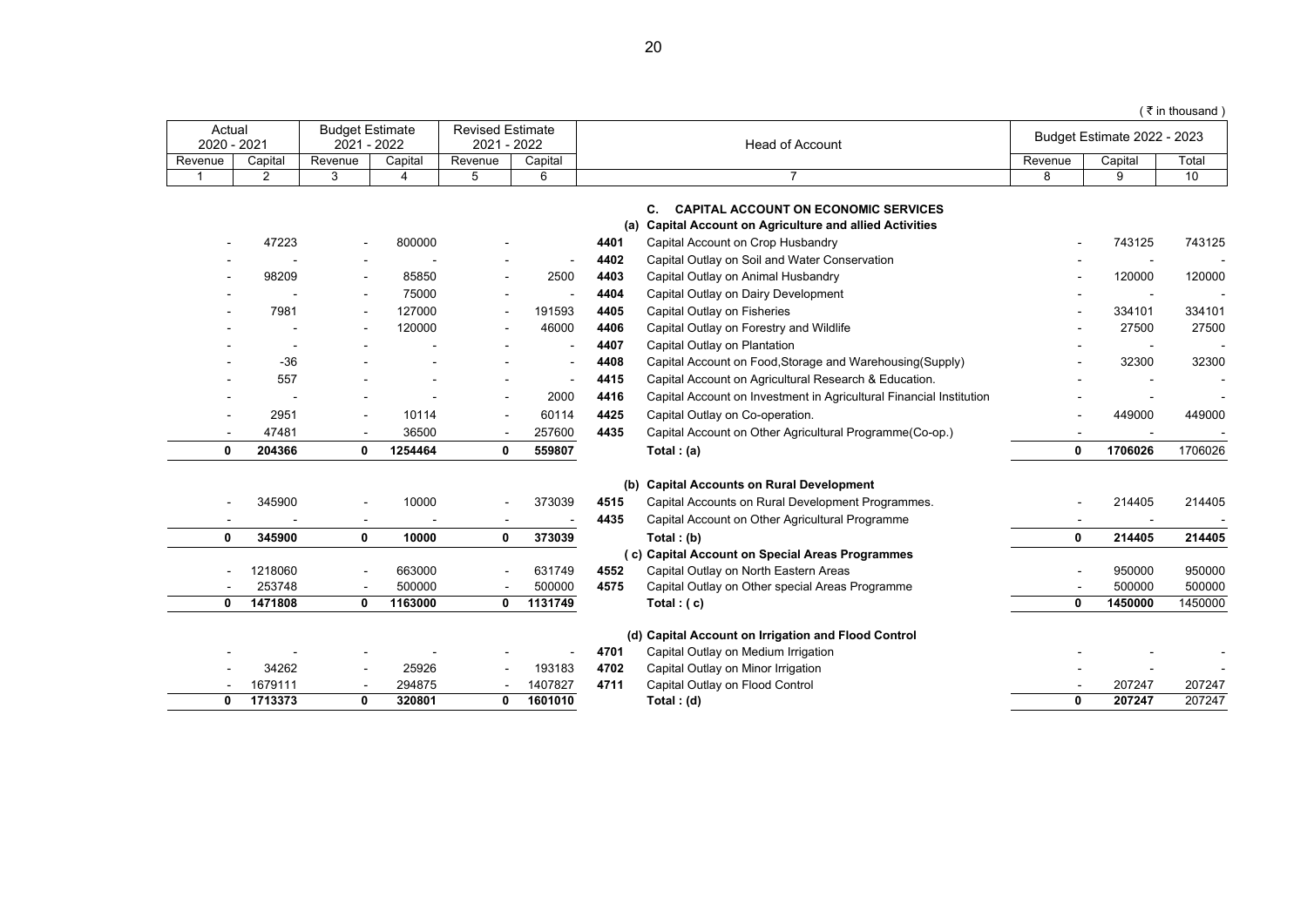$($  ₹ in thousand )

| Actual<br>2020 - 2021 |            | <b>Budget Estimate</b><br>2021 - 2022 |          | <b>Revised Estimate</b><br>2021 - 2022 |            |      | <b>Head of Account</b>                                                       |          | Budget Estimate 2022 - 2023 |          |
|-----------------------|------------|---------------------------------------|----------|----------------------------------------|------------|------|------------------------------------------------------------------------------|----------|-----------------------------|----------|
| Revenue               | Capital    | Revenue                               | Capital  | Revenue                                | Capital    |      |                                                                              | Revenue  | Capital                     | Total    |
|                       |            | 3                                     |          | 5                                      | 6          |      |                                                                              | 8        | 9                           | 10       |
|                       |            |                                       |          |                                        |            |      | (e) Capital Account On Energy                                                |          |                             |          |
|                       | 1726975    |                                       | 2350000  |                                        | 5270460    | 4801 | Capital Outlay 0n Power Projects                                             |          | 2112009                     | 2112009  |
|                       |            |                                       |          |                                        |            | 4810 | Capital Outlay 0n Non Conventional Source of Energy.                         |          |                             |          |
| 0                     | 1726975    | 0                                     | 2350000  | 0                                      | 5270460    |      | Total: (e)                                                                   | 0        | 2112009                     | 2112009  |
|                       |            |                                       |          |                                        |            |      |                                                                              |          |                             |          |
|                       | 114436     |                                       | 326500   |                                        | 267100     | 4851 | (f) Capital Account on Industry and Minerals.                                |          | 72472                       | 72472    |
|                       |            |                                       |          |                                        |            |      | Capital Outlay on Village and Small Industries<br>(Handloom and Sericulture) |          |                             |          |
|                       |            |                                       |          |                                        |            | 4852 | Capital Outlay on Village and Small Industries                               |          |                             |          |
|                       |            |                                       | 13300    |                                        | 16000      | 4853 | Capital Outlay on Non-Ferrous Mining and Metallurgical Industries            |          | 29500                       | 29500    |
|                       |            |                                       |          |                                        |            | 4860 | Capital Outlay on Consumer Industries                                        |          |                             |          |
|                       |            |                                       |          |                                        |            | 4875 | Capital Outlay on Other Industries                                           |          |                             |          |
|                       |            |                                       |          |                                        |            | 4885 | Capital Outlay on Industries and Minerals                                    |          |                             |          |
| 0                     | 114436     | 0                                     | 339800   | 0                                      | 283100     |      | Total: $(f)$                                                                 | 0        | 101972                      | 101972   |
|                       |            |                                       |          |                                        |            |      |                                                                              |          |                             |          |
|                       |            |                                       |          |                                        |            |      | (g) Capital Account on Transport                                             |          |                             |          |
|                       | 425699     |                                       | 428961   |                                        | 733881     | 5053 | Capital Outlay on Civil Aviation                                             |          | 240400                      | 240400   |
|                       | 31200102   |                                       | 19953162 |                                        | 30148956   | 5054 | Capital Outlay on Roads and Bridges                                          |          | 20555917                    | 20555917 |
|                       | 42082      |                                       | 214250   |                                        | 177810     | 5055 | Capital Outlay on Roads Transport                                            |          | 89622                       | 89622    |
|                       | 1800       |                                       | 2000     |                                        | 2000       | 5056 | Capital Outlay on Inland Water Transport.                                    |          |                             |          |
|                       | 0 31669683 | 0                                     | 20598373 |                                        | 0 31062647 |      | Total: $(g)$                                                                 | $\bf{0}$ | 20885939                    | 20885939 |
|                       |            |                                       |          |                                        |            |      | (h) Capital Account on Communication                                         |          |                             |          |
|                       |            |                                       |          |                                        |            | 5275 | Capital Outlay on Other Communication Services                               |          |                             |          |
|                       |            |                                       |          |                                        |            | 5425 | Capital Outlay on Other Scientific& Environment Research                     |          |                             |          |
|                       | 55661      |                                       | 456632   |                                        | 416996     | 5452 | Capital Outlay on Tourism                                                    |          | 204700                      | 204700   |
| 0                     | 55661      | 0                                     | 456632   | 0                                      | 416996     |      | Total: $(h)$                                                                 | $\bf{0}$ | 204700                      | 204700   |
|                       |            |                                       |          |                                        |            |      |                                                                              |          |                             |          |
|                       |            |                                       |          |                                        |            |      | (i) Capital Account on General Economic Services                             |          |                             |          |
|                       |            |                                       |          |                                        |            | 5466 | Investment in General Financial and Training Institutions                    |          |                             |          |
|                       | 17083      |                                       | 40000    |                                        | 57918      | 5475 | Capital Outlay on other General Economic Services                            |          | 15350                       | 15350    |
| 0                     | 17083      | 0                                     | 40000    | 0                                      | 57918      |      | Total: $(i)$                                                                 | 0        | 15350                       | 15350    |
| 0                     | 37319285   | 0                                     | 26533070 | 0                                      | 40756726   |      | Total: C                                                                     | 0        | 26897648                    | 26897648 |
|                       |            |                                       |          |                                        |            |      |                                                                              |          |                             |          |
| 0                     | 51233456   | 0                                     | 63280522 |                                        | 0 73722566 |      | <b>TOTAL CAPITAL EXPENDITURE (GROSS)</b>                                     | 0        | 67011527                    | 67011527 |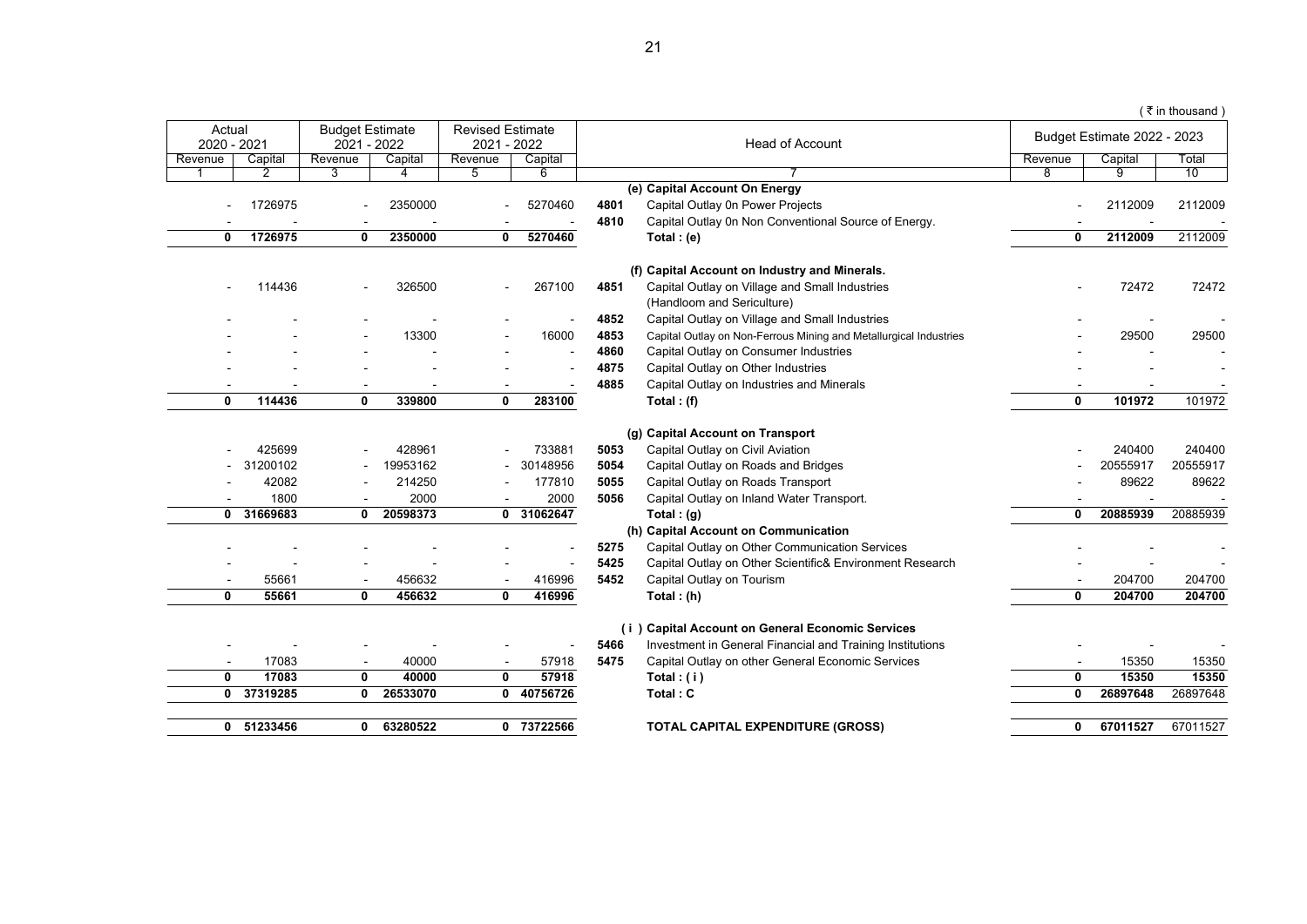|                       |            |                                       |                |                                        |                          |      |                                                                            |         |             |                             | (₹in thousand |
|-----------------------|------------|---------------------------------------|----------------|----------------------------------------|--------------------------|------|----------------------------------------------------------------------------|---------|-------------|-----------------------------|---------------|
| Actual<br>2020 - 2021 |            | <b>Budget Estimate</b><br>2021 - 2022 |                | <b>Revised Estimate</b><br>2021 - 2022 |                          |      | <b>Head of Account</b>                                                     |         |             | Budget Estimate 2022 - 2023 |               |
| Revenue               | Capital    | Revenue                               | Capital        | Revenue                                | Capital                  |      |                                                                            |         | Revenue     | Capital                     | Total         |
| $\mathbf{1}$          | 2          | 3                                     | $\overline{4}$ | 5                                      | 6                        |      | $\overline{7}$                                                             |         | 8           | 9                           | 10            |
|                       |            |                                       |                |                                        |                          | 4408 | <b>Deduct Recoveries</b><br>Capital Outlay on Food Storage and Warehousing |         |             |                             |               |
| 0                     | 0          | 0                                     | 0              | $\mathbf 0$                            | 0                        |      | <b>Total Recoveries</b>                                                    |         | $\mathbf 0$ | 0                           | $\mathbf 0$   |
|                       | 0 51233456 | 0                                     | 63280522       |                                        | 0 73722566               |      | <b>TOTAL CAPITAL EXPENDITURE (Net)</b>                                     |         | 0           | 67011527                    | 67011527      |
| 130874995             |            | 51233456 153443228                    | 63280522       | 176958891                              | 73722566                 |      | <b>GRAND TOTAL EXPENDITURE (Revenue &amp; Capital Account)</b>             |         | 182015472   | 67011527                    | 249026999     |
|                       |            |                                       |                |                                        |                          |      | <b>PUBLIC DEBT</b><br>Е-                                                   |         |             |                             |               |
|                       | 2337689    |                                       | 6080211        |                                        | 6116504                  | 6003 | Internal Debt of the State Government (Ch)                                 | Charged |             | 7754062                     | 7754062       |
|                       | 257242     |                                       | 256039         |                                        | 256039                   | 6004 | Loans and Advances from the Central Govt. (Ch)                             | Charged |             | 256039                      | 256039        |
|                       |            |                                       |                |                                        |                          |      |                                                                            |         |             |                             |               |
| 0                     | 2594931    | $\mathbf 0$                           | 6336250        | $\mathbf 0$                            | 6372543                  |      | Total: E                                                                   | Charged | $\mathbf 0$ | 8010101                     | 8010101       |
|                       |            |                                       |                |                                        |                          |      | F- 1<br><b>LOANS AND ADVANCES</b>                                          |         |             |                             |               |
|                       |            |                                       |                |                                        |                          | 6202 | Loans for Education, Sports, Art and Culture                               |         |             |                             |               |
|                       |            |                                       |                |                                        |                          | 6215 | Loans for Water Supply and Sanitation                                      |         |             |                             |               |
|                       |            |                                       |                |                                        |                          | 6216 | Loans for Housing                                                          |         |             |                             |               |
|                       |            |                                       |                |                                        |                          | 6217 | Loans for Urban Development                                                |         |             |                             |               |
|                       |            |                                       |                |                                        | $\blacksquare$           | 6225 | Loans for Welfare of Scheduled Caste, Tribes & OB class                    |         |             |                             |               |
|                       |            |                                       |                |                                        | $\overline{\phantom{a}}$ | 6235 | Loans for Social Security and Welfare                                      |         |             |                             |               |
|                       |            |                                       |                |                                        | $\blacksquare$           | 7475 | Loans for Other General Economic Services                                  |         |             |                             |               |
|                       |            |                                       |                |                                        | $\blacksquare$           | 6250 | Loans for Other Social Services                                            |         |             |                             |               |
|                       |            |                                       |                |                                        | $\overline{\phantom{a}}$ | 6245 | Loans for Relief on Account of Natural Calamities                          |         |             |                             |               |
|                       | 9500       |                                       |                |                                        | $\blacksquare$           | 6425 | Loans for Co-operation                                                     |         |             | 10000                       | 10000         |
|                       |            |                                       |                |                                        | $\overline{\phantom{a}}$ | 6401 | Loans for Crop Husbandry (Agriculture)                                     |         |             |                             |               |
|                       |            |                                       |                |                                        | $\blacksquare$           | 6402 | Loans for Soil and water conservation                                      |         |             |                             |               |
|                       |            |                                       |                |                                        | $\blacksquare$           | 6435 | Loans for 0ther Agricultural Programme                                     |         |             |                             |               |
|                       |            |                                       |                |                                        |                          | 6801 | Loans for Power Projects                                                   |         |             |                             |               |
|                       |            |                                       |                |                                        |                          | 6851 | Loans for Village and Small Scale Industries                               |         |             |                             |               |
|                       |            |                                       |                |                                        | $\overline{\phantom{a}}$ | 6853 | Loans for Non-ferrous Mining & Metallurgical Industries                    |         |             |                             |               |
|                       |            |                                       |                |                                        | $\overline{\phantom{a}}$ | 6885 | Other Loans for Industries and Minerals (MCCL)                             |         |             |                             |               |
|                       | 38505      |                                       | 70000          |                                        | 45000                    | 7610 | <b>Loans for Government Services</b>                                       |         |             | 46500                       | 46500         |

**0 48005 0 70000 0 45000 Total : F 0 56500** 56500

22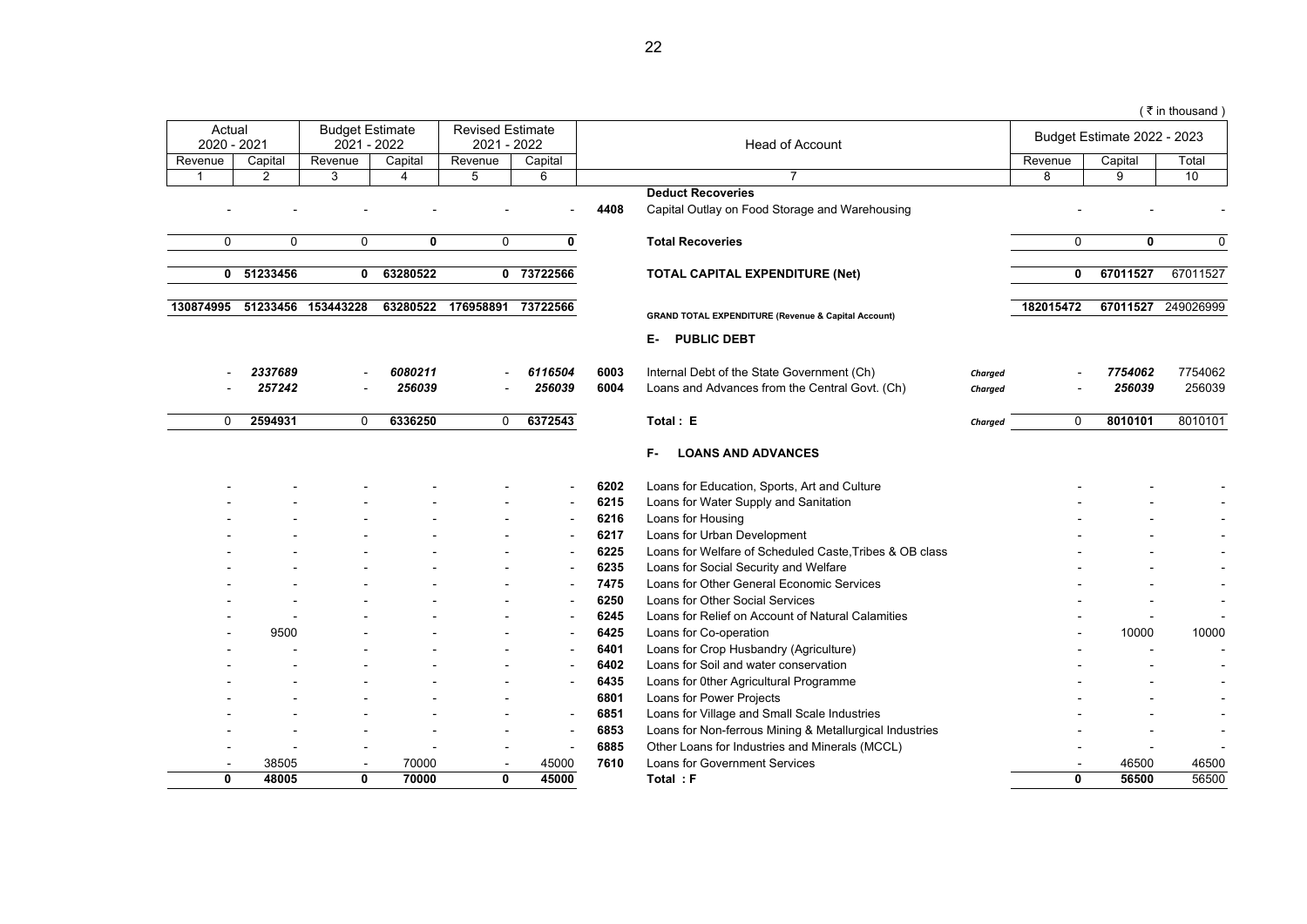|         |             |                        |             |                                        |         |                 |         |                             | ( ₹ in thousand ) |
|---------|-------------|------------------------|-------------|----------------------------------------|---------|-----------------|---------|-----------------------------|-------------------|
| Actual  | 2020 - 2021 | <b>Budget Estimate</b> | 2021 - 2022 | <b>Revised Estimate</b><br>2021 - 2022 |         | Head of Account |         | Budget Estimate 2022 - 2023 |                   |
| Revenue | Capital     | Revenue                | Capital     | Revenue                                | Capital |                 | Revenue | Capital                     | Total             |
|         |             |                        |             |                                        |         |                 |         |                             | 10                |

### **G - INTER-STATE SETTLEMENT**

| $\overline{\phantom{a}}$ |                          |                          |          |           | $\overline{\phantom{a}}$ | 7810 | Inter-State Settlement                            |           |          |                    |
|--------------------------|--------------------------|--------------------------|----------|-----------|--------------------------|------|---------------------------------------------------|-----------|----------|--------------------|
| $\overline{\phantom{a}}$ |                          |                          |          |           |                          |      | Total: G                                          |           |          |                    |
|                          |                          |                          |          |           |                          |      | <b>TRANSFER TO CONTINGENCY FUND</b><br>н.         |           |          |                    |
| $\overline{\phantom{a}}$ | $\overline{\phantom{a}}$ | $\overline{\phantom{0}}$ |          |           |                          | 7999 | Appropriation to Contingency Fund                 |           |          |                    |
|                          |                          |                          |          |           |                          |      | Total: H                                          |           | 0        | 0                  |
|                          |                          |                          |          |           |                          |      |                                                   |           |          |                    |
|                          | 0 53876392               | $^{\circ}$               | 69686772 |           | 0 80140109               |      | <b>TOTAL: CAPITAL EXPENDITURE</b>                 |           | 75078128 | 75078128           |
|                          |                          |                          |          |           |                          |      |                                                   |           |          |                    |
| 130874995                | 53876392                 | 153443228                | 69686772 | 176958891 | 80140109                 |      | TOTAL EXPENDITURE FROM THE CONSOLIDATED FUND(GROS | 182015472 |          | 75078128 257093600 |
| 130874995                | 53876392                 | 153443228                | 69686772 | 176958891 | 80140109                 |      | TOTAL EXPENDITURE FROM THE CONSOLIDATED FUND(NET) | 182015472 | 75078128 | 257093600          |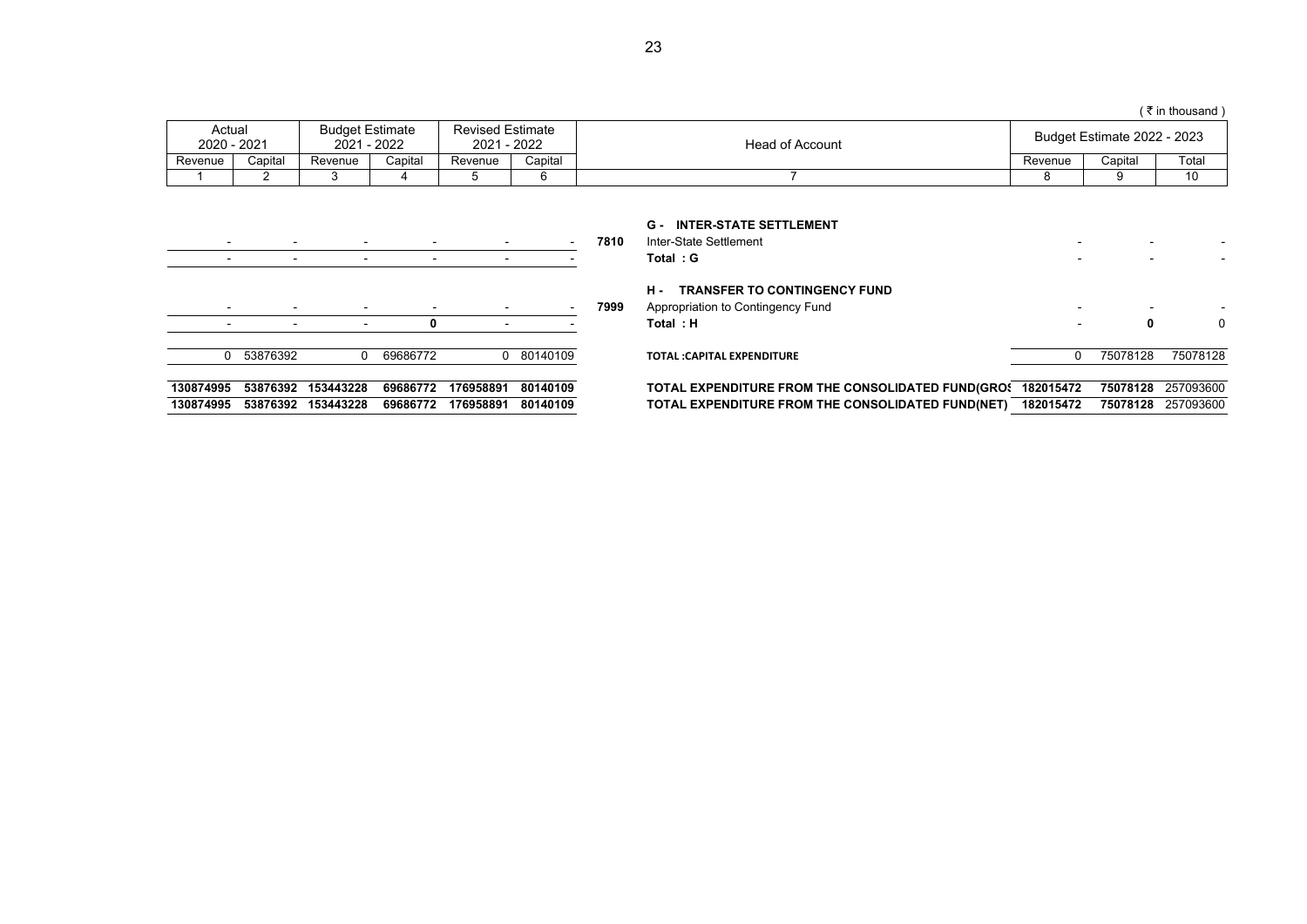#### STATEMENT - B ( I) STATEMENT OF EXPENDITURE *"CHARGED"* FROM THE CONSOLIDATED FUND OF THE GOVERNMENT OF ARUNACHAL PRADESH

|                       |                          |                                       |                          |                                        |                          |      |                                                                                         |         | (₹in thousand)              |          |
|-----------------------|--------------------------|---------------------------------------|--------------------------|----------------------------------------|--------------------------|------|-----------------------------------------------------------------------------------------|---------|-----------------------------|----------|
| Actual<br>2020 - 2021 |                          | <b>Budget Estimate</b><br>2021 - 2022 |                          | <b>Revised Estimate</b><br>2021 - 2022 |                          |      | <b>Head of Account</b>                                                                  |         | Budget Estimate 2022 - 2023 |          |
| Revenue               | Capital                  | Revenue                               | Capital                  | Revenue                                | Capital                  |      |                                                                                         | Revenue | Capital                     | Total    |
|                       | $\overline{2}$           | 3                                     | 4                        | 5                                      | 6                        |      | $\overline{7}$                                                                          | 8       | 9                           | 10       |
|                       |                          |                                       |                          |                                        |                          |      | <b>DISBURSEMENT MET FROM REVENUE</b>                                                    |         |                             |          |
|                       | $\overline{\phantom{a}}$ | 7662                                  |                          | 7024                                   | $\sim$                   | 2011 | Parliament/State/Union Territory Legislators                                            | 8724    |                             | 8724     |
|                       | $\overline{\phantom{a}}$ | 86522                                 | $\sim$                   | 102711                                 | $\sim$                   | 2012 | President, Vice President, Governor etc.                                                | 121991  | 0                           | 121991   |
|                       | $\sim$                   | 104041                                | $\blacksquare$           | 87348                                  | $\blacksquare$           | 2014 | Administration of Justice.                                                              | 98329   |                             | 98329    |
|                       | $\overline{\phantom{a}}$ | 2405000                               |                          | 2405000                                | $\overline{\phantom{a}}$ | 2048 | Appropriation of reduction or avoidance of debt                                         | 710800  |                             | 710800   |
|                       | $\overline{\phantom{a}}$ | 8119100                               | $\overline{\phantom{a}}$ | 7867245                                | $\overline{\phantom{a}}$ | 2049 | Interest Payment                                                                        | 8515253 | $\blacksquare$              | 8515253  |
|                       |                          | 152308                                |                          | 138030                                 |                          | 2051 | <b>Public Service Commission</b>                                                        | 140567  |                             | 140567   |
|                       | $\overline{\phantom{a}}$ | 81112                                 | $\blacksquare$           | 32000                                  | $\overline{\phantom{a}}$ | 2235 | Social Security and Welfare                                                             | 35000   | $\overline{\phantom{a}}$    | 35000    |
| $\Omega$              | 0                        | 10955745                              | $\mathbf{0}$             | 10639358                               | 0                        |      | <b>Total Disbursement Net</b>                                                           | 9630664 | 0                           | 9630664  |
|                       |                          |                                       |                          |                                        |                          |      | <b>CAPITAL DISBURSEMENT OUTSIDE THE</b><br><b>REVENUE ACCOUNT</b>                       |         |                             |          |
|                       | 2337689                  |                                       | 6080211                  |                                        | 6116504                  | 6003 | Internal Debt, of the State Government                                                  |         | 7754062                     | 7754062  |
|                       | 257242                   |                                       | 256039                   |                                        | 256039                   | 6004 | Loans and advances from the the Central Government<br>(Repayment to Central Government) |         | 256039                      | 256039   |
|                       | 2594931                  |                                       | 6336250                  |                                        | 6372543                  |      | <b>Total Disbursement on Capital Account Outside the</b><br><b>Revenue Account(Net)</b> | 0       | 8010101                     | 8010101  |
|                       | 2594931                  | 10955745                              | 6336250                  |                                        | $-6372543$               |      | Total Disbursement `Charged` on the Consolidated Fund                                   | 9630664 | 8010101                     | 17640765 |

24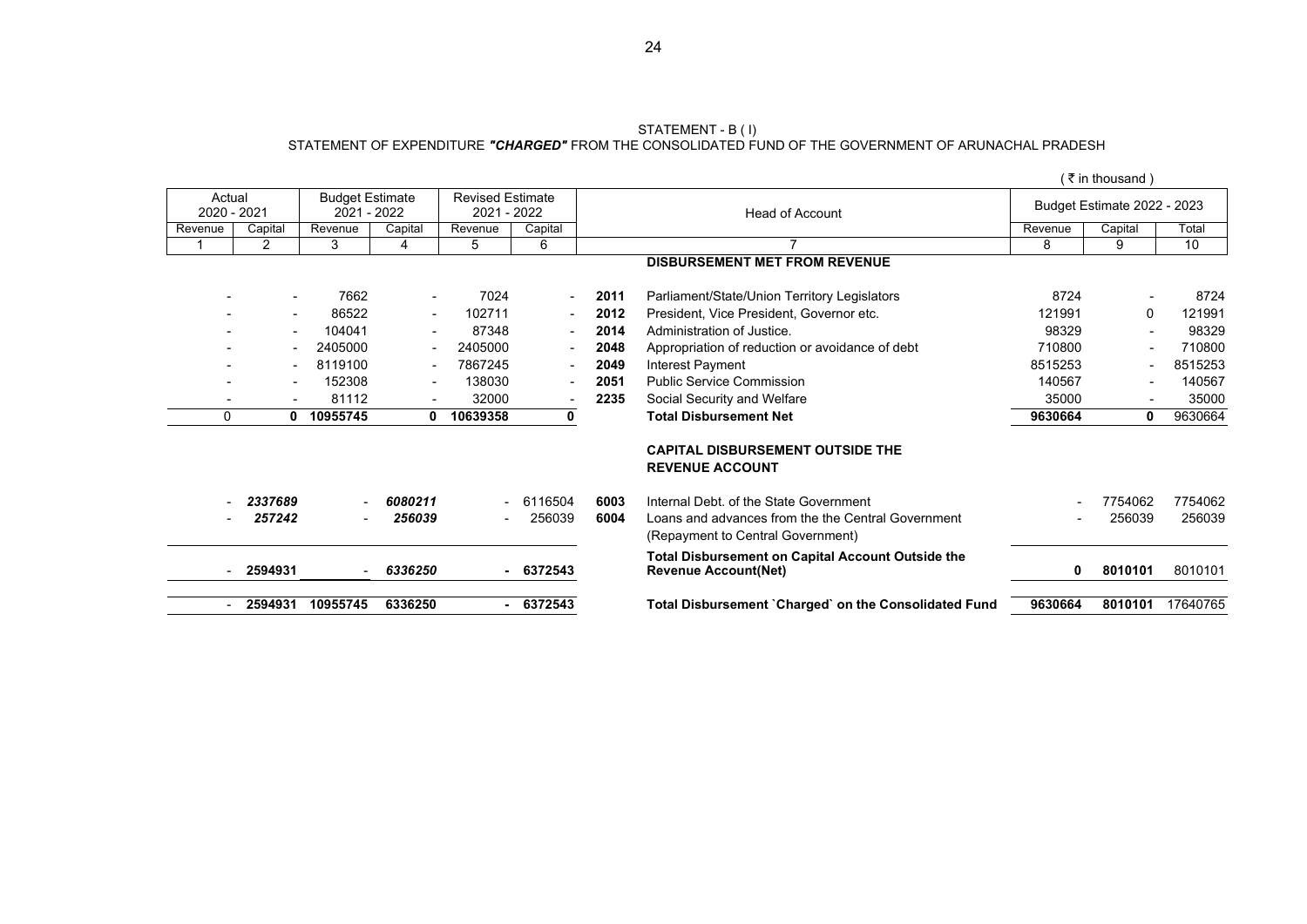#### STATEMENT - C

25

## FINANCIAL STATEMENT OF RECEIPT IN THE CONTINGENCY FUND OF THE GOVERNMENT OF ARUNACHAL PRADESH FOR THE YEAR 2022-2023

| ( ₹ in thousand) |  |
|------------------|--|
|------------------|--|

| Actual<br>2020 - 2021    |                          | <b>Budget Estimate</b>   | 2021 - 2022              | <b>Revised Estimate</b><br>2021 - 2022 |         |      | Head of Account                                  |                          | <b>Budget Estimate 2022 - 2023</b> |          |
|--------------------------|--------------------------|--------------------------|--------------------------|----------------------------------------|---------|------|--------------------------------------------------|--------------------------|------------------------------------|----------|
| Revenue                  | Capital                  | Revenue                  | Capital                  | Revenue                                | Capital |      |                                                  | Revenue                  | Capital                            | Total    |
|                          |                          |                          |                          |                                        | 6       |      |                                                  |                          |                                    | 10       |
|                          |                          |                          |                          |                                        |         |      | <b>CONTINGENCY FUND</b>                          |                          |                                    |          |
|                          |                          |                          |                          |                                        |         | 7999 | Appropriation to the Contingency Fund            |                          |                                    |          |
|                          |                          |                          |                          |                                        |         |      | <b>Opening Balance</b>                           |                          |                                    |          |
|                          |                          |                          |                          |                                        |         |      | Amount Re-appropriated from the Contingency Fund |                          |                                    |          |
| $\overline{\phantom{0}}$ | $\overline{\phantom{a}}$ | $\overline{\phantom{0}}$ | $\overline{\phantom{0}}$ | $\overline{\phantom{0}}$               |         |      | Repayment to the Contingency Fund                | $\overline{\phantom{a}}$ | $\overline{\phantom{0}}$           |          |
| U                        | 0                        |                          | 0                        | 0                                      |         |      | <b>Grand Total</b>                               | 0                        |                                    | $\Omega$ |
|                          |                          |                          |                          |                                        |         |      |                                                  |                          |                                    |          |

#### STATEMENT - D

## FINANCIAL STATEMENT OF DISBURSEMENT FROM THE CONTINGENCY FUND OF THE GOVERNMENT OF ARUNACHAL PRADESH FOR THE YEAR 2022-2023

| Actual  | 2020 - 2021 | <b>Budget Estimate</b><br>2021 | 1 - 2022 | <b>Revised Estimate</b><br>2021 | $-2022$ | <b>Head of Account</b> |         | Budget Estimate 2022 - 2023 |       |
|---------|-------------|--------------------------------|----------|---------------------------------|---------|------------------------|---------|-----------------------------|-------|
| Revenue | Capital     | Revenue                        | Capital  | Revenue                         | Capital |                        | Revenue | Capital                     | Total |
|         |             |                                |          |                                 |         |                        |         |                             | 10    |

|  | - | $\overline{\phantom{0}}$ | - | Advance from the Contingency Fund<br>Repayment to the Contingency Fund |  |  |
|--|---|--------------------------|---|------------------------------------------------------------------------|--|--|
|  |   |                          |   | Closing Balance                                                        |  |  |
|  |   |                          |   | <b>Grand Total</b>                                                     |  |  |
|  |   |                          |   |                                                                        |  |  |

#### **CONTINGENCY FUND**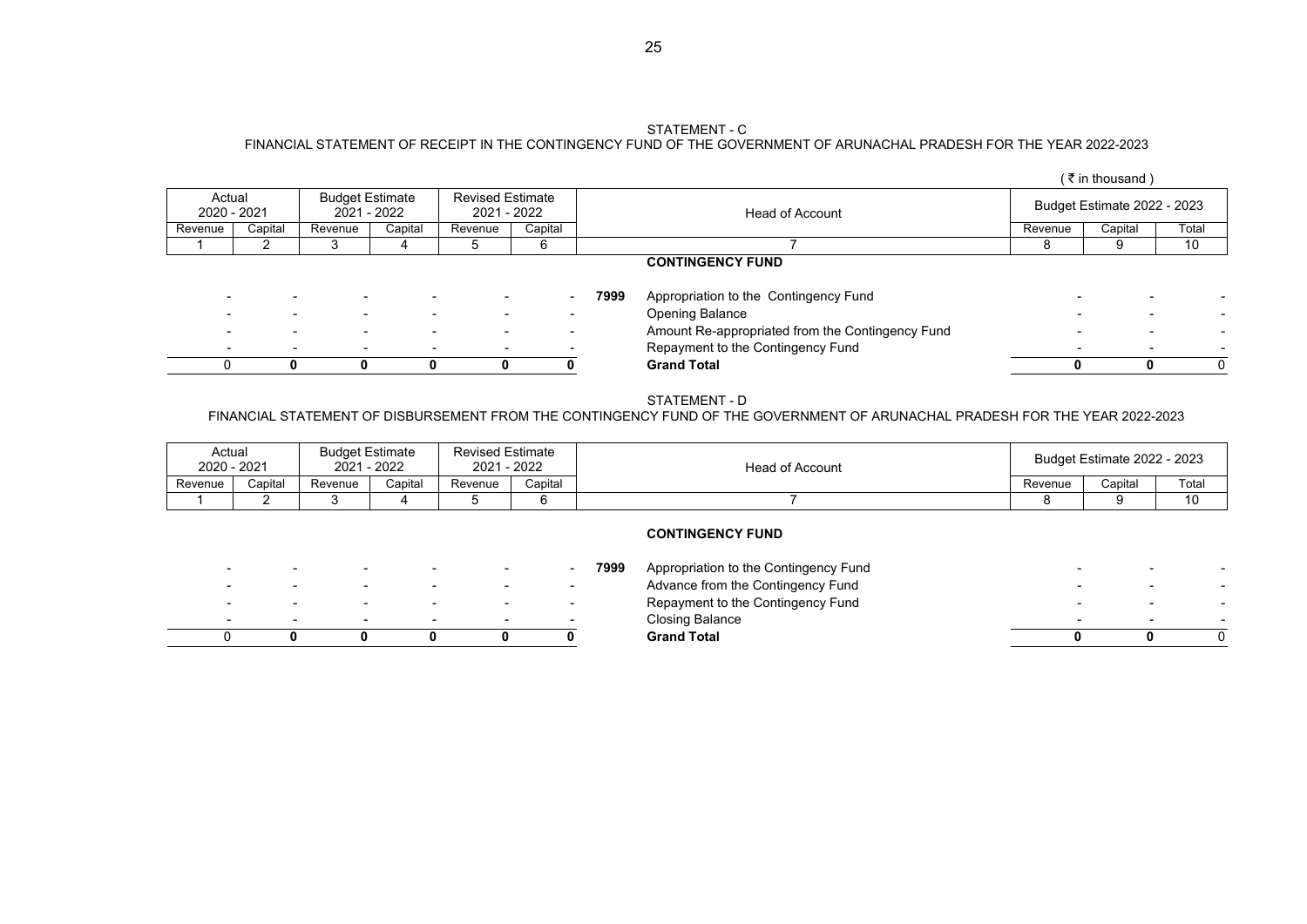## **STATEMENT - E**

## **STATEMENT OF RECEIPT IN THE PUBLIC ACCOUNT OF THE GOVERNMENT OF ARUNACHAL PRADESH FOR THE YEAR 2022-2023**

| (₹ in Thousand) |
|-----------------|
|-----------------|

| <b>Budget Estimates</b><br>2022-2023 | <b>Heads of Account</b>                                    | <b>Revised Estimates</b><br>2021-2022 | <b>Budget Estimates</b><br>2021-2022 | Actual<br>2020-2021      |
|--------------------------------------|------------------------------------------------------------|---------------------------------------|--------------------------------------|--------------------------|
| 5                                    | 4                                                          | 3                                     | $\overline{2}$                       | 1                        |
|                                      | <b>PUBLIC ACCOUNT</b>                                      |                                       |                                      |                          |
|                                      | <b>SMALL SAVINGS, PROVIDENT Fund ETC.</b>                  |                                       |                                      |                          |
|                                      | <b>Investment of Small Saving Fund</b><br>$8007 -$         |                                       |                                      |                          |
| 2243955                              | <b>SMALL SAVING</b><br>(a)                                 | 2137100                               | 2775255                              | 1982400                  |
| 1931017                              | <b>PROVIDENT Funds</b><br>(b)                              | 1611920                               | 2255021                              | 2109541                  |
| 4174972                              | <b>Total 8007-Investment of National Small Saving Fund</b> | 3749020                               | 5030276                              | 4091941                  |
|                                      | <b>STATE PROVIDENT Funds</b>                               |                                       |                                      |                          |
|                                      | Civil                                                      |                                       |                                      |                          |
| 5307849                              | <b>General Provident Fund</b>                              | 5055095                               | 4467141                              | 11086035                 |
|                                      | <b>Contributory Provident Fund</b>                         |                                       |                                      |                          |
|                                      | All India Services Provident Fund                          |                                       |                                      |                          |
| 5307849                              | <b>Total 8009- State Provident Fund</b>                    | 5055095                               | 4467141                              | 11086035                 |
|                                      | <b>Insurance and Pension Funds</b>                         |                                       |                                      |                          |
|                                      | Central Govt. Employees G.I. Scheme                        |                                       |                                      |                          |
|                                      | Union Territory Employees Group Insurance                  |                                       |                                      |                          |
|                                      | State Govt. Employees Insurance Fund                       |                                       |                                      |                          |
|                                      | Other Insurance & Pension Fund                             |                                       |                                      |                          |
|                                      | State Government Employees Group Insurance Scheme          |                                       |                                      |                          |
| 34787                                | Insurance Fund<br>(a)                                      | 33130                                 | 34188                                | 153242                   |
| 607                                  | Savings Fund<br>(b)                                        | 578                                   | 5809                                 | 2775                     |
| 35394                                | <b>Total 8011 -Insurance and Pension Fund</b>              | 33708                                 | 39997                                | 156017                   |
|                                      | <b>Special Deposits and Accounts</b>                       |                                       |                                      |                          |
|                                      | <b>Compulsory Deposits</b>                                 |                                       |                                      | $\overline{\phantom{a}}$ |
|                                      | <b>Total 8012 Special Deposits and Accounts</b>            | $\Omega$                              | $\Omega$                             | $\Omega$                 |
| 9518215                              | <b>TOTAL -I SMALL SAVINGS PROVIDENT Fund ETC.</b>          | 8837823                               | 9537414                              | 15333993                 |
|                                      |                                                            |                                       |                                      |                          |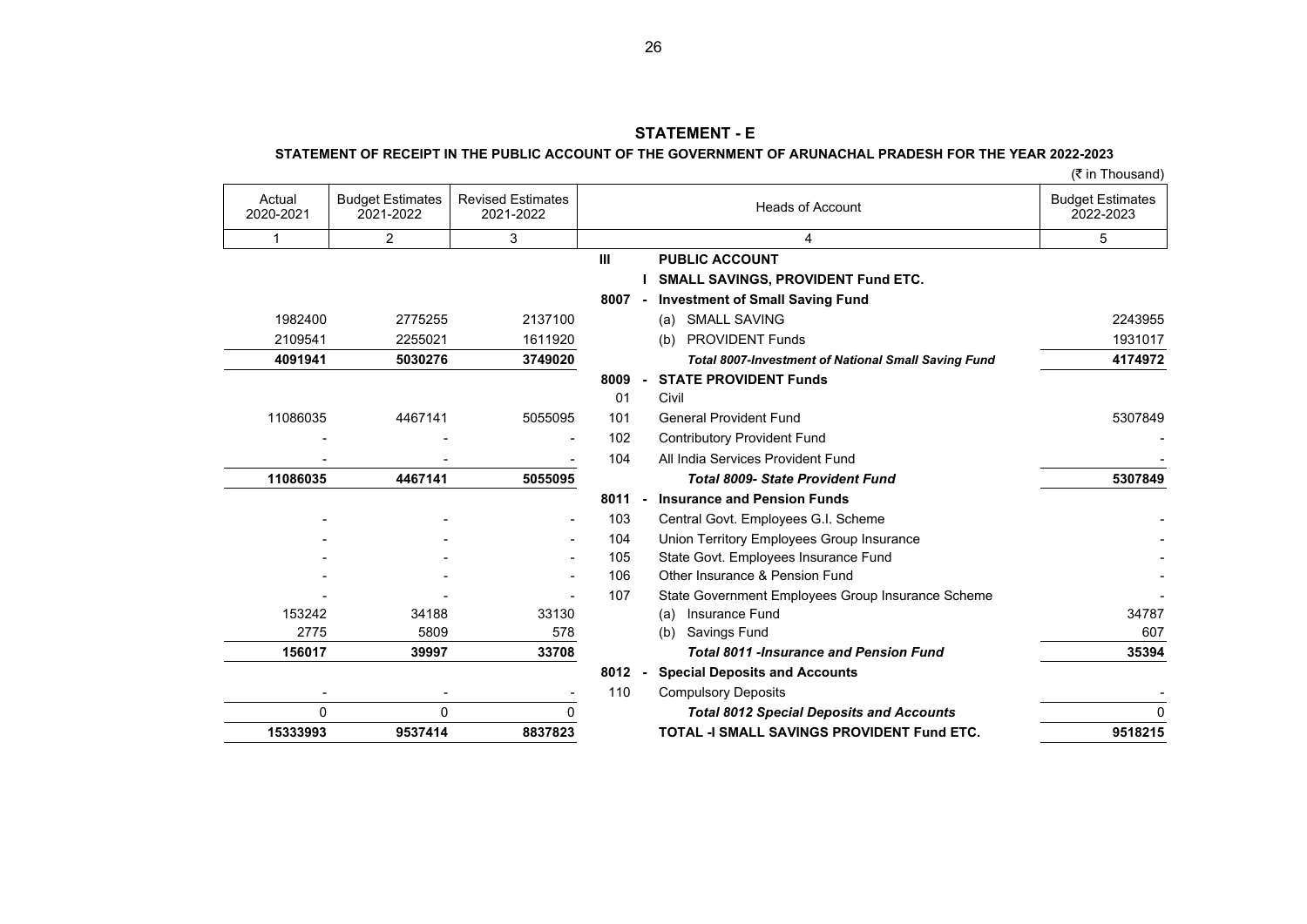| (1.11110000110)                      |                                                    |      |                                       |                                      |                     |
|--------------------------------------|----------------------------------------------------|------|---------------------------------------|--------------------------------------|---------------------|
| <b>Budget Estimates</b><br>2022-2023 | <b>Heads of Account</b>                            |      | <b>Revised Estimates</b><br>2021-2022 | <b>Budget Estimates</b><br>2021-2022 | Actual<br>2020-2021 |
| 5                                    | 4                                                  |      | 3                                     | 2                                    | 1                   |
|                                      | <b>J RESERVES FUNDS</b>                            |      |                                       |                                      |                     |
|                                      | <b>General and Other Reserve funds.</b><br>$\sim$  | 8121 |                                       |                                      |                     |
|                                      | Amenities Reserve fund (Tawang Monastry)           | 113  | $\overline{\phantom{a}}$              |                                      |                     |
|                                      | State Disaster Response Fund (SRDF)                | 122  |                                       |                                      |                     |
|                                      | National Compensatory Afforestation Fund (NCAF)    | 128  |                                       |                                      |                     |
| 19299                                | State Compensatory Afforestation Fund (SCAF)       | 129  | 18293                                 |                                      |                     |
|                                      | <b>Compensatory Afforestation</b>                  | 01   | $\overline{\phantom{0}}$              |                                      |                     |
|                                      | Catchment Area Treatment Plan                      | 02   |                                       |                                      |                     |
|                                      | Integrated Wildlife Management Plan                | 03   |                                       |                                      |                     |
|                                      | Net Present Value of Forest Land                   | 04   |                                       |                                      |                     |
|                                      | Interest                                           | 05   |                                       |                                      |                     |
|                                      | Others                                             | 06   |                                       |                                      |                     |
| 19299                                | <b>Total 8121-General &amp; Other Reserve Fund</b> |      | 18293                                 | 0                                    | 0                   |
|                                      | <b>Sinking fund</b><br>$\blacksquare$              | 8222 |                                       |                                      |                     |
|                                      | Appropriation for reduction and Avoidance of Debt. | 01   |                                       |                                      |                     |
|                                      | <b>Sinking Funds</b>                               | 101  |                                       |                                      | 5099220             |
|                                      | Sinking Fund Investment Account                    | 02   |                                       |                                      |                     |
|                                      | Sinking Fund Investment Account                    | 101  |                                       |                                      |                     |
| 0                                    | <b>Total 8222-Sinking Fund</b>                     |      | 0                                     | 0                                    | 5099220             |
|                                      | <b>Famine Relief Fund</b><br>$\blacksquare$        | 8223 |                                       |                                      |                     |
|                                      | Arunachal Pradesh Natural Calamities Relief Fund   | 101  |                                       |                                      |                     |
|                                      | Interest on Securities                             | 102  |                                       |                                      |                     |
| 0                                    | <b>Total 8223 - Famine Relief Fund</b>             |      |                                       | 0                                    | 0                   |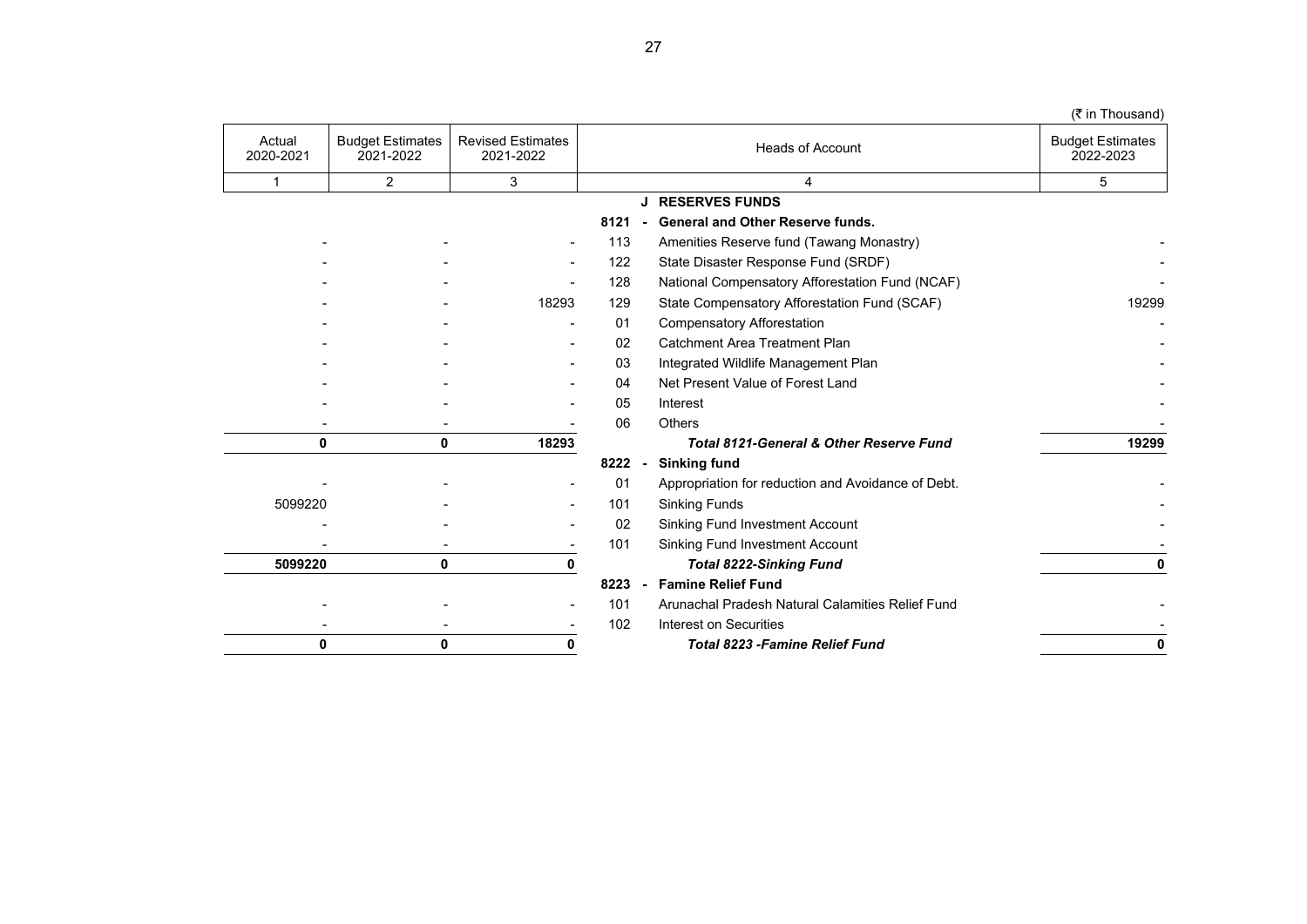| ,, ,,, ,,,ouou,,u                    |                                                                                        |                                       |                                      |                     |
|--------------------------------------|----------------------------------------------------------------------------------------|---------------------------------------|--------------------------------------|---------------------|
| <b>Budget Estimates</b><br>2022-2023 | <b>Heads of Account</b>                                                                | <b>Revised Estimates</b><br>2021-2022 | <b>Budget Estimates</b><br>2021-2022 | Actual<br>2020-2021 |
| 5                                    | 4                                                                                      | $\overline{3}$                        | $\overline{2}$                       | $\mathbf{1}$        |
|                                      | <b>DEPRECIATION/RENEWAL RESERVE FUND</b><br>$8226 -$                                   |                                       |                                      |                     |
|                                      | Depreciation Reserve funds of Government.<br><b>Commercial Department Undertaking.</b> |                                       |                                      |                     |
|                                      | Arunachal Pradesh State Transport Reserve Fund<br>(1)                                  |                                       |                                      |                     |
| 0                                    | <b>Total - 101</b>                                                                     | 0                                     | 0                                    | 0                   |
|                                      | Depreciation Reserve funds of Government                                               |                                       |                                      |                     |
|                                      | Non - Commercial Department.                                                           |                                       |                                      |                     |
| 0                                    | <b>Total - 102</b>                                                                     | 0                                     | 0                                    | 0                   |
| 0                                    | Total - 8226 Depreciation etc.                                                         | 0                                     | 0                                    | 0                   |
|                                      | <b>GENERAL AND OTHER RESERVE FUND</b><br>$8235 -$                                      |                                       |                                      |                     |
|                                      | <b>Calamity Relief Fund</b>                                                            |                                       |                                      |                     |
|                                      | 14 Per-cent in Government of India Securities                                          |                                       |                                      |                     |
|                                      | 24 per-cent in 182 days treasury bills                                                 |                                       |                                      |                     |
|                                      | 9 per-cent in State Government Securities.                                             |                                       |                                      |                     |
|                                      | 9 per-cent in Public Sector Bonds/Units.                                               |                                       |                                      |                     |
|                                      | 24 per-cent to be maintained as deposit with State Banks(PSBs)                         |                                       |                                      |                     |
|                                      | 14 per-cent to be maintained as deposit with State Cooperative Bank (SCB)              |                                       |                                      |                     |
|                                      | <b>Guarantee Redemption Fund</b>                                                       |                                       |                                      | 9437                |
|                                      | Guarantee Redemption Fund on Investment Accounts                                       |                                       |                                      |                     |
|                                      | <b>Other Funds</b>                                                                     |                                       |                                      |                     |
|                                      | Arunachal Pradesh Consumer Welfare Fund                                                | $-200(F)(V)$                          |                                      |                     |
| 0                                    | Total 8235 - General and Other Reserve Fund.                                           | 0                                     | $\mathbf{0}$                         | 9437                |
| 19299                                | <b>TOTAL -J- RESERVES FUNDS</b>                                                        | 18293                                 | 0                                    | 5108657             |
|                                      |                                                                                        |                                       |                                      |                     |

 $($ ₹ in Thousand)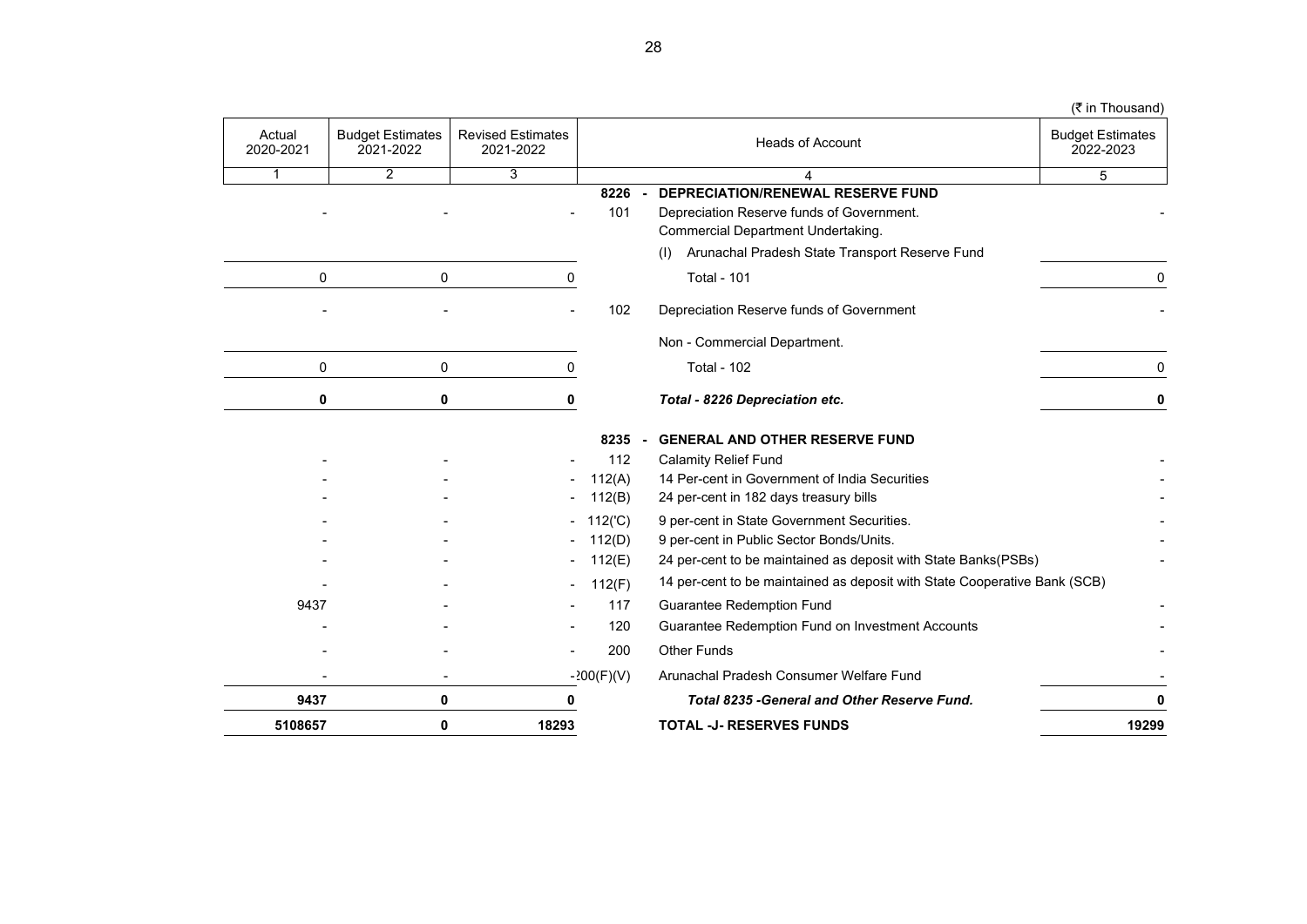|                     |                                      |                                       |            |                                                                                  | (₹ in Thousand)                      |
|---------------------|--------------------------------------|---------------------------------------|------------|----------------------------------------------------------------------------------|--------------------------------------|
| Actual<br>2020-2021 | <b>Budget Estimates</b><br>2021-2022 | <b>Revised Estimates</b><br>2021-2022 |            | <b>Heads of Account</b>                                                          | <b>Budget Estimates</b><br>2022-2023 |
| 1                   | $\overline{2}$                       | 3                                     |            | 4                                                                                | 5                                    |
|                     |                                      |                                       |            | K DEPOSITS AND ADVANCES                                                          |                                      |
|                     |                                      |                                       |            | (a) Deposit Bearing interest                                                     |                                      |
|                     |                                      |                                       |            | 8336 - Civil deposits                                                            |                                      |
| 55139               | 31555                                | 54740                                 | 101        | <b>Security Deposits</b>                                                         | 57476                                |
|                     |                                      |                                       | 102        | National Compensatory Afforestation Deposit                                      |                                      |
|                     |                                      |                                       | 01         | <b>Compensatory Afforestation</b>                                                |                                      |
|                     |                                      |                                       | 02         | <b>Catchment Area Treatment Plan</b>                                             |                                      |
|                     |                                      |                                       | 03         | Integrated Wildlife Management Plan                                              |                                      |
|                     |                                      |                                       | 04         | Net Present Value of Forest Land                                                 |                                      |
|                     |                                      |                                       | 05         | Interest                                                                         |                                      |
|                     |                                      |                                       | 06         | Others                                                                           |                                      |
|                     |                                      |                                       | 800        | <b>Other Deposits</b>                                                            |                                      |
| 55139               | 31555                                | 54740                                 |            | Total - 8336 - Civil Deposits                                                    | 57476                                |
|                     |                                      |                                       | 8342       | <b>OTHER DEPOSITS</b><br>$\blacksquare$                                          |                                      |
|                     | 4                                    | 125                                   | 117        | Defined Contribution Pension Scheme for G.E.                                     | 131                                  |
|                     |                                      | $\overline{a}$                        | 120        | Miscellaneous Deposit                                                            |                                      |
|                     |                                      |                                       |            | (I) Deposit of Dearness Allowances of Government                                 |                                      |
|                     |                                      |                                       |            | Servants not having General Provident Fund accounts                              |                                      |
| 0                   | 4                                    | $\overline{125}$                      |            | <b>Total - 8342-Other Deposits</b>                                               | $\overline{131}$                     |
| 55139               | 31559                                | 54865                                 |            | Total (a) Deposit Bearing Interest                                               | 57607                                |
|                     |                                      |                                       |            | (b) DEPOSIT NOT BEARING INTEREST                                                 |                                      |
|                     |                                      |                                       | 8443       | <b>Civil Deposits</b><br>$\sim$                                                  |                                      |
| 413                 | 609                                  |                                       | 101<br>103 | Revenue Deposits                                                                 |                                      |
| 3008                | 3578                                 | 9194                                  |            | <b>Security Deposits</b><br>(i) Earnest money deposits made by intending tenders | 9653                                 |
|                     |                                      |                                       |            | of the Civil Department.                                                         |                                      |
|                     |                                      |                                       |            | (ii) Security Deposits realised by the Police Department                         |                                      |
|                     |                                      |                                       |            | under the Motor Vehicles Tax or other Acts.                                      |                                      |
|                     |                                      |                                       |            | (iii) Case Security Deposits realised under the financial                        |                                      |
|                     |                                      |                                       |            | rules of the Government.                                                         |                                      |
| 135                 |                                      | 75                                    | 104        | <b>Civil Court Deposits</b>                                                      | 79                                   |
| 300                 |                                      | 209                                   | 105        | <b>Criminal Court Deposits.</b>                                                  | 219                                  |
| 2250                |                                      |                                       | 106        | Personal Deposits.                                                               |                                      |

29

 $\mathbb{R}^2$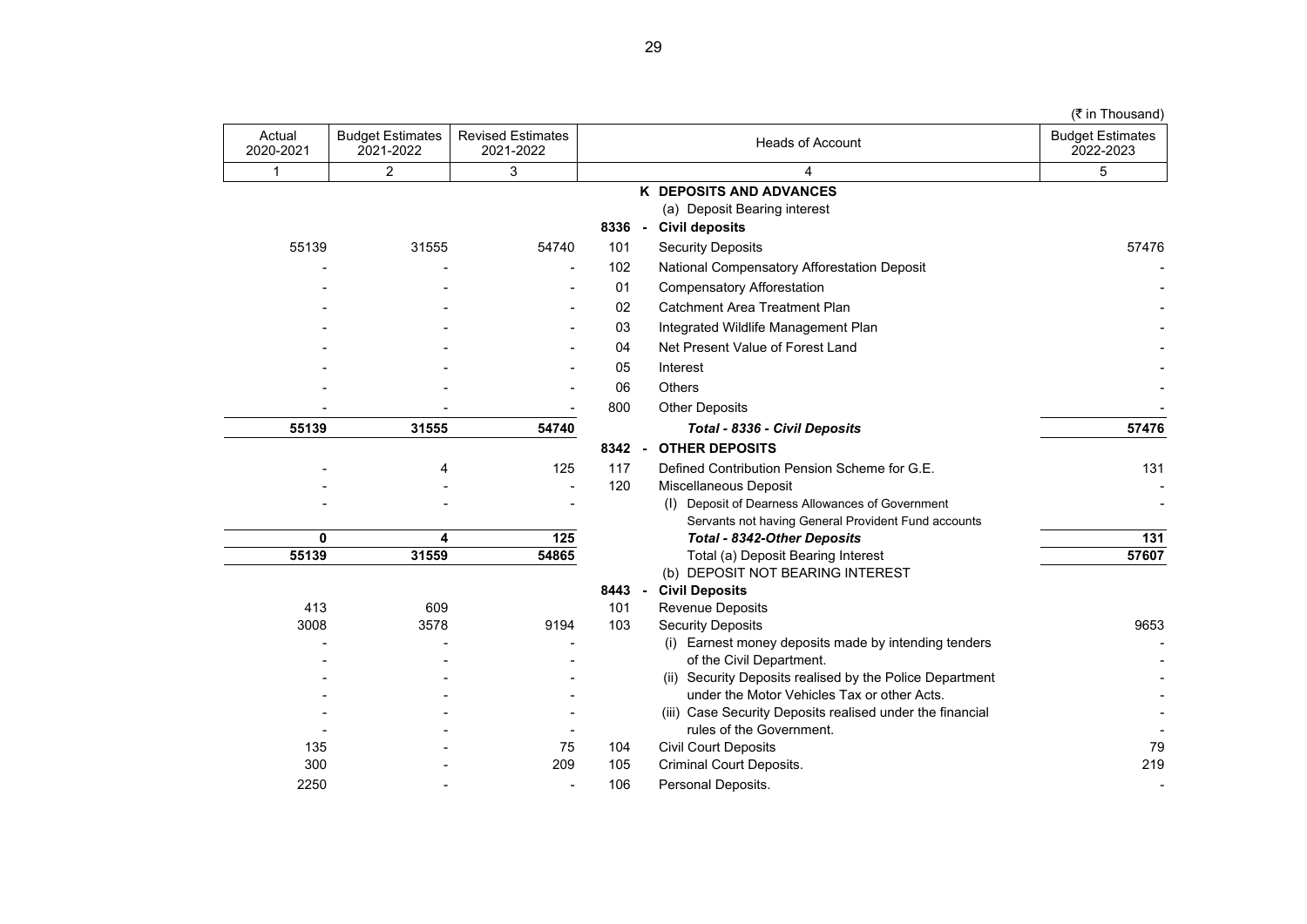|  | (₹ in Thousand) |
|--|-----------------|
|  |                 |
|  |                 |
|  |                 |

| Actual<br>2020-2021 | <b>Budget Estimates</b><br>2021-2022 | <b>Revised Estimates</b><br>2021-2022 |     | <b>Heads of Account</b>                                         | <b>Budget Estimates</b><br>2022-2023 |
|---------------------|--------------------------------------|---------------------------------------|-----|-----------------------------------------------------------------|--------------------------------------|
| $\mathbf{1}$        | $\overline{2}$                       | 3                                     |     | 4                                                               | 5                                    |
| 4319235             | 805262                               | 2535661                               | 108 | Public Works Deposits.                                          | 2662444                              |
|                     |                                      |                                       | 109 | Forest Deposits.                                                |                                      |
|                     |                                      |                                       | 111 | Other Departmental Deposits.                                    |                                      |
|                     |                                      |                                       | 112 | Deposits for purchases etc. in India.                           |                                      |
|                     |                                      |                                       |     | (i) Deposits received from Municipalities and                   |                                      |
|                     |                                      |                                       |     | other outside bodies etc.                                       |                                      |
|                     |                                      |                                       | 115 | Deposits received by Government Commercial Undertaking.         |                                      |
|                     |                                      |                                       | 116 | Deposits under various State acts.                              |                                      |
|                     |                                      |                                       | 117 | Deposit for work done for Public Bodies or Private individuals. |                                      |
|                     |                                      |                                       | 118 | Deposits of fees receive by Government Servants for work        |                                      |
|                     |                                      |                                       |     | done for Private bodies.                                        |                                      |
|                     |                                      |                                       | 120 | Deposits of Autonomous District and Regional Fund               |                                      |
|                     |                                      |                                       |     | Arunachal Pradesh.                                              |                                      |
|                     |                                      |                                       | 121 | Deposits in Connection with Elections.                          |                                      |
|                     |                                      |                                       |     | (i) Deposits made by candidates for State Legislature.          |                                      |
|                     |                                      |                                       |     | Deposits made by candidates for Parliament.                     |                                      |
|                     |                                      |                                       |     | (iii) Deposits made by candidates for Election Petition.        |                                      |
|                     |                                      |                                       |     | (iv) Deposits made by candidates for Election Appeal.           |                                      |
|                     |                                      |                                       | 122 | Mine Labour Welfare Deposits.                                   |                                      |
|                     |                                      |                                       |     | Deposits on account of coal Mines.<br>(i)                       |                                      |
|                     |                                      |                                       |     | (ii) Deposits on account of other Mines.                        |                                      |
|                     |                                      |                                       | 123 | Deposits of Educational Institutions.                           |                                      |
|                     |                                      |                                       | 124 | Unclaimed deposits in General Provident Fund.                   |                                      |
|                     |                                      |                                       | 126 | Unclaimed deposits in other Provident Fund.                     |                                      |
|                     |                                      |                                       | 129 | Deposits on account of cost price Liquor, Ganja and Bhangs.     |                                      |
| 121                 | 252                                  |                                       | 800 | Other deposits.                                                 |                                      |
|                     |                                      |                                       |     | (i) Case deposits of Retiring Government Servant.               |                                      |
| 4325462             | 809701                               | 2545139                               |     | Total - 8443 - Civil Deposits                                   | 2672395                              |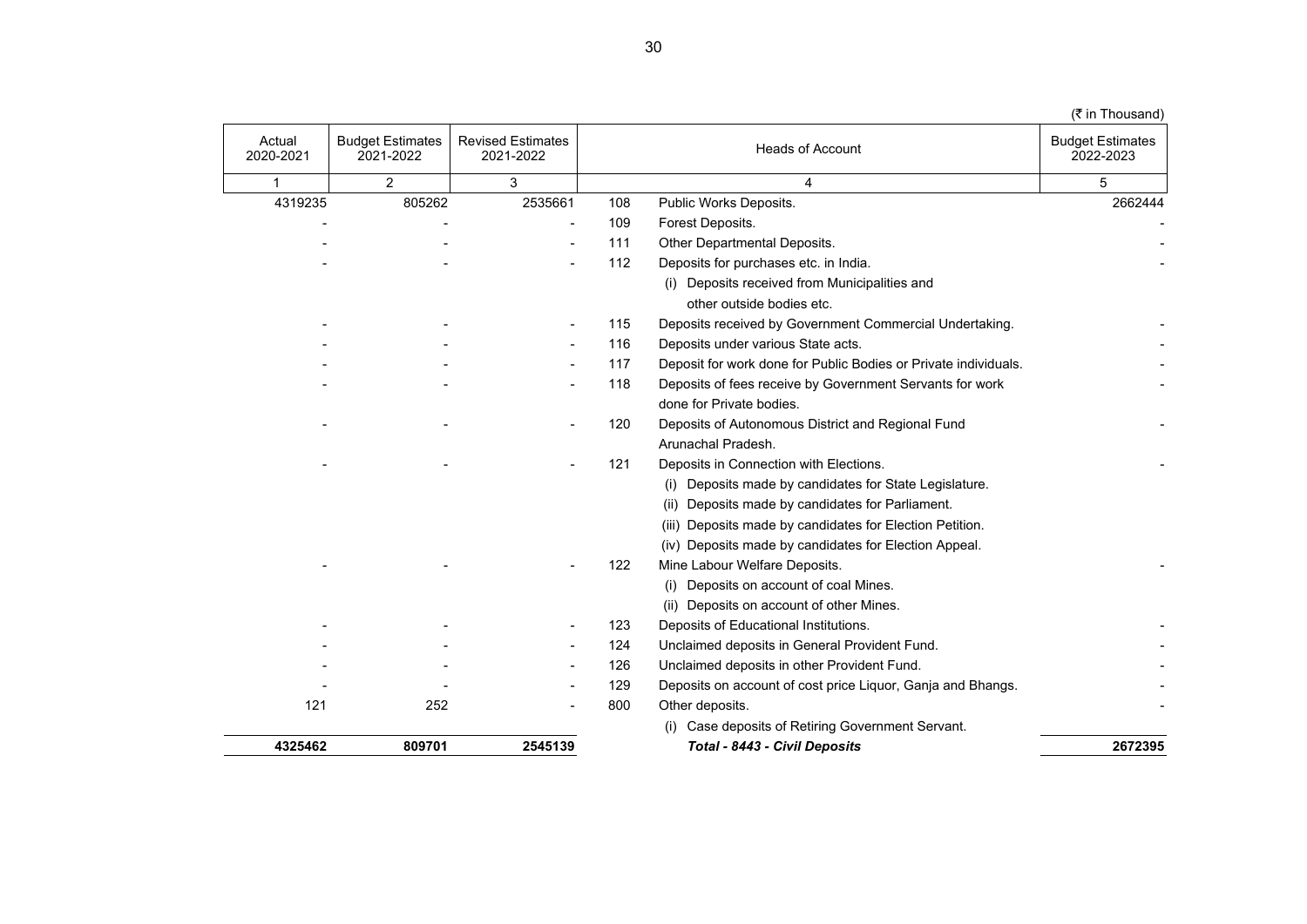|                     |                                      |                                       |        |                                                      | (₹ in Thousand)                      |
|---------------------|--------------------------------------|---------------------------------------|--------|------------------------------------------------------|--------------------------------------|
| Actual<br>2020-2021 | <b>Budget Estimates</b><br>2021-2022 | <b>Revised Estimates</b><br>2021-2022 |        | <b>Heads of Account</b>                              | <b>Budget Estimates</b><br>2022-2023 |
| $\mathbf{1}$        | 2                                    | $\overline{3}$                        |        | 4                                                    | 5                                    |
|                     |                                      |                                       | 8448 - | DEPOSITS OF LOCAL FUNDS.                             |                                      |
|                     |                                      |                                       | 101    | District Funds.                                      |                                      |
|                     |                                      |                                       | 102    | Municipal Funds.                                     |                                      |
|                     |                                      |                                       | 105    | State Transport Corporation.                         |                                      |
|                     |                                      |                                       | 107    | <b>State Electricity Board Working Funds</b>         |                                      |
|                     |                                      |                                       | 109    | Panchayat Local bodies fund.                         |                                      |
|                     |                                      |                                       | 110    | <b>Educational Funds.</b>                            |                                      |
|                     |                                      |                                       | 111    | Medical and Charitable Funds.                        |                                      |
|                     |                                      |                                       | 120    | Other Funds.                                         |                                      |
|                     | 0<br>0                               | 0                                     |        | Total - 8448 Deposits of Local Funds.                | 0                                    |
|                     |                                      |                                       | 8449   | <b>OTHER DEPOSITS.</b><br>$\overline{a}$             |                                      |
|                     |                                      |                                       | 103    | Subvention from Central Road Funds.                  |                                      |
|                     |                                      |                                       | 105    | Deposit of market Loans floated by State Government. |                                      |
|                     |                                      |                                       | 120    | Miscellaneous Deposits.                              |                                      |
|                     | 0<br>0                               | 0                                     |        | Total - 8449 - Other Deposits                        | 0                                    |
|                     |                                      |                                       | (C)    | <b>ADVANCES.</b>                                     |                                      |
|                     |                                      |                                       | 8550 - | <b>CIVIL ADVANCES.</b>                               |                                      |
| 664705              | 3742                                 | 116477                                | 101    | Forest advances.                                     | 122303                               |
|                     |                                      |                                       |        | P.W. Advance.                                        |                                      |
|                     |                                      |                                       | 102    | Revenue Advances                                     |                                      |
|                     |                                      |                                       |        | (i) Advances for Survey operation.                   |                                      |
|                     |                                      |                                       |        | (ii) Execise Advance.                                |                                      |
|                     |                                      |                                       | 103    | Other Departmental Advances.                         |                                      |
|                     |                                      |                                       | 104    | Other Advances.                                      |                                      |
|                     |                                      |                                       |        | (i) Special Advance.                                 |                                      |
| 664705              | 3742                                 | 116477                                |        | Total - 8550 - Civil Advances.                       | 122303                               |
| 5045306             | 845002                               | 2716481                               |        | TOTAL K - DEPOSITS AND ADVANCES.                     | 2852305                              |
|                     |                                      |                                       |        |                                                      |                                      |

31

31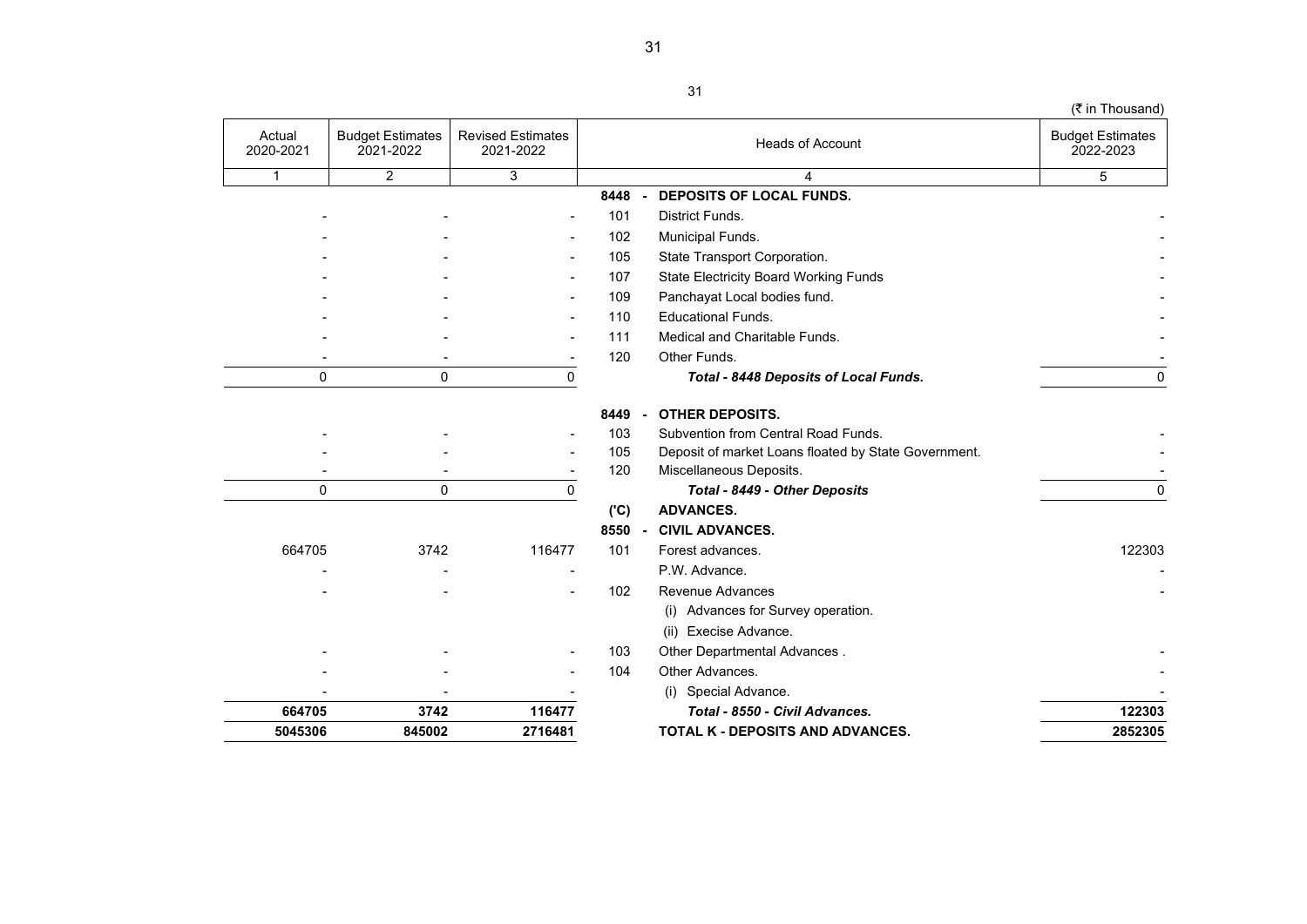| (1.11110000110)                      |                                                                      |                                       |                                      |                     |
|--------------------------------------|----------------------------------------------------------------------|---------------------------------------|--------------------------------------|---------------------|
| <b>Budget Estimates</b><br>2022-2023 | <b>Heads of Account</b>                                              | <b>Revised Estimates</b><br>2021-2022 | <b>Budget Estimates</b><br>2021-2022 | Actual<br>2020-2021 |
| 5                                    | 4                                                                    | 3                                     | $\overline{2}$                       | 1                   |
|                                      | <b>SUSPENSE AND MISCELLANEOUS</b>                                    |                                       |                                      |                     |
|                                      | (b) SUSPENSE                                                         |                                       |                                      |                     |
|                                      | <b>SUSPENSE ACCOUNTS.</b><br>$\sim$                                  |                                       |                                      |                     |
|                                      | Pay and Accounts Offices suspenses.                                  |                                       |                                      |                     |
|                                      | Transaction adjustable with Accountant General.<br>(i)               |                                       |                                      |                     |
|                                      | (Central/Accoutant General(State).                                   |                                       |                                      |                     |
|                                      | (ii) Pay bills of out station Establishment PAO suspense             |                                       |                                      |                     |
|                                      | Transaction adjustable with PAO Ministry of                          |                                       |                                      |                     |
|                                      | External Affairs.                                                    |                                       |                                      |                     |
|                                      | (iii) Departmental Adjusting Account.                                |                                       |                                      |                     |
|                                      | <b>Total - 101</b>                                                   | 0                                     | 0                                    | 0                   |
|                                      | Suspense Account (Civil).                                            |                                       | 4                                    | $\overline{2}$      |
|                                      | Treasury suspense.<br>(i)                                            |                                       |                                      |                     |
|                                      | Objection Book Suspense.<br>(ii)                                     |                                       |                                      |                     |
|                                      | (iii) Deposits of Secretal Accounts ordered by Appeallate Court etc. |                                       |                                      |                     |
|                                      | (iv) Unclassified Suspense.                                          |                                       |                                      |                     |
|                                      | <b>Total - 102</b>                                                   | 0                                     | 4                                    | $\mathbf{2}$        |
|                                      | Cash Settlement Suspense Account.                                    |                                       |                                      |                     |
|                                      | (i) Transaction between Divisions rendering Accounts                 |                                       |                                      |                     |
|                                      | to the same Accountant General.                                      |                                       |                                      |                     |
|                                      | Transaction between Divisions different Account Circle.<br>(ii)      |                                       |                                      |                     |
|                                      | (iii) Rents relating to other State Governments.                     |                                       |                                      |                     |
|                                      | (iv) Transaction pertaining to all India Service office born         |                                       |                                      |                     |
|                                      | on the Cadre of State on deputation to the Central                   |                                       |                                      |                     |
|                                      | Government.                                                          |                                       |                                      |                     |
|                                      | <b>Total - 107.</b>                                                  | 0                                     | 0                                    | 0                   |
|                                      | Reserve bank Suspense Headquarters.                                  |                                       |                                      |                     |
| 632367                               | Central Accounts Office Reserve Bank Suspense unclassified Suspense. | 602255                                |                                      | 1064                |
|                                      | Departmental Adjusting Account.                                      |                                       |                                      |                     |
|                                      |                                                                      |                                       |                                      |                     |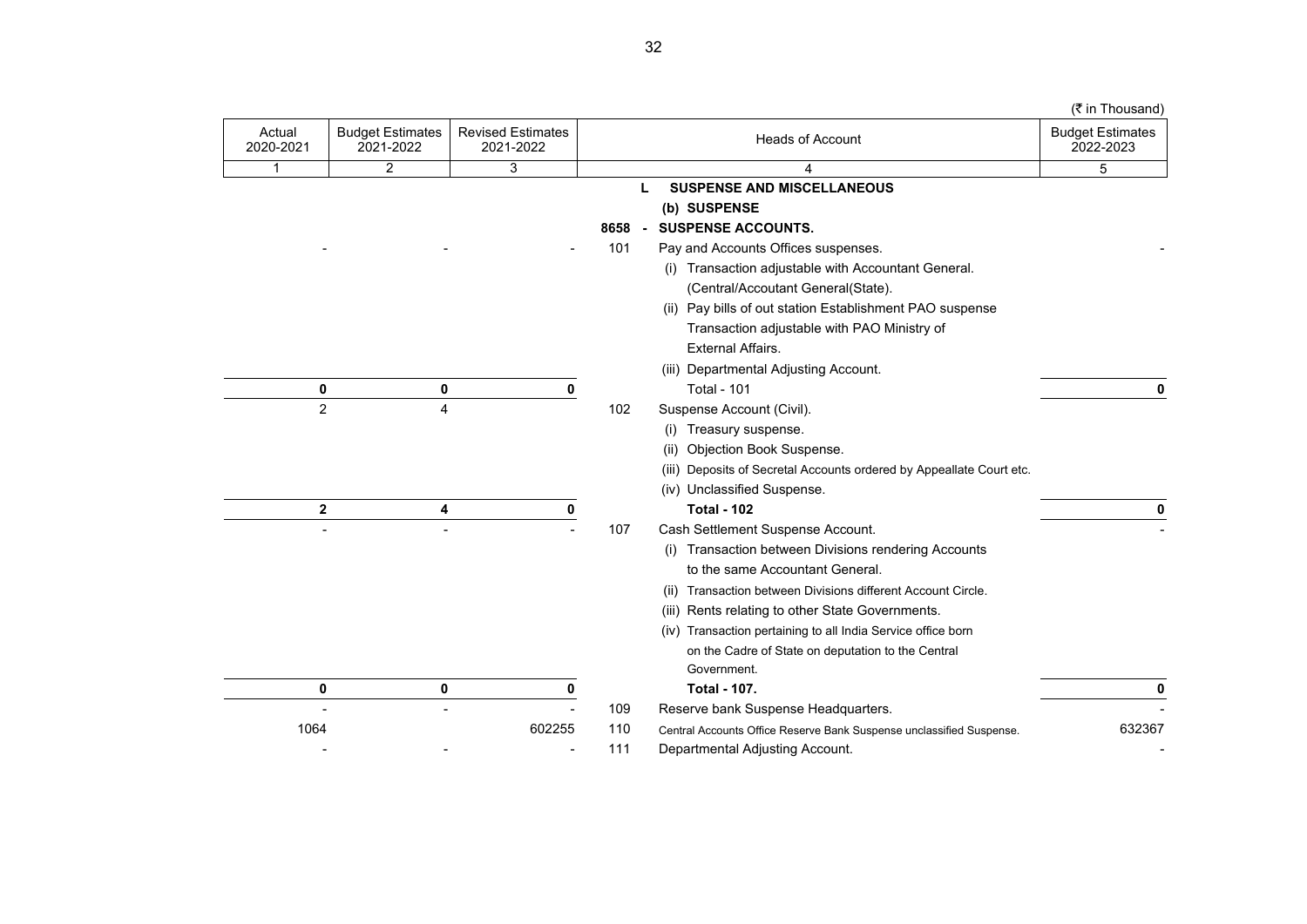|                     |                                      |                                       |        |                                                                              | (₹ in Thousand)                      |
|---------------------|--------------------------------------|---------------------------------------|--------|------------------------------------------------------------------------------|--------------------------------------|
| Actual<br>2020-2021 | <b>Budget Estimates</b><br>2021-2022 | <b>Revised Estimates</b><br>2021-2022 |        | <b>Heads of Account</b>                                                      | <b>Budget Estimates</b><br>2022-2023 |
| $\mathbf{1}$        | $\overline{2}$                       | 3                                     |        | 4                                                                            | 5                                    |
| 16323               | 25007                                | $-92234$                              | 112    | Tax Deducted at Source (TDS)                                                 | $-96845$                             |
|                     |                                      |                                       | 113    | Provident Fund Suspense additional Dearness Allowances Deposit.              |                                      |
|                     |                                      |                                       | 117    | Transaction on behalf of the Reserve Bank.                                   |                                      |
|                     |                                      |                                       | 121    | Additional DA deposit suspense Account.                                      |                                      |
| 38                  | 25                                   | 50                                    | 123    | Suspense Account Group Insurance Scheme suspense.                            | 52                                   |
|                     |                                      |                                       | 126    | Boradcasting Receiver Licence Fees Suspense                                  |                                      |
|                     |                                      |                                       | 129    | Material purchase Settelement Suspense.                                      |                                      |
|                     |                                      |                                       |        | (i) PWD                                                                      |                                      |
|                     |                                      |                                       |        | (ii) RWD                                                                     |                                      |
| 17427               | 25036                                | 510071                                |        | Total - 8658 - Suspense Account.                                             | 535574                               |
|                     |                                      |                                       |        | (c) OTHER ACCOUNTS.                                                          |                                      |
|                     |                                      |                                       | 8670   | <b>CHEQUES AND BILLS.</b><br>$\sim$                                          |                                      |
|                     |                                      |                                       | 101    | Pre-audit Cheques.                                                           |                                      |
|                     |                                      |                                       | 102    | Pay and Accounts Offices cheques.                                            |                                      |
|                     |                                      |                                       | 103    | Departmental Cheques (Other then Public Works and                            |                                      |
|                     |                                      |                                       | 104    | Forest Department.<br>Treasury Cheques.                                      |                                      |
| $\mathbf{0}$        | $\mathbf{0}$                         | 0                                     |        | Total - 8670 - Cheques and bills.                                            | 0                                    |
|                     |                                      |                                       | 8671   | <b>DEPARTMENTAL BALANCES.</b><br>$\blacksquare$                              |                                      |
| 120669              | 7035                                 | 36048                                 | 101    | Civil                                                                        | 37850                                |
|                     |                                      |                                       |        | Public Works.                                                                |                                      |
|                     |                                      |                                       |        | Forest.                                                                      |                                      |
| 120669              | 7035                                 | 36048                                 |        | Total - 8671 Departmental balances.                                          | 37850                                |
|                     |                                      |                                       |        | 8672 - PERMANENT CASH IMPREST                                                |                                      |
|                     |                                      |                                       | 101    | Civil.                                                                       |                                      |
|                     |                                      |                                       | 104    | Defence.                                                                     |                                      |
| $\Omega$            | $\Omega$                             | 0                                     |        | Total - 8672 - Permanent Cash Imprest.                                       | $\Omega$                             |
|                     |                                      |                                       | 8673 - | <b>CASH BALANCE INVESTMENT ACCOUNT.</b>                                      |                                      |
| 918520950           | 558527340                            | 657456600                             | 101    | Investment in Government of India Treasury Bill.<br>(Short term investment). | 690329430                            |
|                     |                                      |                                       |        | (Long term investment).                                                      |                                      |
| 918520950           | 558527340                            | 657456600                             |        | Total - 8673 Cash balance investment Account.                                | 690329430                            |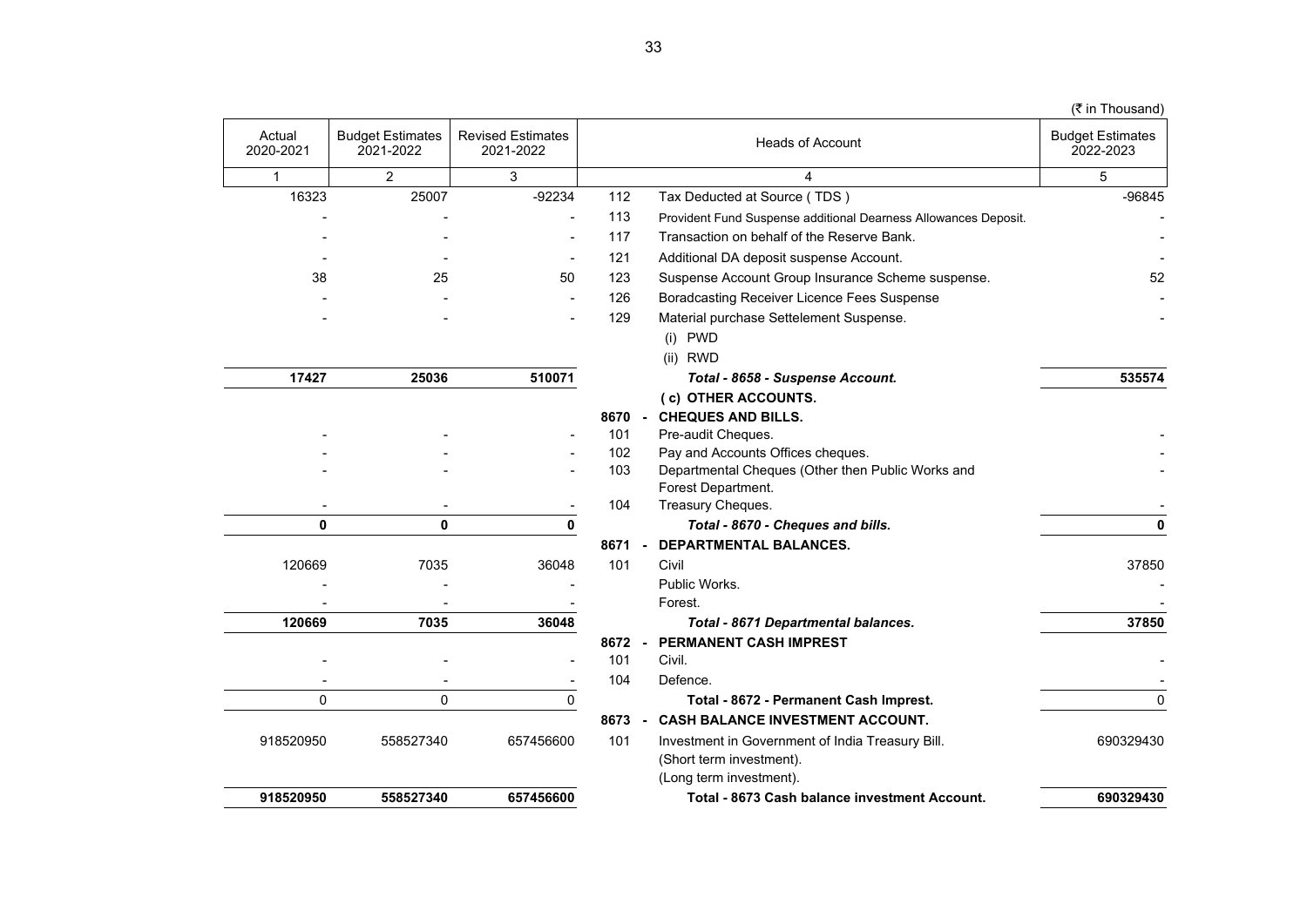| <b>Budget Estimates</b><br>2022-2023 | <b>Heads of Account</b>                                                                                                                                                                                                                                                                                                                                                                                                                                                                 | <b>Revised Estimates</b><br>2021-2022 | <b>Budget Estimates</b><br>2021-2022 | Actual<br>2020-2021 |
|--------------------------------------|-----------------------------------------------------------------------------------------------------------------------------------------------------------------------------------------------------------------------------------------------------------------------------------------------------------------------------------------------------------------------------------------------------------------------------------------------------------------------------------------|---------------------------------------|--------------------------------------|---------------------|
| 5                                    | 4                                                                                                                                                                                                                                                                                                                                                                                                                                                                                       | 3                                     | 2                                    |                     |
|                                      | SECURITY DEPOSITS MADE BY GOVERNMENT.<br>8674 -                                                                                                                                                                                                                                                                                                                                                                                                                                         |                                       |                                      |                     |
|                                      | Security deposits made by Government.                                                                                                                                                                                                                                                                                                                                                                                                                                                   |                                       |                                      |                     |
| 0                                    | Total - 8674 - Security deposits etc.                                                                                                                                                                                                                                                                                                                                                                                                                                                   | 0                                     | 0                                    | 0                   |
|                                      | <b>DEPOSITS WITH RESERVE BANK.</b><br>8675 -                                                                                                                                                                                                                                                                                                                                                                                                                                            |                                       |                                      |                     |
|                                      | Deposits with Reserve Bank.                                                                                                                                                                                                                                                                                                                                                                                                                                                             |                                       |                                      |                     |
| 1708689922                           | Deposits with State Treasury                                                                                                                                                                                                                                                                                                                                                                                                                                                            | 1627323735                            | 1444503707                           |                     |
| 1708689922                           | Total - 8675 - Deposits with Reserve Bank.                                                                                                                                                                                                                                                                                                                                                                                                                                              | 1627323735                            | 1444503707                           | 0                   |
|                                      | (d) ACCOUNTS WITH GOVERNMENT OF OTHER COUNTRIES                                                                                                                                                                                                                                                                                                                                                                                                                                         |                                       |                                      |                     |
|                                      | Accounts with other Countries Burma.<br>8679 -                                                                                                                                                                                                                                                                                                                                                                                                                                          |                                       |                                      |                     |
|                                      | ('c) MISCELLANEOUS.                                                                                                                                                                                                                                                                                                                                                                                                                                                                     |                                       |                                      |                     |
|                                      | <b>MISCELLANEOUS GOVERNMENT ACCOUNT.</b><br>8680 -                                                                                                                                                                                                                                                                                                                                                                                                                                      |                                       |                                      |                     |
|                                      | Ledger Balance Adjustment Account.                                                                                                                                                                                                                                                                                                                                                                                                                                                      |                                       |                                      |                     |
|                                      | Write-off from Heads of Account closing to balance.                                                                                                                                                                                                                                                                                                                                                                                                                                     |                                       |                                      |                     |
|                                      | Total - 8680 - Miscellaneous Government Account.                                                                                                                                                                                                                                                                                                                                                                                                                                        | 0                                     | 0                                    | 0                   |
| 2399592776                           | TOTAL - L. SUSPENSE AND MISCELLANEOUS.<br><b>REMITTANCE.</b>                                                                                                                                                                                                                                                                                                                                                                                                                            | 2285326454                            | 2003063118                           | 918659046           |
| 10192108                             | (A) MONEY ORDERS REMITTANCES AND ADJUSTMENTS<br>BETWEEN OFFICERS RENDERING ACCOUNTS TO THE<br>SAME ACCOUNTANT GENERAL/ACCOUNT OFFICER.<br>8782 -<br><b>Cash Remittances etc.</b><br>Cash Remittances between Treasuries and currency Chest.<br><b>Public Works Remittances.</b><br><b>Remittances into Treasuries</b><br>Ш.<br>Public Works Cheques.<br>III. Other Remittances.<br>Items adjustable by Civil.<br>(b) Items adjustable by Public Works.<br><b>RWD Remittances.</b><br>А. | 9706770                               | 1486220                              | 45394371            |
|                                      | Power Department Remittances.<br>B                                                                                                                                                                                                                                                                                                                                                                                                                                                      |                                       |                                      |                     |
|                                      | C. Public Health Engineering Remittances.                                                                                                                                                                                                                                                                                                                                                                                                                                               |                                       |                                      |                     |
|                                      | D. Irrigation and Flood Department Remittances.                                                                                                                                                                                                                                                                                                                                                                                                                                         |                                       |                                      |                     |
|                                      | E. Urban Development Department Remittances.                                                                                                                                                                                                                                                                                                                                                                                                                                            |                                       |                                      |                     |
| 258206                               | <b>Forest Remittances.</b>                                                                                                                                                                                                                                                                                                                                                                                                                                                              | 245910                                | 42055                                | 1047423             |
|                                      | Remittances of Government Commercial Undertakings.                                                                                                                                                                                                                                                                                                                                                                                                                                      |                                       |                                      |                     |
|                                      | Reserve Bank of India Remittances.<br>Pay and Accounts Offices Remittances.                                                                                                                                                                                                                                                                                                                                                                                                             |                                       |                                      |                     |
| 10450314                             | Total - 8782 - Cash Remittances.                                                                                                                                                                                                                                                                                                                                                                                                                                                        | 9952680                               | 1528275                              | 46441794            |
|                                      |                                                                                                                                                                                                                                                                                                                                                                                                                                                                                         |                                       |                                      |                     |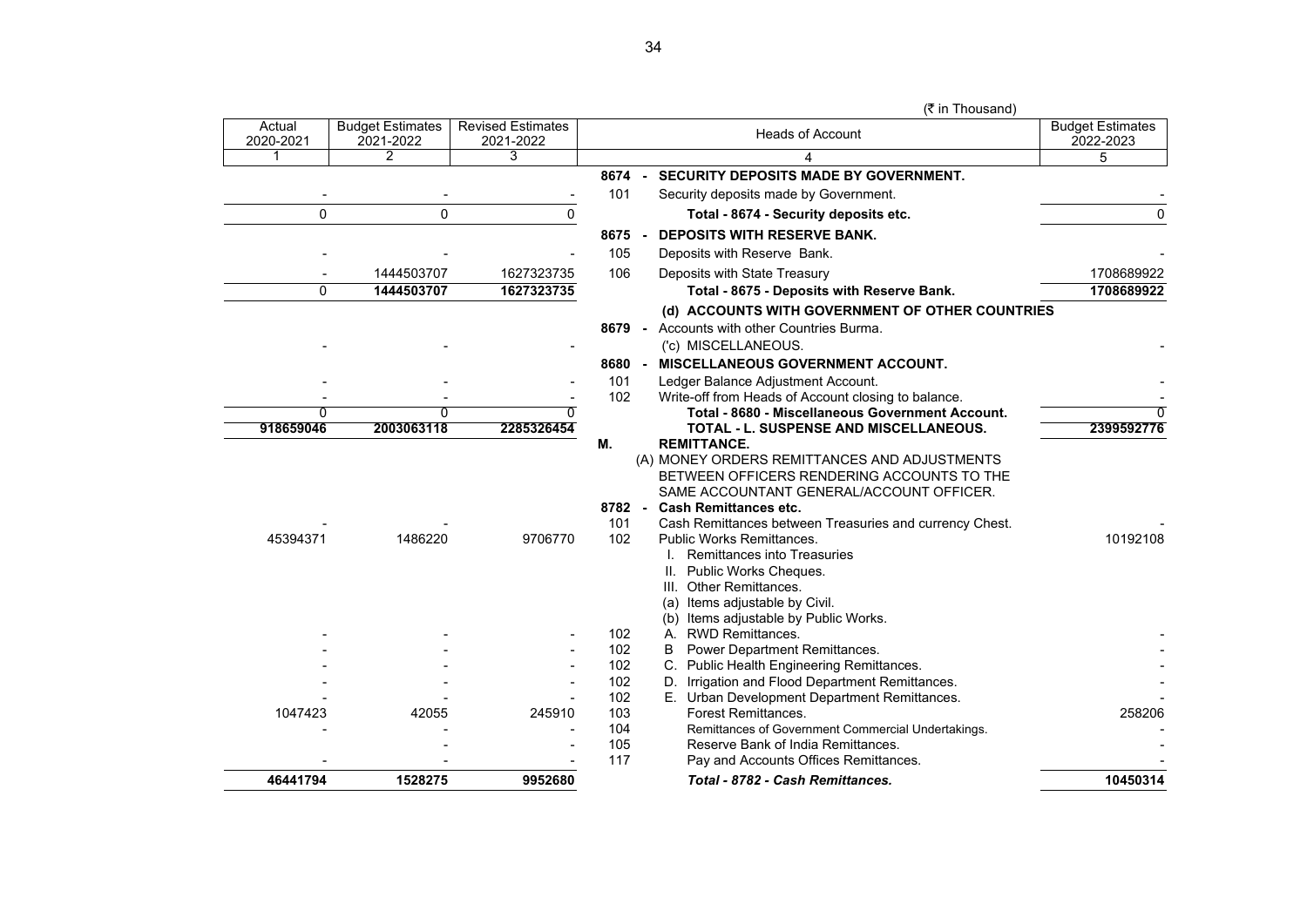Heads of Account 1 2 3 1 4 5 B INTER- GOVERNMENT ADJUSTMENT ACCOUNTS. **8786 - ADJUSTING ACCOUNT BETWEEN CENTRAL AND STATE GOVERNMENT .** - - - 101 Adjusting Accounts between Central and State Government. -  $\overline{0}$  0 0  $\overline{0}$  0  $\overline{0}$   $\overline{1}$  Total - 8786 - Adiusting Account etc. **8788 - ADJUSTING ACCOUNT WITH POST AND TELEGRAPHS** - 101 Adjusting Account with DAA., Post and Telegraph. 0 0 0 **Total - 8788- adjusting Account with Post and Telegraph** 0 **8789 - Adjusting Acount with Defence.** - **101** Adjusting Account with Defence. **8793 - INTER-STATE SUSPENSE ACCOUNT.** - 101 Inter-State Account between Arunachal Pradesh Government and - - - 201 Andra Pradesh - - - - 202 Assam - - - 203 Meghalaya - 2008 - 2008 - 2008 - 2008 - 2008 - 2008 - 2008 - 2008 - 2010 - - - 209 Manipur - - 210 Arunachal Pradesh - - - 227 Pudducherry - - 0 0 0 Total-(b)-Inter-Government Adjusting account. 0 0 0 0 *Total - 8793 - Inter-State Suspense account.* 0 **46441794 1528275 9952680 TOTAL - M - REMMITANCE. 10450314 990588796 2014973809 2306851731 TOTAL - PUBLIC ACCOUNT OF THE GOVERNMENT OF 2422432909 ARUNACHAL PRADESH (RECEIPT).** (₹ in Thousand) Actual 2020-2021 Budget Estimates 2021-2022 Revised Estimates 2021-2022 Budget Estimates 2022-2023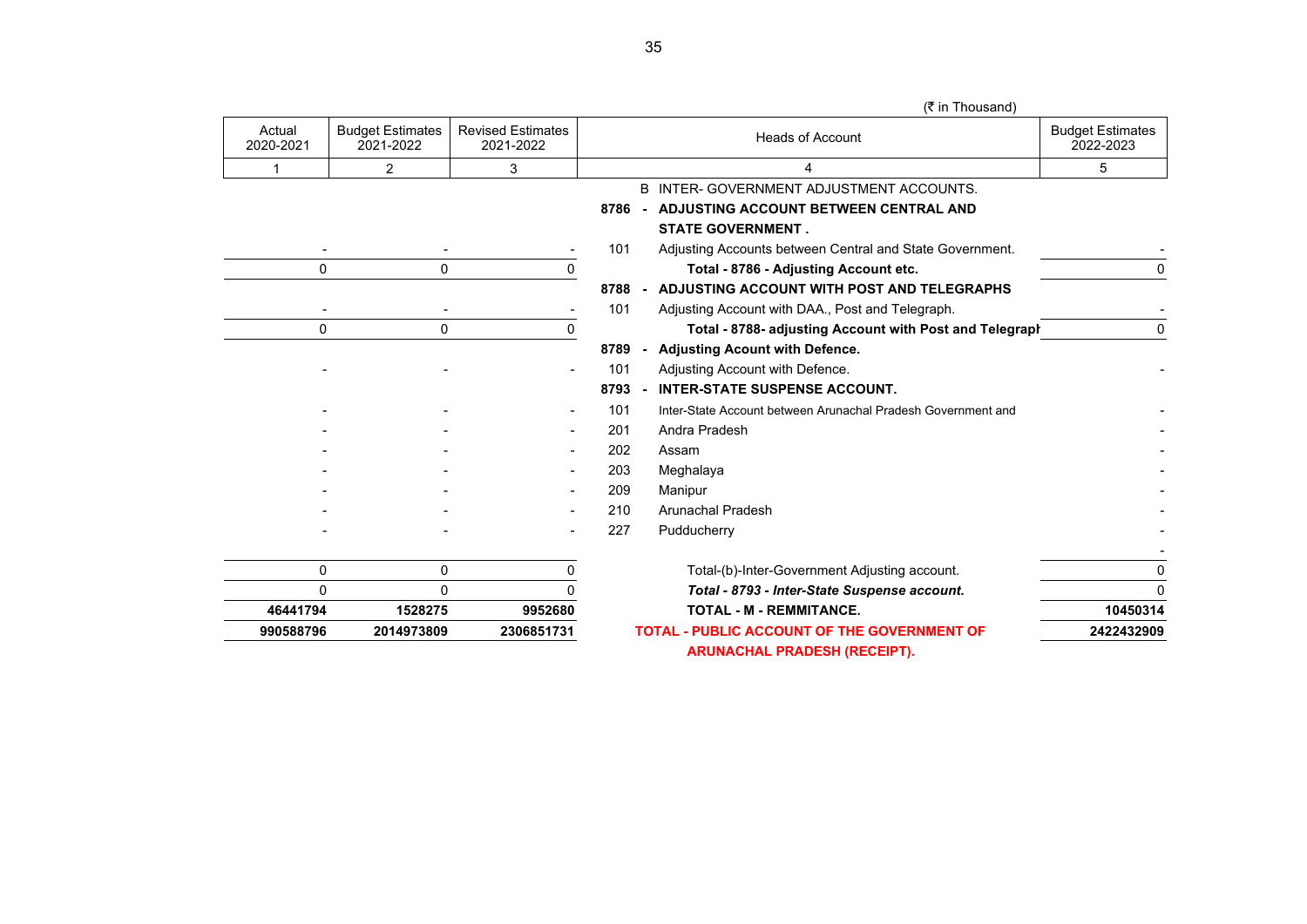### **STATEMENT - F**

## **STATEMENT OF DISBURSEMENT IN THE PUBLIC ACCOUNT OF THE GOVERNMENT OF ARUNACHAL PRADESH FOR THE YEAR 2022-2023**

|                          |                                      |                                       | $(v \sin \theta)$ |  |                                                    |                                      |
|--------------------------|--------------------------------------|---------------------------------------|-------------------|--|----------------------------------------------------|--------------------------------------|
| Actual<br>2020-2021      | <b>Budget Estimates</b><br>2021-2022 | <b>Revised Estimates</b><br>2021-2022 |                   |  | <b>Heads of Account</b>                            | <b>Budget Estimates</b><br>2022-2023 |
| 1                        | 2                                    | 3                                     |                   |  | 4                                                  | 5                                    |
|                          |                                      |                                       | $\mathbf{m}$      |  | <b>PUBLIC ACCOUNT</b>                              |                                      |
|                          |                                      |                                       |                   |  | <b>SMALL SAVINGS, PROVIDENT FUND ETC.</b>          |                                      |
|                          |                                      |                                       | 8007 -            |  | <b>Investment of Small Saving fund</b>             |                                      |
| 16544                    | 19719                                | 17271                                 |                   |  | <b>SMALL SAVING</b><br>(a)                         | 21599                                |
| 5281149                  | 2444484                              | 6126133                               |                   |  | (b) PROVIDENT FUNDS                                | 4414058                              |
| 5297693                  | 2464203                              | 6143404                               |                   |  | <b>Total 8007 -Investment of Small Saving fund</b> | 4435657                              |
|                          |                                      |                                       | 8009              |  | <b>STATE PROVIDENT FUNDS</b>                       |                                      |
|                          |                                      |                                       | 01                |  | Civil                                              |                                      |
| 7921724                  | 1614715                              | 3461304                               | 101               |  | <b>General Provident fund</b>                      | 3634369                              |
|                          |                                      |                                       | 102               |  | <b>Contributory Provident fund</b>                 |                                      |
|                          |                                      |                                       | 104               |  | All India Services Provident fund                  |                                      |
| 7921724                  | 1614715                              | 3461304                               |                   |  | <b>Total 8009-Provident fund</b>                   | 3634369                              |
|                          |                                      |                                       | 8011              |  | <b>Insurance and Pension Fund</b>                  |                                      |
|                          |                                      |                                       | 101               |  | Postal Insurance & Life Annuity Fund               |                                      |
|                          |                                      |                                       | 103               |  | Central Govt. Employees G.I. Scheme                |                                      |
|                          |                                      | $\overline{\phantom{a}}$              | 105               |  | State Govt. Employees Insurance Fund               |                                      |
|                          |                                      |                                       | 107               |  | State Government Employees Group Insurance Scheme  |                                      |
| 78170                    | 20357                                | 83461                                 |                   |  | (a) Insurance fund                                 | 87635                                |
| 3650                     | 8648                                 | 98                                    |                   |  | (b) Savings fund                                   | 102                                  |
| 81820                    | 29005                                | 83559                                 |                   |  | Total 8011 In Insurance fund and Savings fund      | 87737                                |
|                          |                                      |                                       | 8012              |  | <b>Special Deposits and Accounts</b>               |                                      |
| $\overline{\phantom{a}}$ | $\overline{\phantom{a}}$             |                                       | 110               |  | <b>Compulsory Deposits</b>                         |                                      |
| 0                        | 0                                    | 0                                     |                   |  | <b>Total 8012 Special Deposits and Accounts</b>    | 0                                    |
| 13301237                 | 4107923                              | 9688267                               |                   |  | TOTAL -I SMALL SAVINGS PROVIDENT FUND ETC.         | 8157763                              |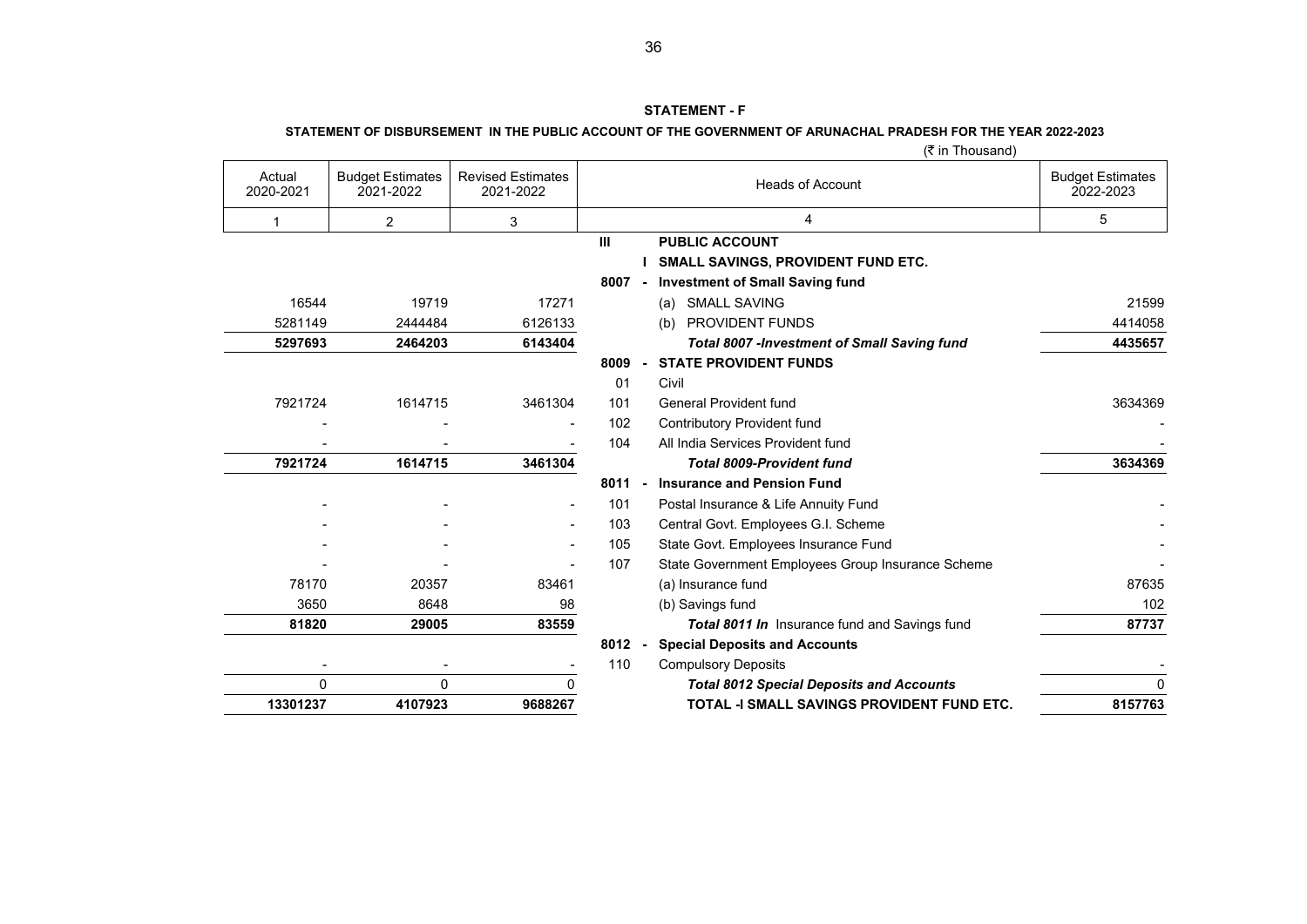|                     |                                      |                                       |      |                                                       | (₹ in Thousand)                      |
|---------------------|--------------------------------------|---------------------------------------|------|-------------------------------------------------------|--------------------------------------|
| Actual<br>2020-2021 | <b>Budget Estimates</b><br>2021-2022 | <b>Revised Estimates</b><br>2021-2022 |      | <b>Heads of Account</b>                               | <b>Budget Estimates</b><br>2022-2023 |
| 1                   | 2                                    | 3                                     |      | 4                                                     | 5                                    |
|                     |                                      |                                       |      | <b>J RESERVES FUNDS</b>                               |                                      |
|                     |                                      |                                       | 8121 | <b>General and Other Reserve funds.</b>               |                                      |
|                     |                                      |                                       | 113  | Amenities Reserve fund(Tawang Monastry)               |                                      |
| 3000                |                                      | 150                                   | 122  | State Disaster Response Fund (SDRF)                   | 158                                  |
|                     |                                      |                                       | 128  | National Compensatory Afforestation Fund (NCAF)       |                                      |
| 2983606             |                                      |                                       | 129  | State Compensatory Afforestation Fund (SCAF)          |                                      |
|                     |                                      |                                       | 01   | <b>Compensatory Afforestation</b>                     |                                      |
|                     |                                      |                                       | 02   | Catchment Area Treatment Plan                         |                                      |
|                     |                                      |                                       | 03   | Integrated Wildlife Management Plan                   |                                      |
|                     |                                      |                                       | 04   | Net Present Value of Forest Land                      |                                      |
|                     |                                      |                                       | 05   | Interest                                              |                                      |
|                     |                                      |                                       | 06   | Others                                                |                                      |
| 2986606             | 0                                    | 150                                   |      | <b>Total 8121 - General and Reserve funds.</b>        | 158                                  |
|                     |                                      |                                       | 8222 | <b>Sinking fund</b>                                   |                                      |
|                     |                                      |                                       | 01   | Appropriation for reduction and Avoidance of Debt.    |                                      |
|                     |                                      |                                       | 101  | Sinking funds                                         |                                      |
|                     |                                      |                                       | 02   | Sinking fund Investment Account                       |                                      |
| 5099220             | 1008181                              | 2400000                               | 101  | Sinking fund Investment Account                       | 2520000                              |
| 5099220             | 1008181                              | 2400000                               |      | <b>Total 8222-Sinking fund</b>                        | 2520000                              |
|                     |                                      |                                       | 8223 | <b>Famine Relief Fund</b>                             |                                      |
|                     |                                      |                                       | 101  | Arunachal Pradesh Natural Calamities Relief fund      |                                      |
|                     |                                      |                                       | 102  | Interest on Securities                                |                                      |
| 0                   | $\mathbf{0}$                         | 0                                     |      | <b>Total 8223 Famine Relief fund</b>                  | 0                                    |
|                     |                                      |                                       | 8226 | DEPRECIATION/RENEWAL RESERVE FUND                     |                                      |
|                     |                                      |                                       | 101  | Depreciation Reserve funds of Government              |                                      |
|                     |                                      |                                       |      | Commercial Department Undertaking.                    |                                      |
|                     |                                      |                                       |      | Arunachal Pradesh State Transport Reserve fund<br>(1) |                                      |
|                     |                                      |                                       | 102  | Depreciation Reserve funds of Government              |                                      |
|                     |                                      |                                       |      | Non - Commercial Department.                          |                                      |
| $\mathbf 0$         | 0                                    | 0                                     |      | Total - 8226 Depreciation etc.                        | 0                                    |

 $\overline{\phantom{a}}$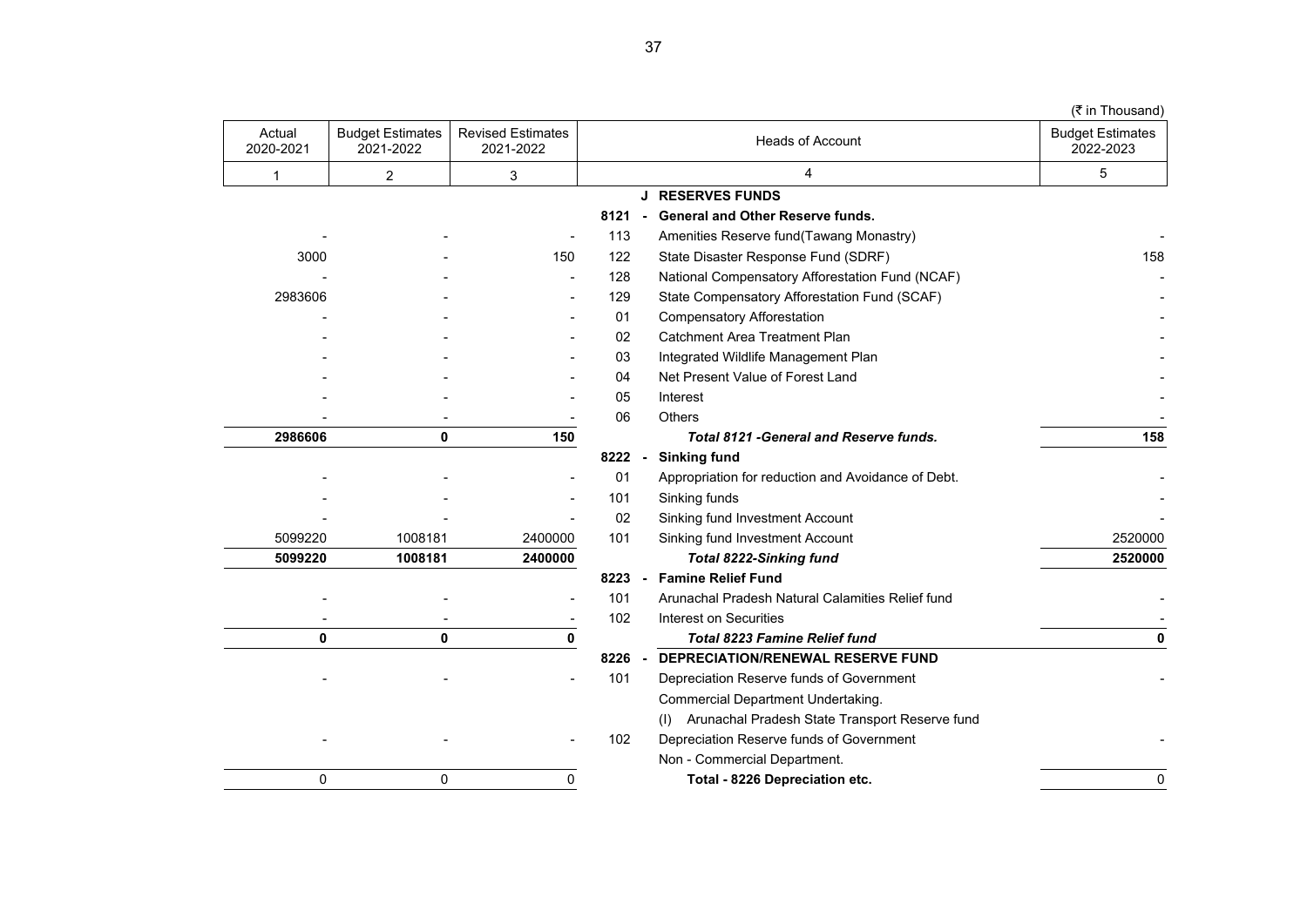|  | (₹ in Thousand) |
|--|-----------------|
|--|-----------------|

| <b>Budget Estimates</b><br>2022-2023 | <b>Heads of Account</b>                             |              | <b>Revised Estimates</b><br>2021-2022 | <b>Budget Estimates</b><br>2021-2022 | Actual<br>2020-2021 |
|--------------------------------------|-----------------------------------------------------|--------------|---------------------------------------|--------------------------------------|---------------------|
| 5                                    | 4                                                   |              | 3                                     | 2                                    | 1                   |
|                                      | <b>GENERAL AND OTHER RESERVE FUND</b>               | $8235 -$     |                                       |                                      |                     |
|                                      | <b>Calamity Relief Fund</b>                         | 112          |                                       |                                      |                     |
|                                      | 14 Per-cent in Government of India Securities       | 112(A)       |                                       |                                      |                     |
|                                      | 24 per-cent in 182 days treasury bills              | 112(B)       |                                       |                                      |                     |
|                                      | 9 per-cent in State Government Securities.          | 112(°C)      |                                       |                                      |                     |
|                                      | 9 per-cent in Public Sector Bonds/Units.            | 112(D)       |                                       |                                      |                     |
|                                      | 24 per-cent to be maintained as deposit with State  | 112(E)       |                                       |                                      |                     |
|                                      | Banks(PSBs) and                                     |              |                                       |                                      |                     |
|                                      | 14 per-cent to be maintained as deposit with        | 112(F)       | $\overline{\phantom{a}}$              |                                      |                     |
|                                      | State Cooperative Bank (SCB)                        |              |                                       |                                      |                     |
|                                      | <b>Guarante Redemtion Fund Investment Account</b>   | 120          |                                       |                                      | 9437                |
|                                      | Other funds                                         | 200          |                                       |                                      |                     |
|                                      | Arunachal Pradesh Consumer Welfare fund             | $-200(F)(V)$ |                                       |                                      |                     |
| 0                                    | Total 8235 - General and Other Reserve Fund.        |              | <sup>0</sup>                          | 0                                    | 9437                |
| 2520158                              | <b>TOTAL -J- RESERVES FUNDS</b>                     |              | 2400150                               | 1008181                              | 8095263             |
|                                      | <b>K DEPOSITS AND ADVANCES</b>                      |              |                                       |                                      |                     |
|                                      | (a) Deposit Bearing interest                        |              |                                       |                                      |                     |
|                                      | <b>Civil deposits</b>                               | 8336 -       |                                       |                                      |                     |
| 19629                                | <b>Security Deposits</b>                            | 101          | 18695                                 | 6724                                 | 11741               |
|                                      | National Compensatory Afforestation Deposit         | 102          |                                       |                                      |                     |
|                                      | <b>Compensatory Afforestation</b>                   | 01           |                                       |                                      |                     |
|                                      | <b>Catchment Area Treatment Plan</b>                | 02           |                                       |                                      |                     |
|                                      | Integrated Wildlife Management Plan                 | 03           |                                       |                                      |                     |
|                                      | Net Present Value of Forest Land<br>Interest        | 04<br>05     |                                       |                                      |                     |
|                                      | <b>Others</b>                                       | 06           |                                       |                                      |                     |
|                                      | <b>Other Deposits</b>                               | 800          |                                       |                                      |                     |
| 19629                                | Total - 8336 - Civil Deposits                       |              | 18695                                 | 6724                                 | 11741               |
|                                      | <b>OTHER DEPOSITS</b>                               | $8342 -$     |                                       |                                      |                     |
| 31500                                | Defined Contribution Pension Scheme for G.E.        | 117          | 30000                                 | 210430                               | 150672              |
|                                      | Miscellaneous Deposit                               | 120          |                                       |                                      |                     |
|                                      | (I) Deposit of Dearness Allowances of Government    |              |                                       |                                      |                     |
|                                      | Servants not having General Provident Fund accounts |              |                                       |                                      |                     |
| 31500                                | <b>Total - 8342-Other Deposits</b>                  |              | 30000                                 | 210430                               | 150672              |
|                                      |                                                     |              |                                       |                                      |                     |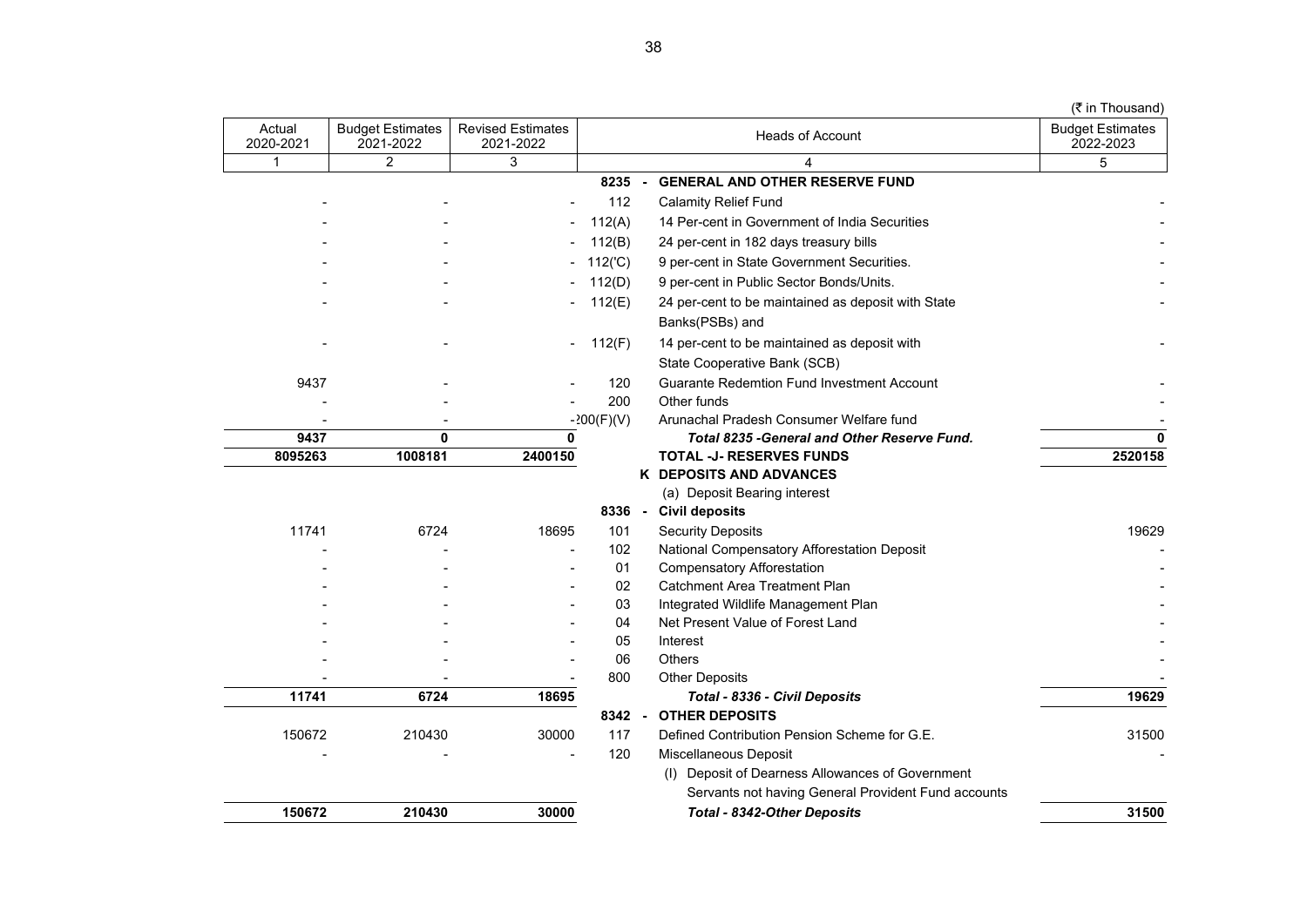| (₹ in Thousand)                      |                                                                 |      |                                       |                                      |                     |
|--------------------------------------|-----------------------------------------------------------------|------|---------------------------------------|--------------------------------------|---------------------|
| <b>Budget Estimates</b><br>2022-2023 | <b>Heads of Account</b>                                         |      | <b>Revised Estimates</b><br>2021-2022 | <b>Budget Estimates</b><br>2021-2022 | Actual<br>2020-2021 |
| 5                                    | 4                                                               |      | 3                                     | 2                                    | 1                   |
|                                      | (b) Deposit Not Bearing interest                                |      |                                       |                                      |                     |
|                                      | <b>Civil deposits</b>                                           | 8443 |                                       |                                      |                     |
|                                      | <b>Revenue Deposits</b>                                         | 101  |                                       |                                      |                     |
|                                      | <b>Security Deposits</b>                                        | 103  |                                       | 210                                  | 75                  |
|                                      | (i) Earnest money deposits made by intending tenders            |      |                                       |                                      |                     |
|                                      | of the Civil Department.                                        |      |                                       |                                      |                     |
|                                      | (ii) Security Deposits realised by the Police Department        |      |                                       |                                      |                     |
|                                      | under the Motor Vehicles Tax or other Acts.                     |      |                                       |                                      |                     |
|                                      | (iii) Case Security Deposits realised under the financial       |      |                                       |                                      |                     |
|                                      | rules of the Government.                                        |      |                                       |                                      |                     |
|                                      | <b>Civil Court Deposits</b>                                     | 104  |                                       |                                      | 53                  |
| 347                                  | <b>Criminal Court Deposits.</b>                                 | 105  | 330                                   | 42                                   | 23                  |
|                                      | Personal Deposits.                                              | 106  |                                       |                                      | 2249                |
| 2401484                              | Public Works Deposits.                                          | 108  | 2287126                               | 624863                               | 4905290             |
|                                      | Forest Deposits.                                                | 109  | $\qquad \qquad -$                     |                                      |                     |
|                                      | Other Departmental Deposits.                                    | 111  | $\blacksquare$                        |                                      |                     |
|                                      | Deposits for purchases etc. in India.                           | 112  |                                       |                                      |                     |
|                                      | (i) Deposits received from Municipalities and                   |      |                                       |                                      |                     |
|                                      | other outside bodies etc.                                       |      |                                       |                                      |                     |
|                                      | Deposits received by Government Commercial Undertaking.         | 115  |                                       |                                      |                     |
|                                      | Deposits under various State acts.                              | 116  |                                       |                                      |                     |
|                                      | Deposit for work done for Public Bodies or Private individuals. | 117  |                                       |                                      |                     |
|                                      | Deposits of fees receive by government Servants for work        | 118  |                                       |                                      |                     |
|                                      | done for Private bodies.                                        |      |                                       |                                      |                     |
|                                      | Deposits of Autonomous District and Regional fund               | 120  |                                       |                                      |                     |
|                                      | Arunachal Pradesh.                                              |      |                                       |                                      |                     |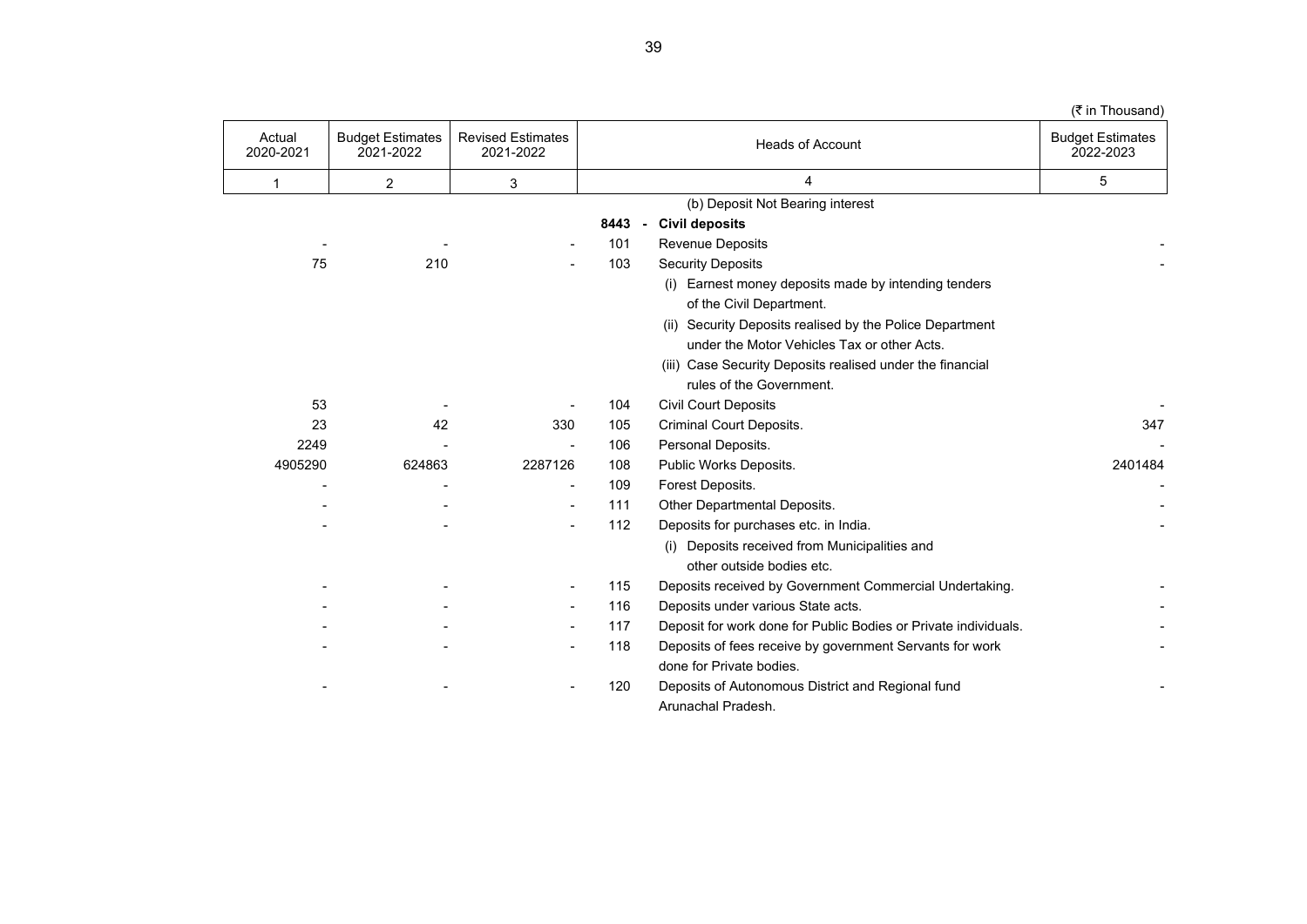| (₹ in Thousand)                      |                                                             |                |                                       |                                      |                     |
|--------------------------------------|-------------------------------------------------------------|----------------|---------------------------------------|--------------------------------------|---------------------|
| <b>Budget Estimates</b><br>2022-2023 | <b>Heads of Account</b>                                     |                | <b>Revised Estimates</b><br>2021-2022 | <b>Budget Estimates</b><br>2021-2022 | Actual<br>2020-2021 |
| 5                                    | 4                                                           |                | 3                                     | $\overline{c}$                       | 1                   |
|                                      | Deposits in Connection with Elections.                      | 121            |                                       |                                      |                     |
|                                      | Deposits made by candidates for State Legislature.<br>(i)   |                |                                       |                                      |                     |
|                                      | Deposits made by candidates for Parliament.<br>(ii)         |                |                                       |                                      |                     |
|                                      | (iii) Deposits made by candidates for Election Petition.    |                |                                       |                                      |                     |
|                                      | (iv) Deposits made by candidates for Election Appeal.       |                |                                       |                                      |                     |
|                                      | Mine Labour Welfare Deposits.                               | 122            |                                       |                                      |                     |
|                                      | Deposits on account of coal Mines.<br>(i)                   |                |                                       |                                      |                     |
|                                      | (ii) Deposits on account of other Mines.                    |                |                                       |                                      |                     |
|                                      | Deposits of Educational Institutions.                       | 123            |                                       |                                      |                     |
|                                      | Unclaimed deposits in General Provident fund.               | 124            |                                       |                                      |                     |
|                                      | Unclaimed deposits in other Provident fund.                 | 126            |                                       |                                      |                     |
|                                      | Deposits on account of cost price Liquor, Ganja and Bhangs. | 129            |                                       |                                      |                     |
| 3592                                 | Other deposits.                                             | 800            | 3422                                  |                                      | 42360               |
|                                      | (i) Caseh deposits of Retiring Government Servant.          |                |                                       |                                      |                     |
| 2405423                              | Total - 8443 - Civil Deposits                               |                | 2290878                               | 625115                               | 4950050             |
|                                      | <b>DEPOSITS OF LOCAL FUNDS.</b>                             | 8448<br>$\sim$ |                                       |                                      |                     |
|                                      | District Funds.                                             | 101            |                                       |                                      |                     |
|                                      | Municipal Funds.                                            | 102            |                                       |                                      |                     |
|                                      | State Transport Corporation.                                | 105            |                                       |                                      |                     |
|                                      | <b>State Electricity Board Working Funds</b>                | 107            |                                       |                                      |                     |
|                                      | Panchayat Local bodies fund.                                | 109            |                                       |                                      |                     |
|                                      | <b>Educational Funds.</b>                                   | 110            |                                       |                                      |                     |
|                                      | Medical and Charitable Funds.                               | 111            |                                       |                                      |                     |
|                                      | Other Funds.                                                | 120            |                                       |                                      |                     |
| $\Omega$                             | Total - 8448 Deposits of Local Funds.                       |                | $\Omega$                              | $\Omega$                             | $\Omega$            |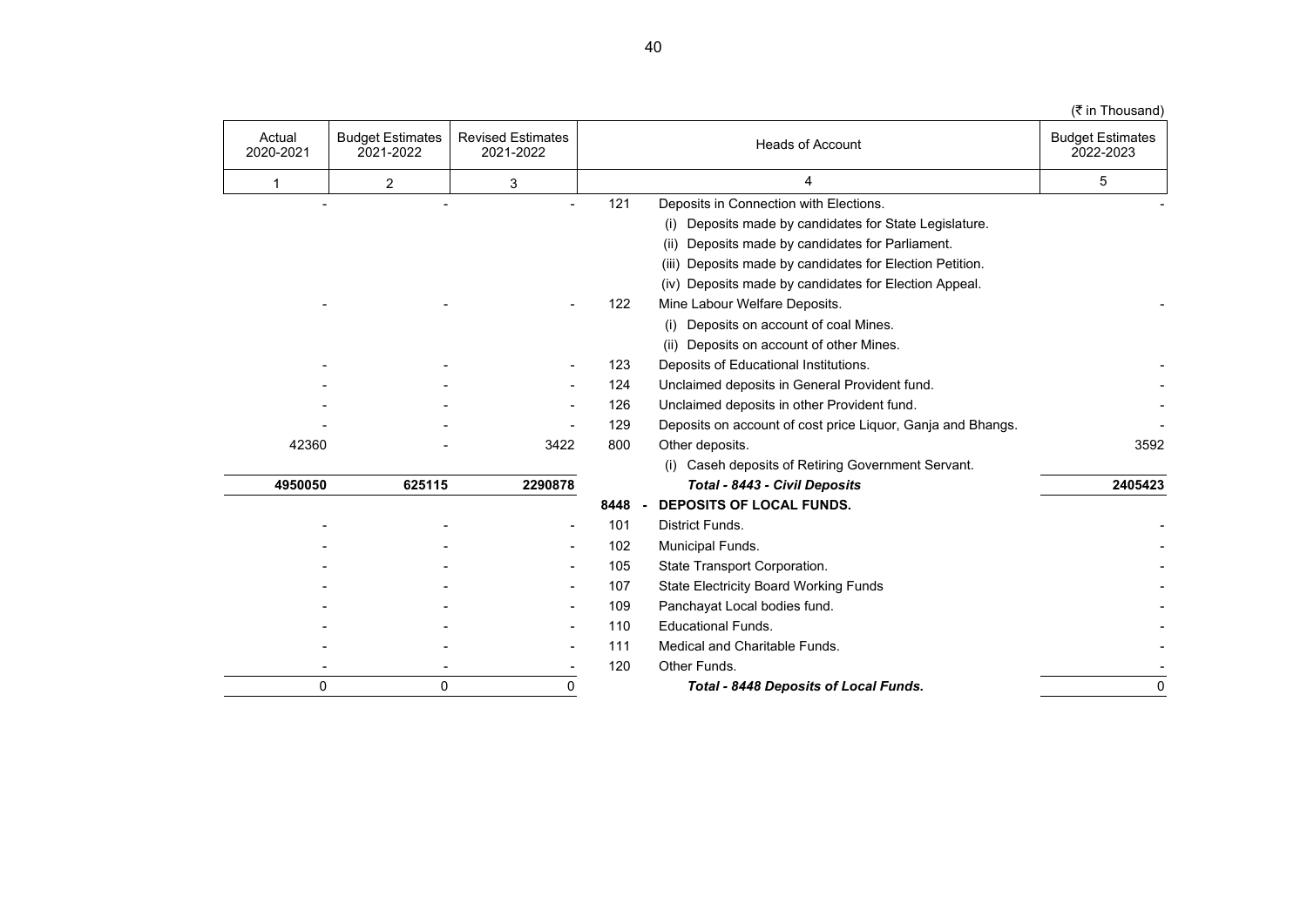$($ ₹ in Thousand)

| <b>Budget Estimates</b><br>2022-2023 | <b>Heads of Account</b>                                  |      | <b>Revised Estimates</b><br>2021-2022 | <b>Budget Estimates</b><br>2021-2022 | Actual<br>2020-2021 |
|--------------------------------------|----------------------------------------------------------|------|---------------------------------------|--------------------------------------|---------------------|
| 5                                    | 4                                                        |      | 3                                     | 2                                    | 1                   |
|                                      | <b>OTHER DEPOSITS.</b>                                   | 8449 |                                       |                                      |                     |
|                                      | Subvention from Central Road Funds.                      | 103  |                                       |                                      |                     |
|                                      | Deposit of market Loans floated by State Government.     | 105  |                                       |                                      |                     |
|                                      | Miscellaneous Deposits.                                  | 120  |                                       |                                      |                     |
| 0                                    | Total - 8449 - Other Deposits                            | 0    |                                       | $\mathbf 0$                          | 0                   |
|                                      | <b>ADVANCES.</b>                                         | (C)  |                                       |                                      |                     |
|                                      | <b>CIVIL ADVANCES.</b><br>$\sim$                         | 8550 |                                       |                                      |                     |
| 83250                                | Forest advances.                                         | 101  | 79286                                 | 73420                                | 738827              |
|                                      | P.W. Advance.                                            |      |                                       |                                      |                     |
|                                      | Revenue Advances                                         | 102  |                                       |                                      |                     |
|                                      | (i) Advances for Survey operation.                       |      |                                       |                                      |                     |
|                                      | (ii) Execise Advance.                                    |      |                                       |                                      |                     |
|                                      | <b>Other Departmental Advances</b>                       | 103  |                                       |                                      |                     |
|                                      | Other Advances.                                          | 104  |                                       |                                      |                     |
|                                      | (i) Special Advance.                                     |      |                                       |                                      |                     |
| 83250                                | Total - 8550 - Civil Advances.                           |      | 79286                                 | 73420                                | 738827              |
| 2539802                              | <b>TOTAL K - DEPOSITS AND ADVANCES.</b>                  |      | 2418859                               | 915689                               | 5851290             |
|                                      | <b>SUSPENSE AND MISCELLANEOUS</b><br>L                   |      |                                       |                                      |                     |
|                                      | (b) SUSPENSE                                             |      |                                       |                                      |                     |
|                                      | <b>SUSPENSE ACCOUNTS.</b>                                | 8658 |                                       |                                      |                     |
| -554331                              | Pay and Accounts Offices suspenses.                      | 101  | -527934                               | -282358                              | 88910               |
|                                      | (i) Transaction adjustable with Accountant General.      |      |                                       |                                      |                     |
|                                      | (Central/Accoutant General(State).                       |      |                                       |                                      |                     |
|                                      | (ii) Pay bills of out station Establishment PAO suspense |      |                                       |                                      |                     |
|                                      | Transaction adjustable with PAO Ministry of              |      |                                       |                                      |                     |
|                                      | <b>External Affairs.</b>                                 |      |                                       |                                      |                     |
|                                      | (iii) Departmental Adjusting Account.                    |      |                                       |                                      |                     |
|                                      |                                                          |      |                                       |                                      |                     |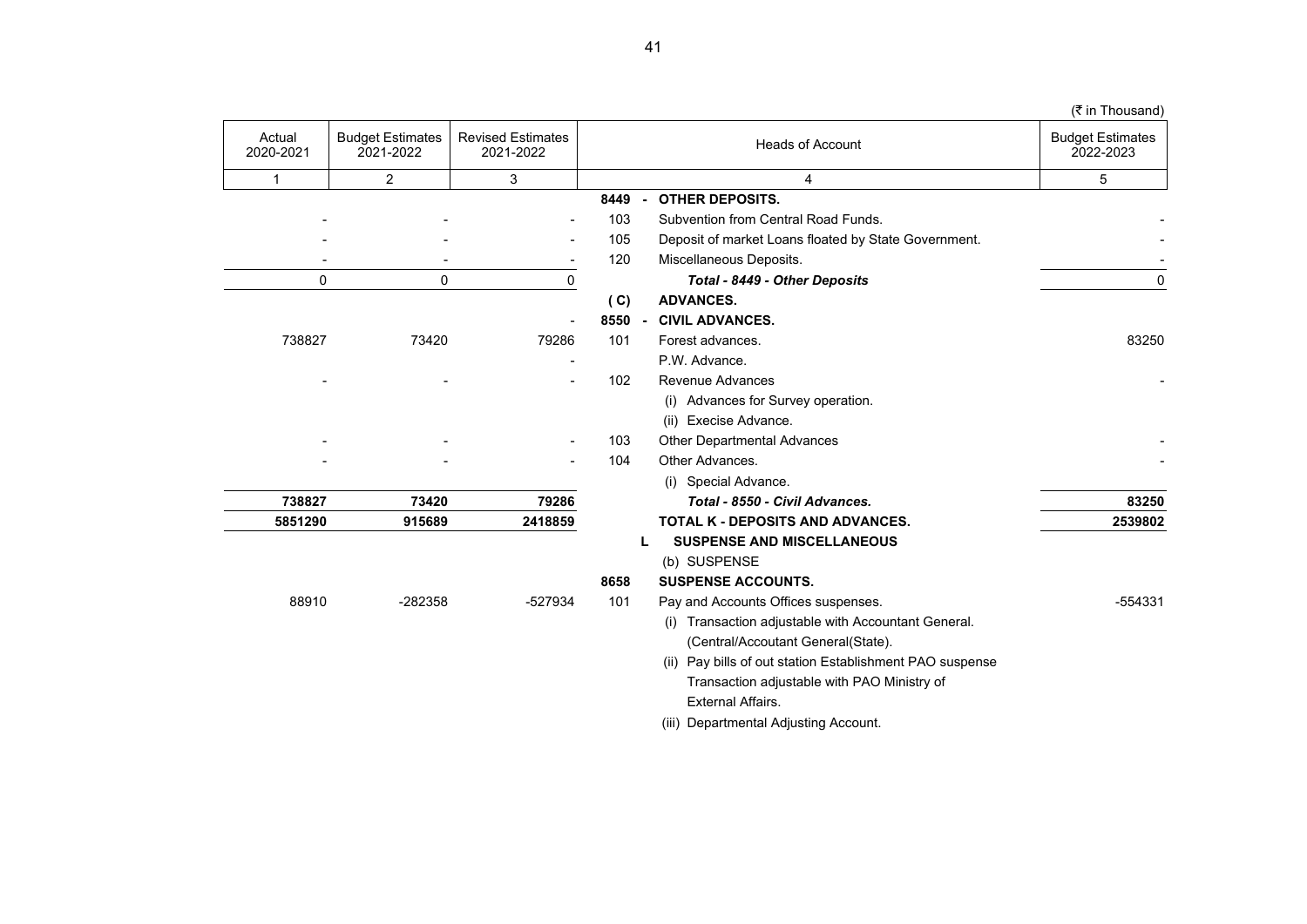|  |  | (₹ in Thousand) |  |
|--|--|-----------------|--|
|  |  |                 |  |

|                     |                                      |                                       |     | (₹ in Thousand)                                                      |                                      |
|---------------------|--------------------------------------|---------------------------------------|-----|----------------------------------------------------------------------|--------------------------------------|
| Actual<br>2020-2021 | <b>Budget Estimates</b><br>2021-2022 | <b>Revised Estimates</b><br>2021-2022 |     | <b>Heads of Account</b>                                              | <b>Budget Estimates</b><br>2022-2023 |
| 1                   | $\overline{2}$                       | 3                                     |     | 4                                                                    | 5                                    |
| $-22526$            | 3625                                 | 10959                                 | 102 | Suspense Account (Civil).                                            | 11508                                |
|                     |                                      |                                       |     | Treasury suspense.<br>(i)                                            |                                      |
|                     |                                      |                                       |     | Objection Book Suspense.<br>(ii)                                     |                                      |
|                     |                                      |                                       |     | (iii) Deposits of Secretal Accounts ordered by                       |                                      |
|                     |                                      |                                       |     | Appeallate Court etc.                                                |                                      |
|                     |                                      |                                       |     | (iv) Unclassified Suspense.                                          |                                      |
|                     |                                      |                                       | 107 | Cash Settlement Suspense Account.                                    |                                      |
|                     |                                      |                                       |     | Transaction between Divisions rendering Accounts<br>(1)              |                                      |
|                     |                                      |                                       |     | to the same Accountant General.                                      |                                      |
|                     |                                      |                                       |     | Transaction between Divisions different Account Circle.<br>(ii)      |                                      |
|                     |                                      |                                       |     | (iii) Rents relating to other State Governments.                     |                                      |
|                     |                                      |                                       |     | (iv) Transaction pertaining to all India Service office born         |                                      |
|                     |                                      |                                       |     | on the Cadre of State on deputation to the Central                   |                                      |
|                     |                                      |                                       |     | Government.                                                          |                                      |
| 2135                | 449                                  |                                       | 109 | Reserve bank Suspense Headquarters.                                  |                                      |
| 422583              | 166996                               | $-34371$                              | 110 | Central Accounts Office Reserve Bank Suspense unclassified Suspense. | $-36090$                             |
|                     |                                      | $\overline{\phantom{a}}$              | 111 | Departmental Adjusting Account.                                      |                                      |
|                     |                                      |                                       | 112 | Tax Deducted at Source (TDS)                                         |                                      |
|                     |                                      |                                       | 113 | Provident Fund Suspense additional Dearness Allowances Depo          |                                      |
|                     |                                      |                                       | 117 | Transaction on behalf of the Reserve Bank.                           |                                      |
|                     |                                      |                                       | 121 | Additional DA deposit suspense Account.                              |                                      |
|                     |                                      |                                       | 123 | Suspense Account Group Insurance Scheme suspense.                    |                                      |
|                     |                                      |                                       | 129 | Material purchase Settelement Suspense.                              |                                      |
|                     |                                      |                                       |     | (i) PWD                                                              |                                      |
|                     |                                      |                                       |     | (ii) RWD                                                             |                                      |
| 491102              | $-111288$                            | -551346                               |     | Total - 8658 - Suspense Account.                                     | $-578913$                            |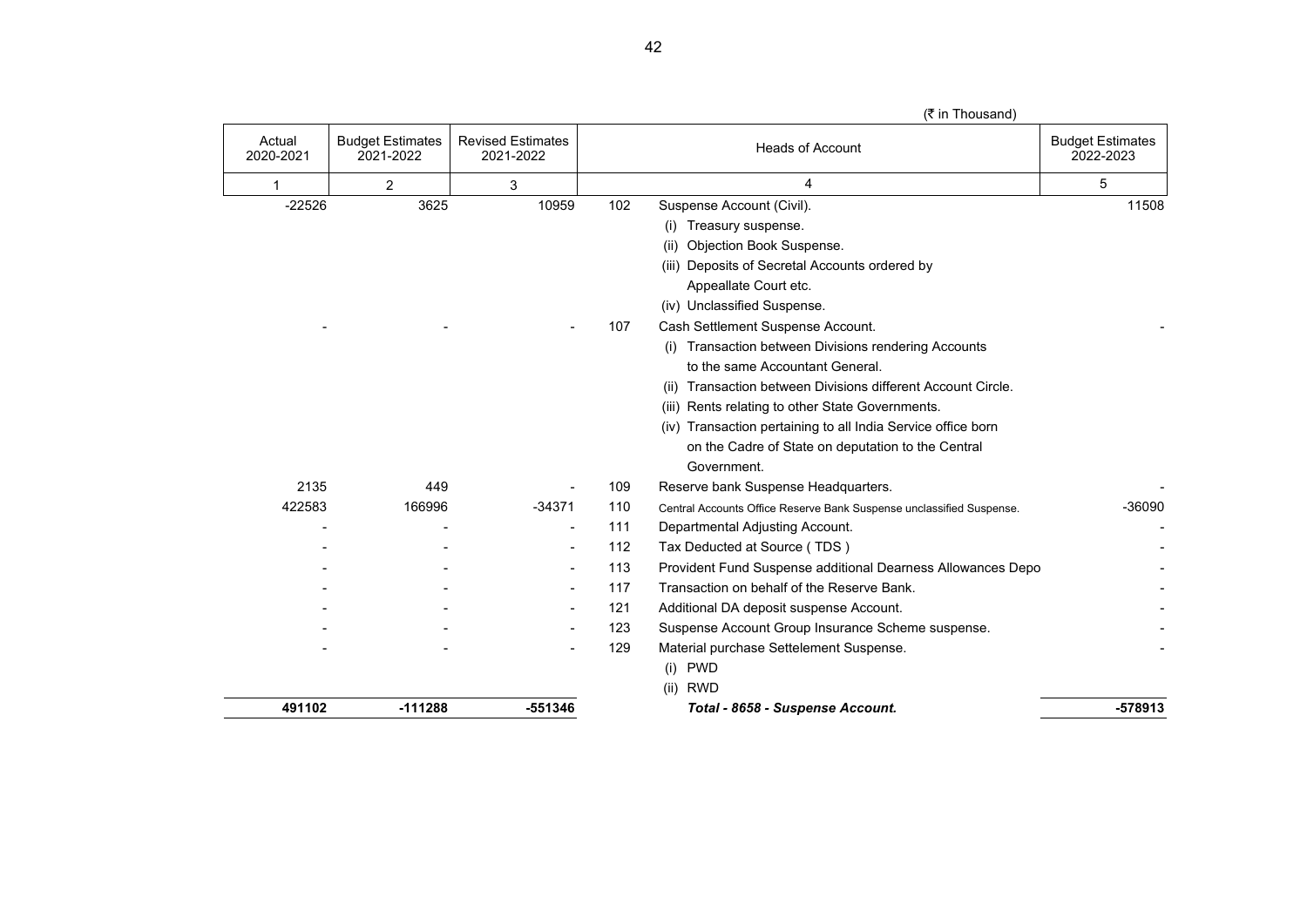|                     |                                      |                                       |             | $(1)$ $\cdots$ $\cdots$ $\cdots$ $\cdots$ $\cdots$                                    |                                      |
|---------------------|--------------------------------------|---------------------------------------|-------------|---------------------------------------------------------------------------------------|--------------------------------------|
| Actual<br>2020-2021 | <b>Budget Estimates</b><br>2021-2022 | <b>Revised Estimates</b><br>2021-2022 |             | <b>Heads of Account</b>                                                               | <b>Budget Estimates</b><br>2022-2023 |
| 1                   | $\overline{2}$                       | 3                                     |             |                                                                                       | 5                                    |
|                     |                                      |                                       |             | (c) OTHER ACCOUNTS.                                                                   |                                      |
|                     |                                      |                                       | 8670        | <b>CHEQUES AND BILLS.</b><br>$\sim$                                                   |                                      |
|                     |                                      |                                       | 101         | Pre-audit Cheques.                                                                    |                                      |
|                     |                                      |                                       | 102         | Pay and Accounts Offices cheques.                                                     |                                      |
|                     |                                      |                                       | 103         | Departmental Cheques (Other then Public Works and<br>Forest Department.               |                                      |
|                     |                                      |                                       | 104         | Treasury Cheques.                                                                     |                                      |
| 0                   | 0                                    | 0                                     |             | Total - 8670 - Cheques and bills.                                                     | 0                                    |
|                     |                                      |                                       | 8671        | <b>DEPARTMENTAL BALANCES.</b>                                                         |                                      |
| 142350              | 54890                                | 118113                                | 101         | Civil                                                                                 | 124019                               |
|                     |                                      |                                       |             | Public Works.                                                                         |                                      |
|                     |                                      |                                       |             | Forest.                                                                               |                                      |
| 142350              | 54890                                | 118113                                |             | Total - 8671 Departmental balances.                                                   | 124019                               |
|                     |                                      |                                       | 8672        | <b>PERMANENT CASH IMPREST</b><br>$\sim$                                               |                                      |
|                     |                                      |                                       | 101         | Civil.                                                                                |                                      |
|                     |                                      |                                       | 104         | Defence.                                                                              |                                      |
| 0                   | 0                                    | 0                                     |             | Total - 8672 - Permanent Cash Imprest.                                                | ŋ                                    |
|                     |                                      |                                       | 8673        | <b>CASH BALANCE INVESTMENT ACCOUNT.</b>                                               |                                      |
| 922772550           | 609596820                            | 695275950                             | 101         | Investment in Government of India Treasury Bill.<br>(Short term investment).          | 730039746                            |
|                     |                                      |                                       |             | (Long term investment).                                                               |                                      |
| 922772550           | 609596820                            | 695275950                             |             | Total - 8673 Cash balance investment Account.                                         | 730039746                            |
|                     |                                      |                                       | 8674<br>101 | <b>SECURITY DEPOSITS MADE BY GOVERNMENT.</b><br>Security deposits made by Government. |                                      |
| 0                   | 0                                    | 0                                     |             | Total - 8674 - Security deposits etc.                                                 | 0                                    |
|                     |                                      |                                       | 8675        | <b>DEPOSITS WITH RESERVE BANK.</b>                                                    |                                      |
|                     |                                      |                                       | 105         | Deposits with Reserve Bank.                                                           |                                      |
|                     | 1444503707                           | 1627323735                            | 106         | Deposits with State Treasury.                                                         | 1708689922                           |
| 0                   | 1444503707                           | 1627323735                            |             | Total - 8675 - Deposits with Reserve Bank.                                            | 1708689922                           |
|                     |                                      |                                       |             |                                                                                       |                                      |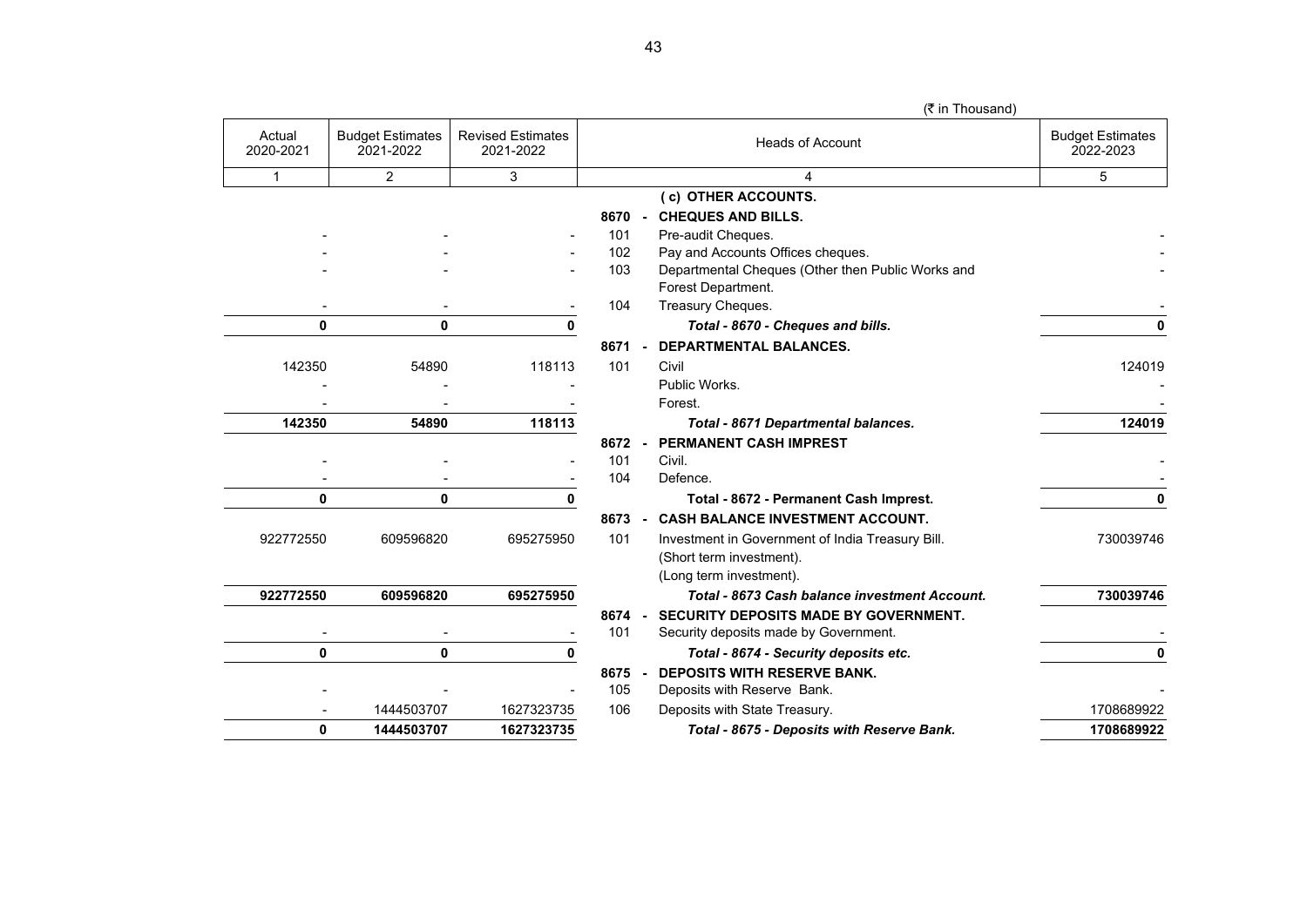|                     |                                      |                                       |            |      | (A III THUUJUHU                                                                              |                                      |
|---------------------|--------------------------------------|---------------------------------------|------------|------|----------------------------------------------------------------------------------------------|--------------------------------------|
| Actual<br>2020-2021 | <b>Budget Estimates</b><br>2021-2022 | <b>Revised Estimates</b><br>2021-2022 |            |      | <b>Heads of Account</b>                                                                      | <b>Budget Estimates</b><br>2022-2023 |
| $\mathbf{1}$        | 2                                    | 3                                     |            |      | 4                                                                                            | 5                                    |
|                     |                                      |                                       |            |      | (d) ACCOUNTS WITH GOVERNMENT OF OTHER COUNTRIES                                              |                                      |
|                     |                                      |                                       | 8679 -     |      | <b>Accounts with other Countries Burma.</b><br>('c) MISCELLANEOUS.                           |                                      |
|                     |                                      |                                       | 8680       |      | <b>MISCELLANEOUS GOVERNMENT ACCOUNT.</b>                                                     |                                      |
|                     |                                      |                                       | 101<br>102 |      | Ledger Balance Adjustment Account.<br>Write-off from Heads of Account closing to balance.    |                                      |
| 0                   | 0                                    | 0                                     |            |      | Total - 8680 - Miscellaneous Government Account.                                             |                                      |
| 923406002           | 2054044129                           | 2322166452                            |            |      | <b>TOTAL - L. SUSPENSE AND MISCELLANEOUS.</b>                                                | 2438274774                           |
|                     |                                      |                                       |            |      | <b>M. REMITTANCE.</b>                                                                        |                                      |
|                     |                                      |                                       |            |      | (A) MONEY ORDERS REMITTANCES AND ADJUSTMENTS                                                 |                                      |
|                     |                                      |                                       |            |      | BETWEEN OFFICERS RENDERING ACCOUNTS TO THE                                                   |                                      |
|                     |                                      |                                       |            |      | SAME ACCOUNTANT GENERAL/ACCOUNT OFFICER.                                                     |                                      |
|                     |                                      |                                       |            |      | 8782 - Cash Remittances etc.                                                                 |                                      |
|                     |                                      |                                       | 101        |      | Cash Remittances between Treasuries and currency Chest.                                      |                                      |
| 46400586            | 22762715                             | 16344001                              | 102        |      | Public Works Remittances.                                                                    | 17161200                             |
|                     |                                      |                                       |            |      | <b>Remittances into Treasuries</b>                                                           |                                      |
|                     |                                      |                                       |            | II.  | Public Works Cheques.                                                                        |                                      |
|                     |                                      |                                       |            | III. | Other Remittances.                                                                           |                                      |
|                     |                                      |                                       |            | (a)  | Items adjustable by Civil.                                                                   |                                      |
|                     |                                      |                                       |            | (b)  | Items adjustable by Public Works.                                                            |                                      |
|                     |                                      |                                       | 102        | A.   | <b>RWD Remittances.</b>                                                                      |                                      |
|                     |                                      |                                       | 102        |      | Power Department Remittances.                                                                |                                      |
|                     |                                      |                                       | 102        |      | C. Public Health Engineering Remittances.                                                    |                                      |
|                     |                                      |                                       | 102<br>102 |      | Irrigation and Flood Department Remittances.<br>E. Urban Development Department Remittances. |                                      |
| 1044233             | 166333                               | 306714                                | 103        |      | <b>Forest Remittances.</b>                                                                   | 322050                               |
|                     |                                      |                                       | 104        |      | Remittances of Government Commercial Undertakings.                                           |                                      |
|                     |                                      |                                       | 105        |      | Reserve Bank of India Remittances.                                                           |                                      |
|                     |                                      |                                       | 117        |      | Pay and Accounts Offices Remittances.                                                        |                                      |
| 47444819            | 22929048                             | 16650715                              |            |      | Total - 8782 - Cash Remittances.                                                             | 17483250                             |